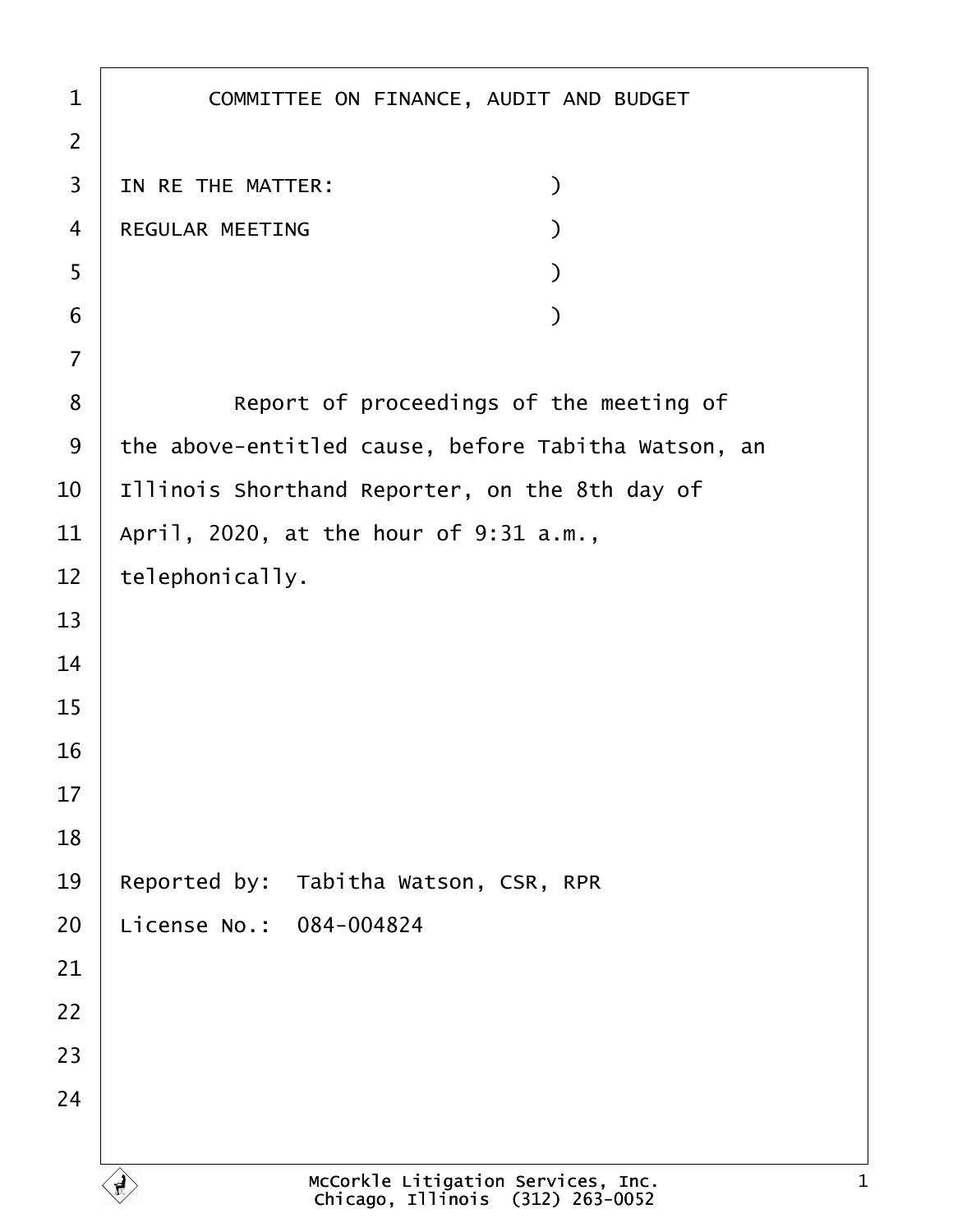| $\mathbf 1$    | <b>BOARD MEMBERS PRESENT:</b>        |
|----------------|--------------------------------------|
| 2              | MR. ALEJANDO SILVA, Chairperson      |
| 3              | <b>MS. ARABEL ALVA ROSALES</b>       |
| $\overline{4}$ | <b>MS. GLORIA CHEVERE</b>            |
| 5              | <b>MR. KEVIN IRVINE</b>              |
| 6              | <b>MR. BERNARD JAKES</b>             |
| $\overline{7}$ | <b>MR. JOHNNY MILLER</b>             |
| 8              | <b>MR. TERRY PETERSON</b>            |
| 9              |                                      |
| 10             | <b>ALSO PRESENT:</b>                 |
| 11             | MR. DORVAL R. CARTER, JR., President |
| 12             | MR. GREGORY LONGHINI, Secretary      |
| 13             | MS. KAREN SEIMETZ, General Counsel   |
| 14             | <b>MR. JEREMY FINE</b>               |
| 15             | <b>MR. RON ESTER</b>                 |
| 16             | <b>MR. BILL MOONEY</b>               |
| 17             | <b>MR. JUAN PABLO PRIETO</b>         |
| 18             |                                      |
| 19             |                                      |
| 20             |                                      |
| 21             |                                      |
| 22             |                                      |
| 23             |                                      |
| 24             |                                      |
|                |                                      |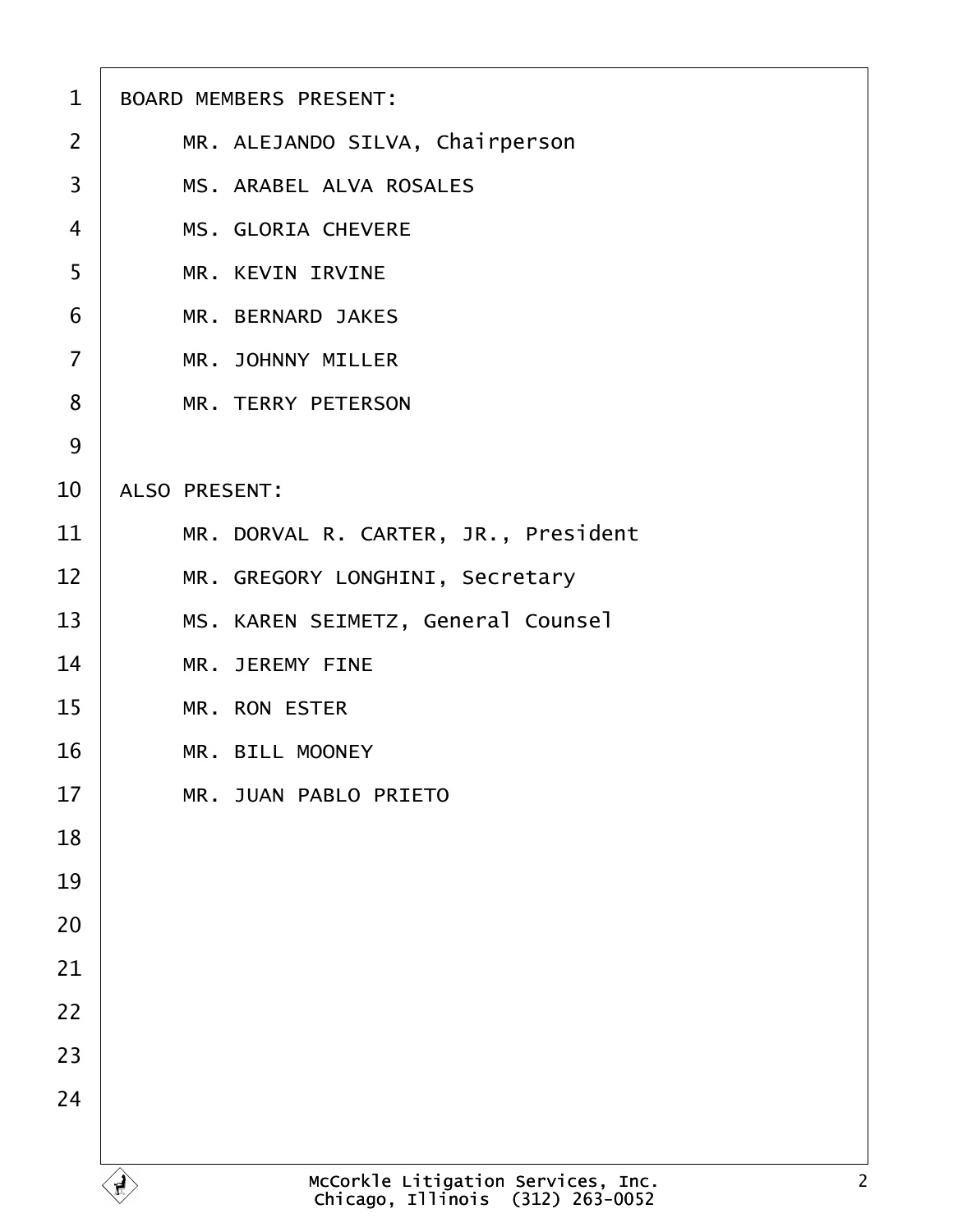<span id="page-2-0"></span>

| 1              | MR. LONGHINI: Good morning. My name is              |
|----------------|-----------------------------------------------------|
| $\overline{2}$ | Gregory Longhini, secretary to the Chicago Transit  |
| 3              | Board.                                              |
| 4              | First, I would like to note that in                 |
| 5              | accordance with executive orders 2020-07 and        |
| 6              | 2020-10 issued by Governor Pritzker and further     |
| 7              | guidance issued by the Illinois Attorney General's  |
| 8              | Office, this meeting will proceed by teleconference |
| 9              | through WebX.                                       |
| 10             | This meeting is being streamed live on              |
| 11             | CTA's website and public speakers have been invited |
| 12             | to join the teleconference and have been provided   |
| 13             | with the telephone number to our board secretary.   |
| 14             | One speaker has requested to speak and              |
| 15             | will be called upon during the public comment       |
| 16             | section of the board meeting. Also, one person      |
| 17             | submitted written comments and those comments will  |
| 18             | be read during the public comment section of the    |
| 19             | board meeting.                                      |
| 20             | Our first order of business today is the            |
| 21             | meeting of the Finance, Audit and Budget Committee  |
| 22             | noticed for 9:30 a.m. this morning. Alejandro       |
| 23             | Silva, the Committee's chairman, will conduct the   |
| 24             | meeting.                                            |
|                |                                                     |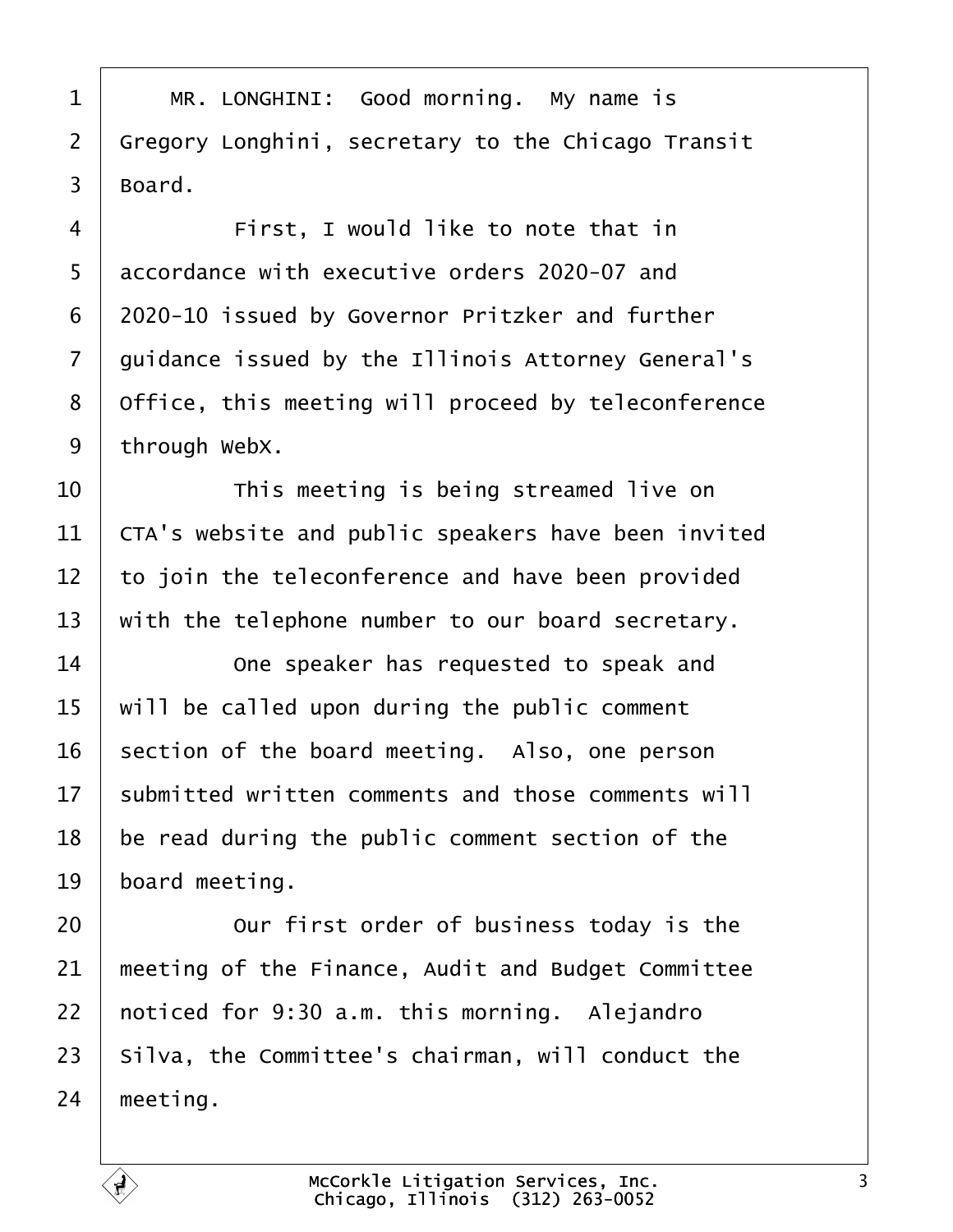<span id="page-3-0"></span>

| 1  | Chairman Silva, you may begin the meeting         |
|----|---------------------------------------------------|
| 2  | with agenda item number 1.                        |
| 3  | CHAIRPERSON SILVA: So we're going to start        |
| 4  | right now, right?                                 |
| 5  | MR. LONGHINI: That's correct, CHAIRPERSON         |
| 6  | SILVA. You may begin the meeting.                 |
| 7  | CHAIRPERSON SILVA: Good morning. I would like     |
| 8  | to call to order the April 8, 2020 meeting of the |
| 9  | Committee on Finance, Audit and Budget.           |
| 10 | Will the secretary call the roll?                 |
| 11 | MR. LONGHINI: Yes.                                |
| 12 | <b>Director Chevere?</b>                          |
| 13 | MS. CHEVERE: Here.                                |
| 14 | MR. LONGHINI: Director Jakes?                     |
| 15 | MR. JAKES: Present.                               |
| 16 | MR. LONGHINI: Director Miller?                    |
| 17 | MR. MILLER: Here.                                 |
| 18 | MR. LONGHINI: Director Irvine?                    |
| 19 | MR. IRVINE: Here.                                 |
| 20 | MR. LONGHINI: Director Silva?                     |
| 21 | CHAIRPERSON SILVA: I'm here.                      |
| 22 | MR. LONGHINI: Director Alva Rosales?              |
| 23 | MS. ALVA ROSALES: Present.                        |
| 24 | MR. LONGHINI: Director Peterson?                  |
|    |                                                   |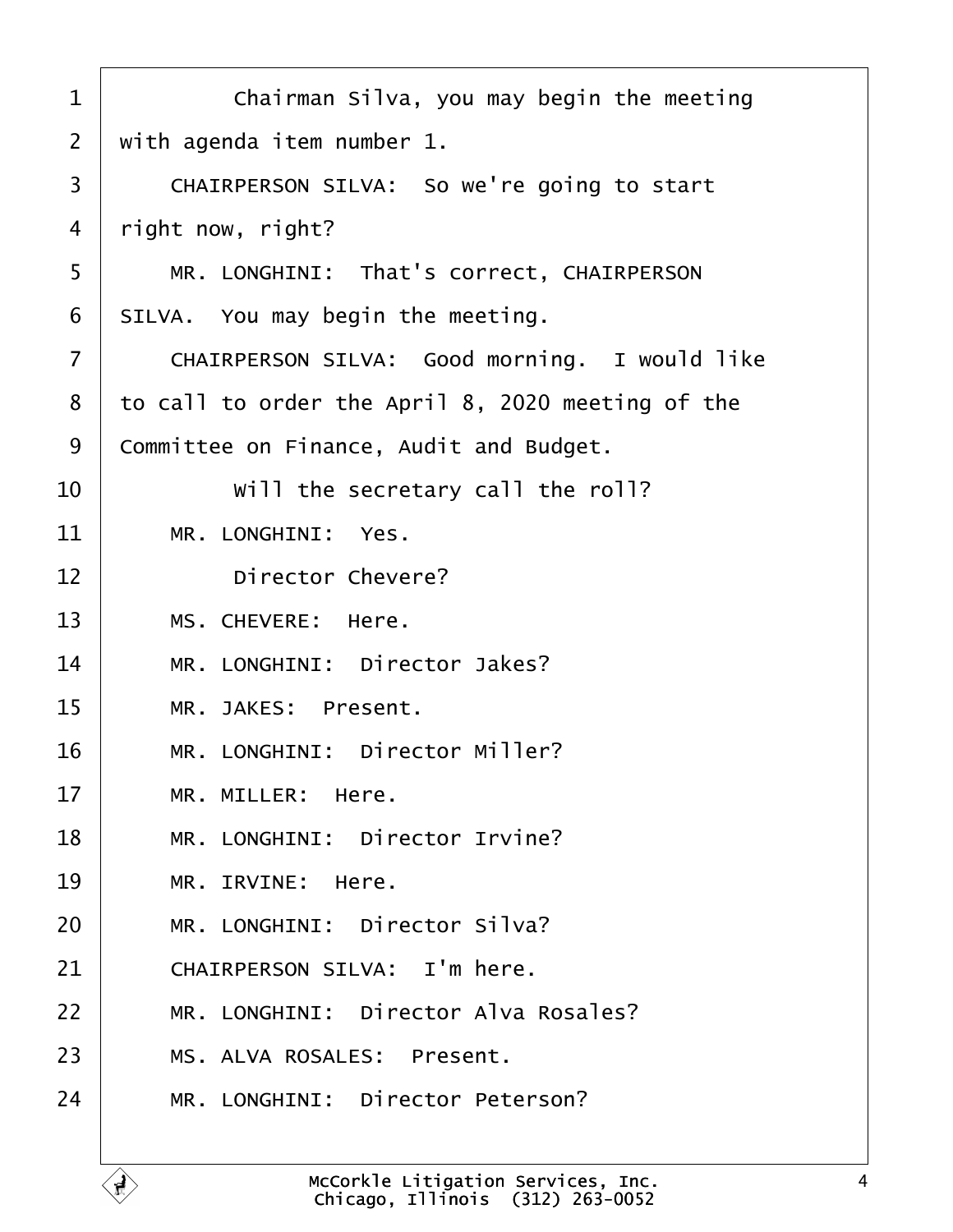<span id="page-4-0"></span>

| 1  | MR. PETERSON: Present.                                |
|----|-------------------------------------------------------|
| 2  | MR. LONGHINI: We have a quorum with all six           |
| 3  | members of the Committee present. CHAIRPERSON         |
| 4  | SILVA, please proceed to agenda item number 2.        |
| 5  | <b>CHAIRPERSON SILVA: Our first order of business</b> |
| 6  | is the approval of the committee minutes of           |
| 7  | March 12th, 2020. May I have a motion to approve?     |
| 8  | MR. LONGHINI: Chairman, it's actually                 |
| 9  | March 11th, but we will ask for a motion to           |
| 10 | approve.                                              |
| 11 | MS. ALVA ROSALES: So moved.                           |
| 12 | MR. IRVINE: Second.                                   |
| 13 | MR. LONGHINI: The motion has been moved by            |
| 14 | Director Alva Rosales and seconded by Director        |
| 15 | Irvine. I will now take a rollcall vote.              |
| 16 | <b>Director Chevere?</b>                              |
| 17 | MS. CHEVERE: Yes.                                     |
| 18 | MR. LONGHINI: Director Jakes?                         |
| 19 | MR. JAKES: Yes.                                       |
| 20 | MR. LONGHINI: Director Miller?                        |
| 21 | MR. MILLER: Yes.                                      |
| 22 | MR. LONGHINI: Director Irvine?                        |
| 23 | MR. IRVINE: Yes.                                      |
| 24 | MR. LONGHINI: Director Silva?                         |
|    |                                                       |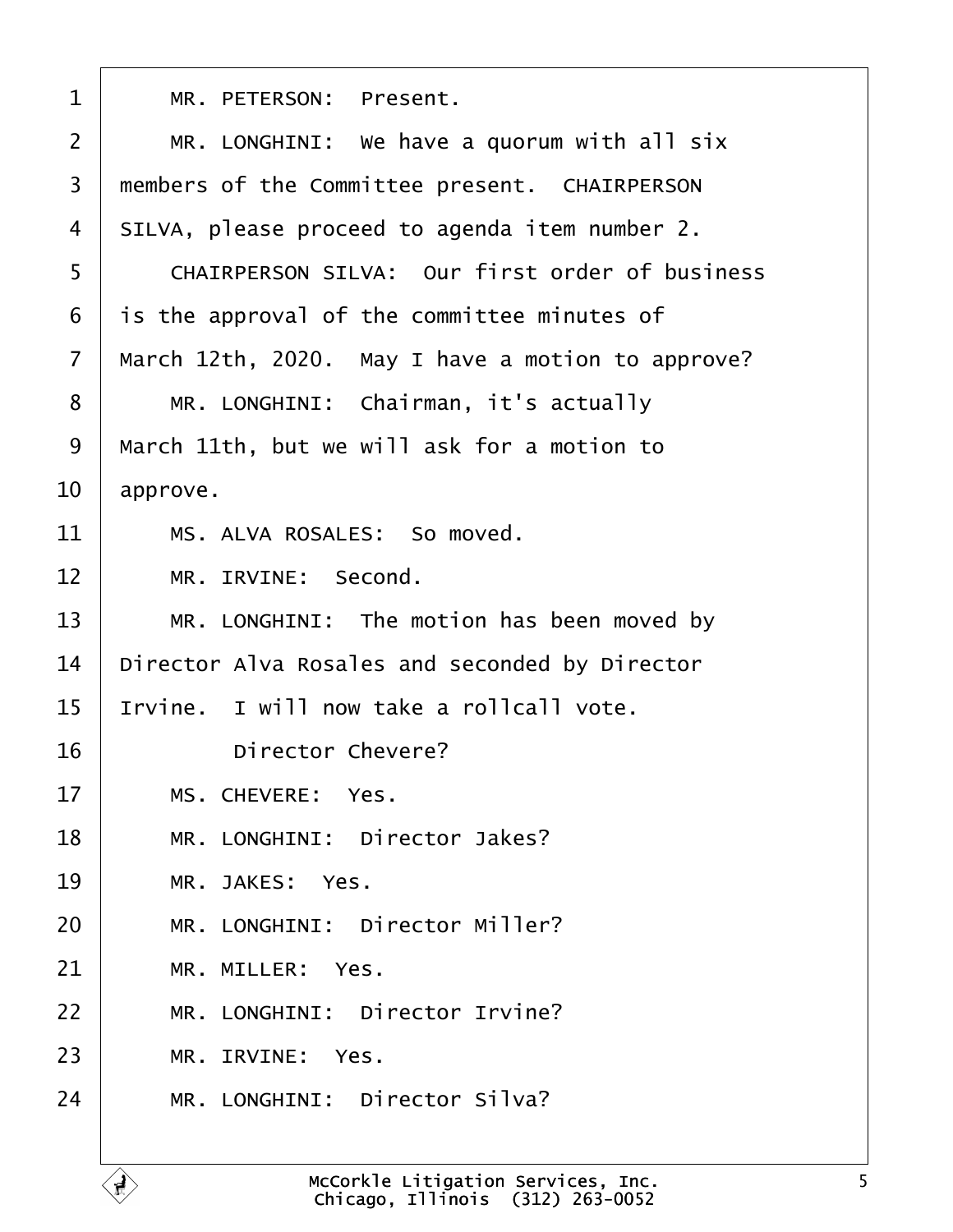<span id="page-5-0"></span>

| $\mathbf 1$    | <b>CHAIRPERSON SILVA: Yes.</b>                       |
|----------------|------------------------------------------------------|
| $\overline{2}$ | MR. LONGHINI: Director Alva Rosales?                 |
| 3              | MS. ALVA ROSALES: Yes.                               |
| 4              | MR. LONGHINI: Director Peterson?                     |
| 5              | MR. PETERSON: Yes.                                   |
| 6              | MR. LONGHINI: Director Irvine, did you say yes       |
| $\overline{7}$ | dr abstain?                                          |
| 8              | MR. IRVINE: I said yes, but I meant to say           |
| 9              | abstain. Thank you.                                  |
| 10             | MR. LONGHINI: Okay. So then you're going to          |
| 11             | abstain in the motion on the minutes.                |
| 12             | MR. IRVINE: Yes.                                     |
| 13             | MR. LONGHINI: Correct. The motion passes with        |
| 14             | six yes votes and one abstention by Director         |
| 15             | Irvine.                                              |
| 16             | CHAIRPERSON SILVA, you may proceed to                |
| 17             | agenda item number 3.                                |
| 18             | <b>CHAIRPERSON SILVA: Our next order of business</b> |
| 19             | is the finance report. Jeremy Fine.                  |
| 20             | MR. FINE: Good morning. I'm Jeremy Fine, your        |
| 21             | chief financial officer and I will walk through the  |
| 22             | results for February.                                |
| 23             | I wanted to give you a brief rundown of              |
| 24             | these results, which were primarily derived prior    |
|                |                                                      |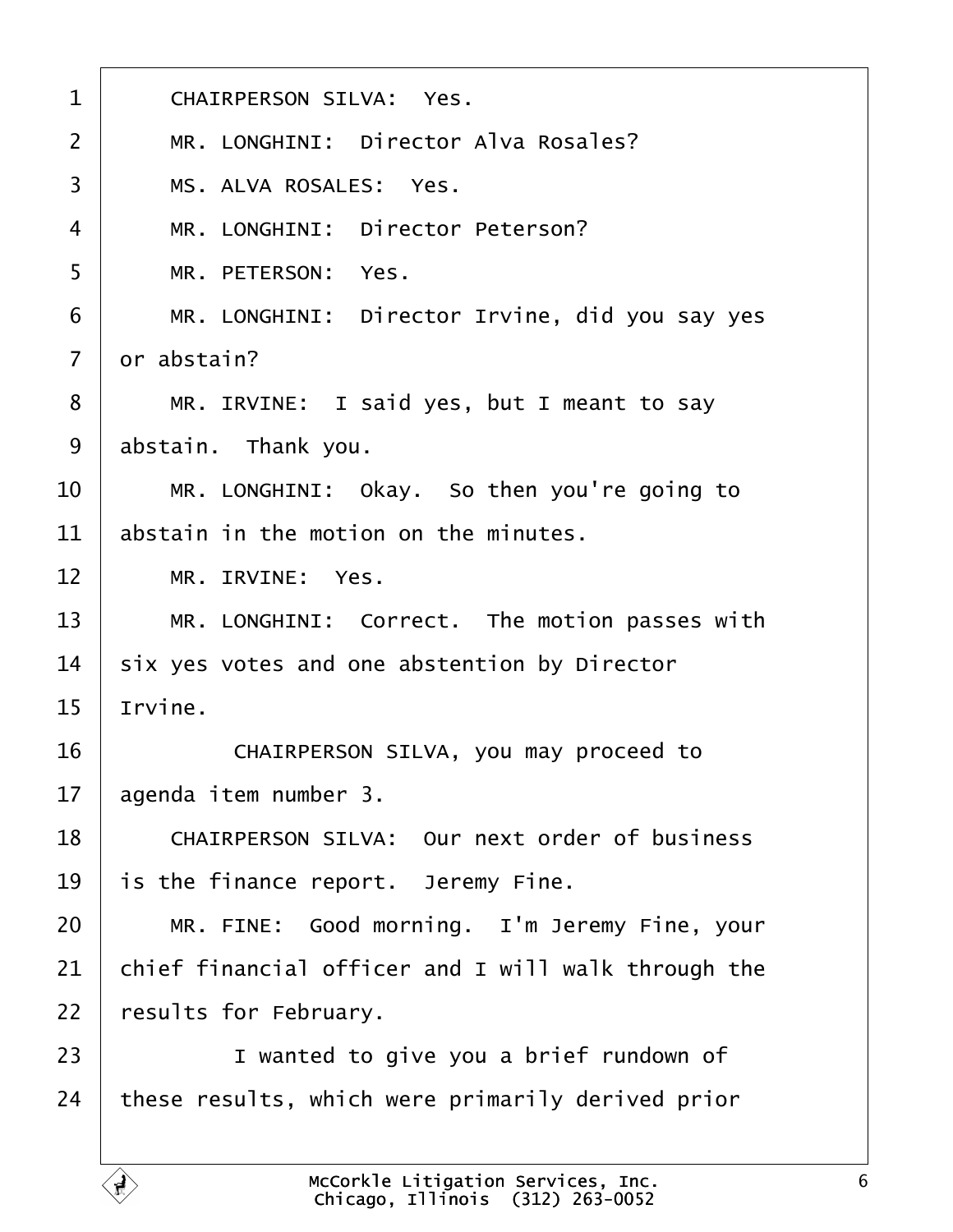<span id="page-6-0"></span>1 to the impact of COVID-19.

| $\overline{2}$ | With regard to February revenue, we see             |
|----------------|-----------------------------------------------------|
| 3              | farebox was down to budget and to last year due to  |
| 4              | the monthly budget spreads that we spread across    |
| 5              | the year and what we presume may have been early    |
| 6              | adoption of social distancing since we see that we  |
| 7              | were down even to last year even though we had an   |
| 8              | extra day in February of 2020.                      |
| 9              | Passes were slightly down due, again, to            |
| 10             | the budget spread. We see reduced fare subsidy at   |
| 11             | budget. We see nonfarebox totals down about         |
| 12             | \$200,000 due to the noncapital grant revenues and  |
| 13             | the new State parking tax.                          |
| 14             | Total revenues ended up the month down              |
| 15             | approximately 1.3 million and we see free rides up  |
| 16             | slightly due to the better weather and the extra    |
| 17             | day, again, due to the leap year.                   |
| 18             | With regard to year-to-date revenues, the           |
| 19             | vectors are relatively the same across the          |
| 20             | categories and year-to-date total revenues are down |
| 21             | approximately 700,000 to budget, but up almost      |
| 22             | 4 million to last year.                             |
| 23             | February expenses, we see labor down                |
| 24             | slightly to budget by about 260,000. Materials      |
|                |                                                     |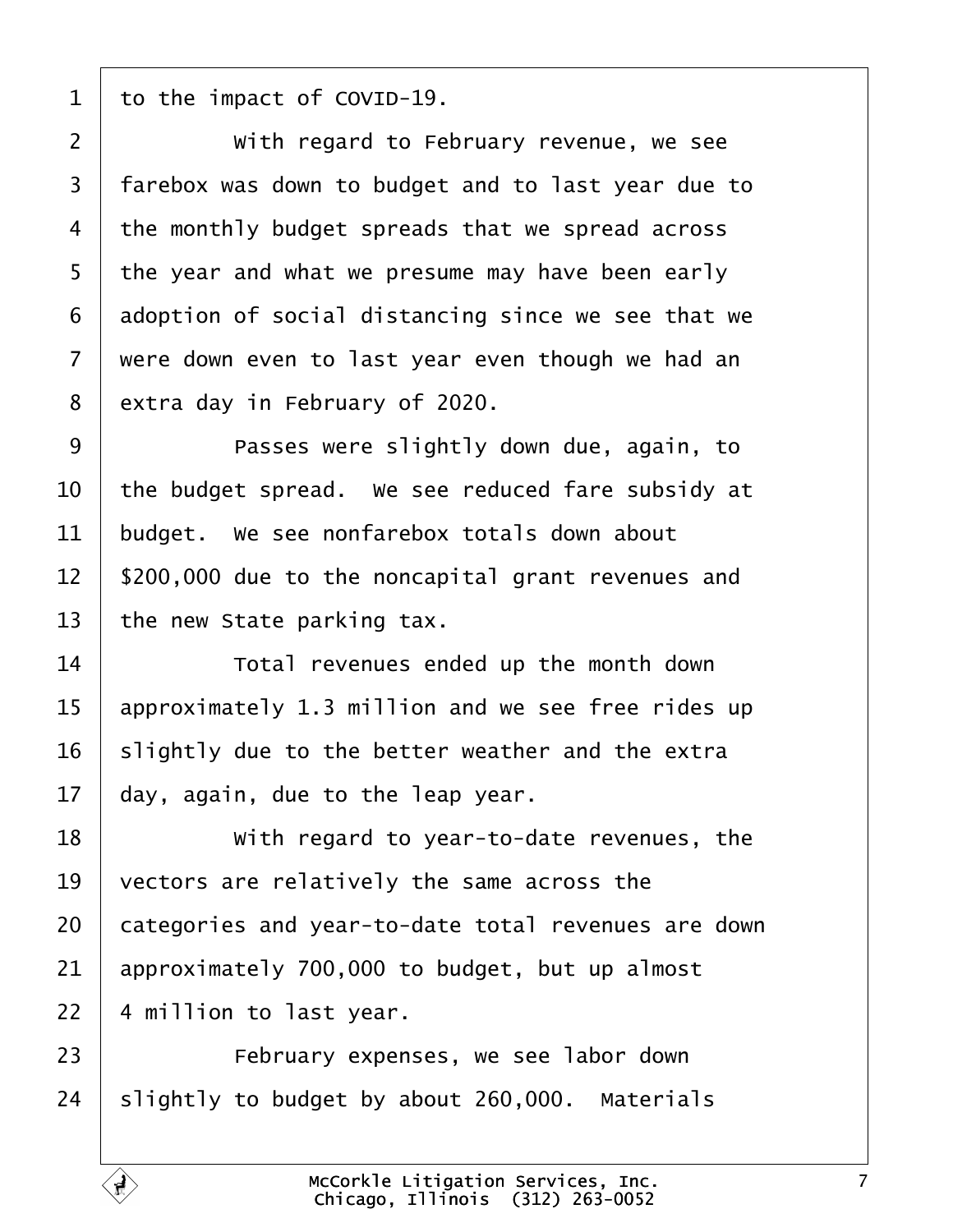<span id="page-7-0"></span>1 were down about  $600 - 460,000$ . Fuel was positive 2 to budget, about 225,000. Power, injuries and 3 damages, and security services were essentially 4 flat. And then other expenses were positive due to 5 the timing of noncapital grant revenue and other 6 dontractual expenses. 7 **So we ended up February positive on our** 8 expenses to the tune of about \$650,000. That 9 disteparate revenues, we were down for the month 10 approximately \$650,000.  $11$   $\Box$  On a year-to-date expense basis, we see 12 the vectors again relatively the same across the 13 categories with total expenses down approximately 14 \$1 million. Net against the revenues, we're down 15 to budget about \$1.7 million. But again, looking 16 historically, that is not bad for the first two 17 months of the year. Again, a different story with 18 regard to the effect of COVID, which we'll talk 19 about in a moment. 20 **The public funding for 2019, we ended off** 21 the year positive by about \$5 million. Public 22 funding for 2020 is down with regard to PTF and the 23 real estate transfer tax and those are the only two 24 receipts that we received to date for 2020.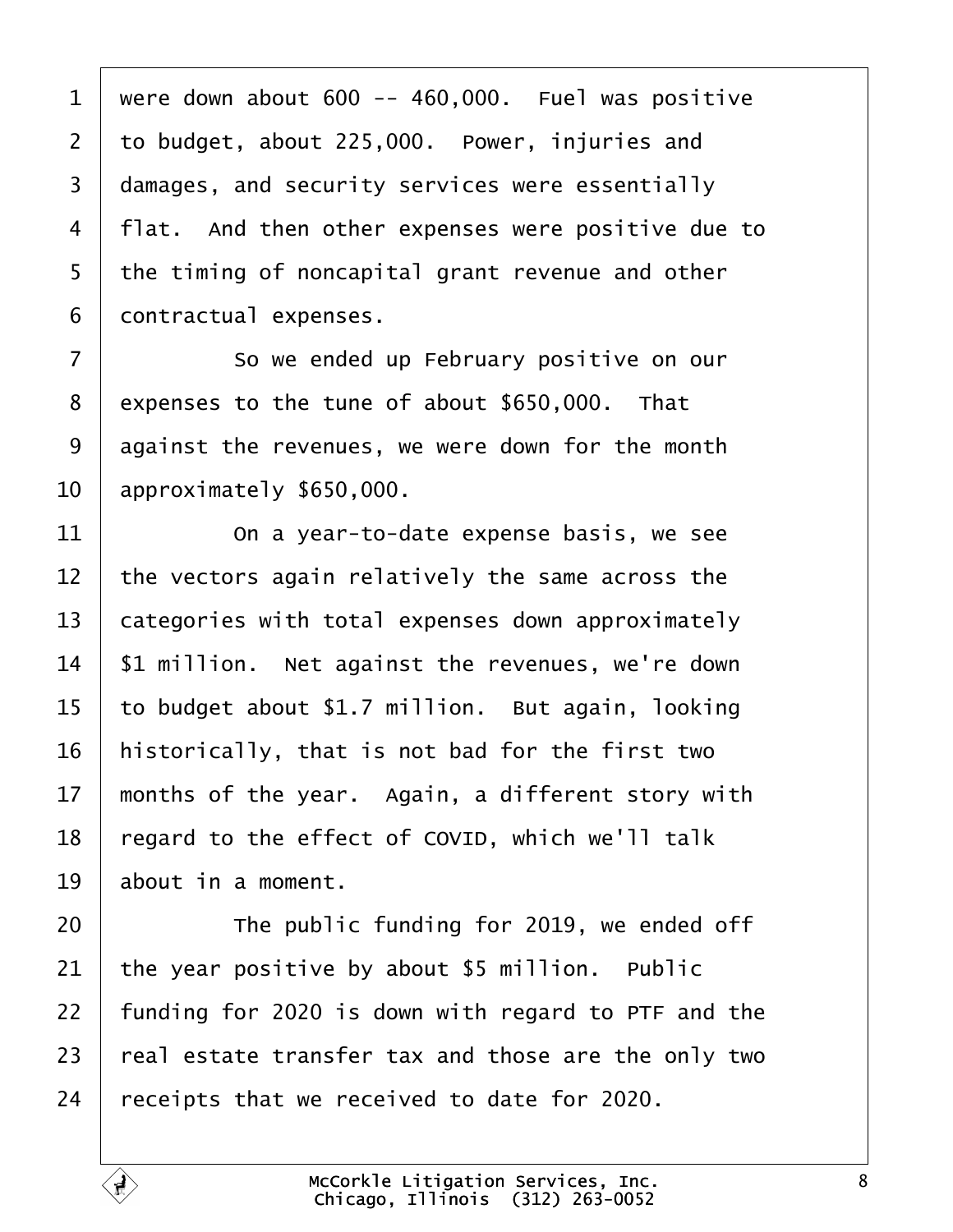<span id="page-8-0"></span>

| 1              | With regard to commodities, we have locked         |
|----------------|----------------------------------------------------|
| 2              | in what we need in the short term, but we'll       |
| 3              | highlight a fuel opportunity with regard to future |
| 4              | purposes.                                          |
| 5              | This concludes my February FAB report.             |
| 6              | Happy to answer any questions.                     |
| $\overline{7}$ | MR. LONGHINI: Thank you, Jeremy. This is           |
| 8              | Longhini.                                          |
| 9              | I will now ask the board members if you            |
| 10             | have any questions for Mr. Fine regarding the      |
| 11             | finance report.                                    |
| 12             | Judge Chevere?                                     |
| 13             | MS. CHEVERE: No, I do not have any questions.      |
| 14             | MR. LONGHINI: Director Jakes?                      |
| 15             | MR. JAKES: No questions.                           |
| 16             | MR. LONGHINI: Reverend Miller?                     |
| 17             | MR. MILLER: No.                                    |
| 18             | MR. LONGHINI: Director Irvine?                     |
| 19             | MR. IRVINE: No questions.                          |
| 20             | <b>MR. LONGHINI: CHAIRPERSON SILVA?</b>            |
| 21             | CHAIRPERSON SILVA: No questions.                   |
| 22             | MR. LONGHINI: Director Alva Rosales?               |
| 23             | MS. ALVA ROSALES: No questions.                    |
| 24             | MR. LONGHINI: Director Peterson?                   |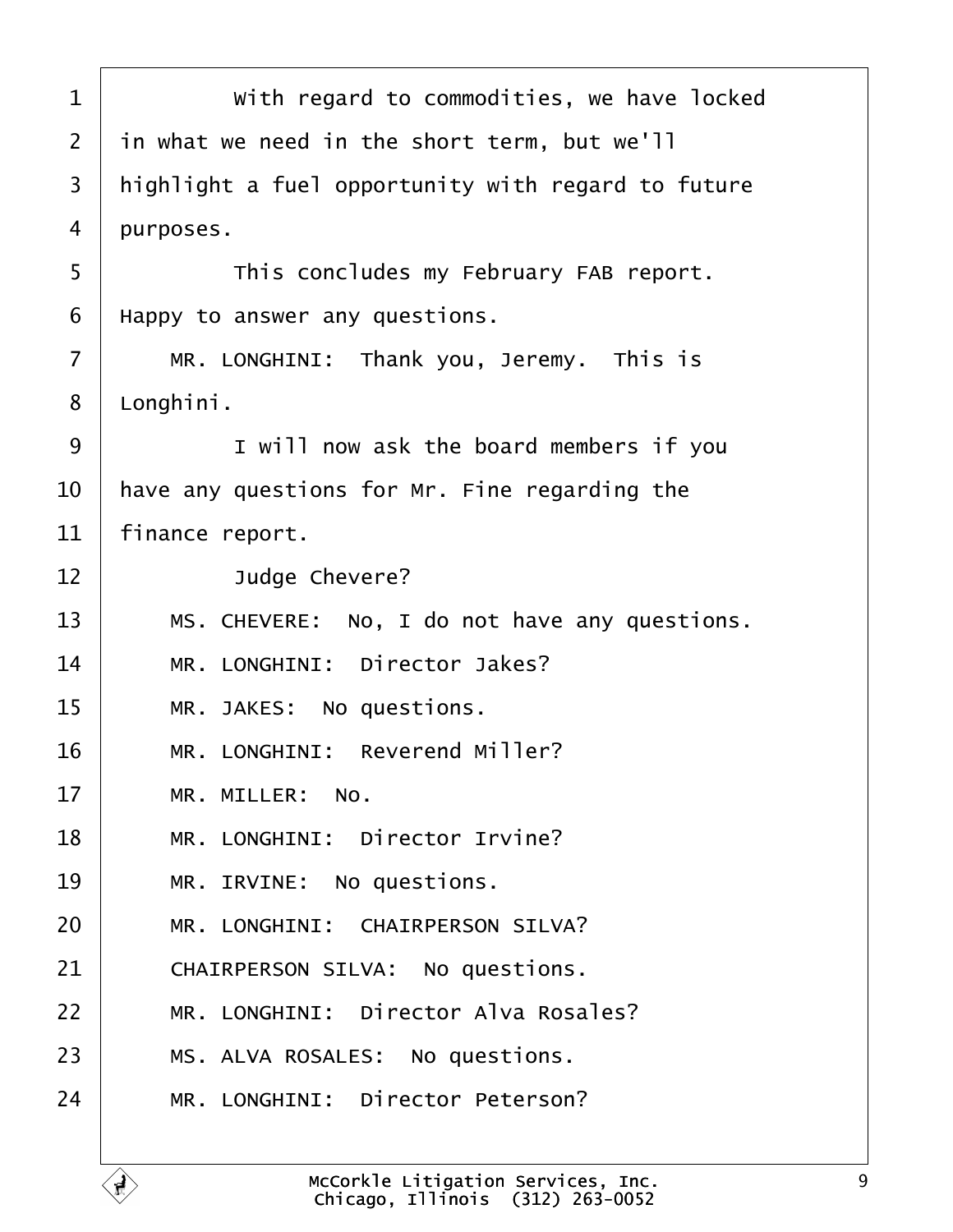<span id="page-9-0"></span>

|  | 1   MR. PETERSON: Yeah, this is Terry. I've got |  |  |
|--|-------------------------------------------------|--|--|
|--|-------------------------------------------------|--|--|

 $2$  one question.

 $\overline{\phantom{a}}$ 

| 3              | Jeremy, you know, in light of the fact              |
|----------------|-----------------------------------------------------|
| 4              | that -- and I know this is before COVID-19, I see   |
| 5              | we're down in February in terms of labor. The page  |
| 6              | I'm looking at is year-to-date expenses. I see      |
| $\overline{7}$ | we're down a little bit over 2 million and labor,   |
| 8              | we're down a little over a half million, about      |
| 9              | 400,000 in terms of materials.                      |
| 10             | I'm just curious and I don't know if you            |
| 11             | can answer this or not, but trying to see, what     |
| 12             | would be some of the safety -- I know, you know,    |
| 13             | ridership is down and all of that, but are there    |
| 14             | things we're realizing during this period of time   |
| 15             | as well?                                            |
| 16             | MR. FINE: With regard to labor during the           |
| 17             | COVID outbreak, we continue to keep all CTA         |
| 18             | employees employed. So there's -- the labor line    |
| 19             | will remain relatively static.                      |
| 20             | There's some additional costs with regard           |
| 21             | to materials and cleaning supplies that we're       |
| 22             | incurring. You know, the fuel and the power,        |
| 23             | again, because we're running service as we normally |
| 24             | would, those are relatively the same. So, you       |
|                |                                                     |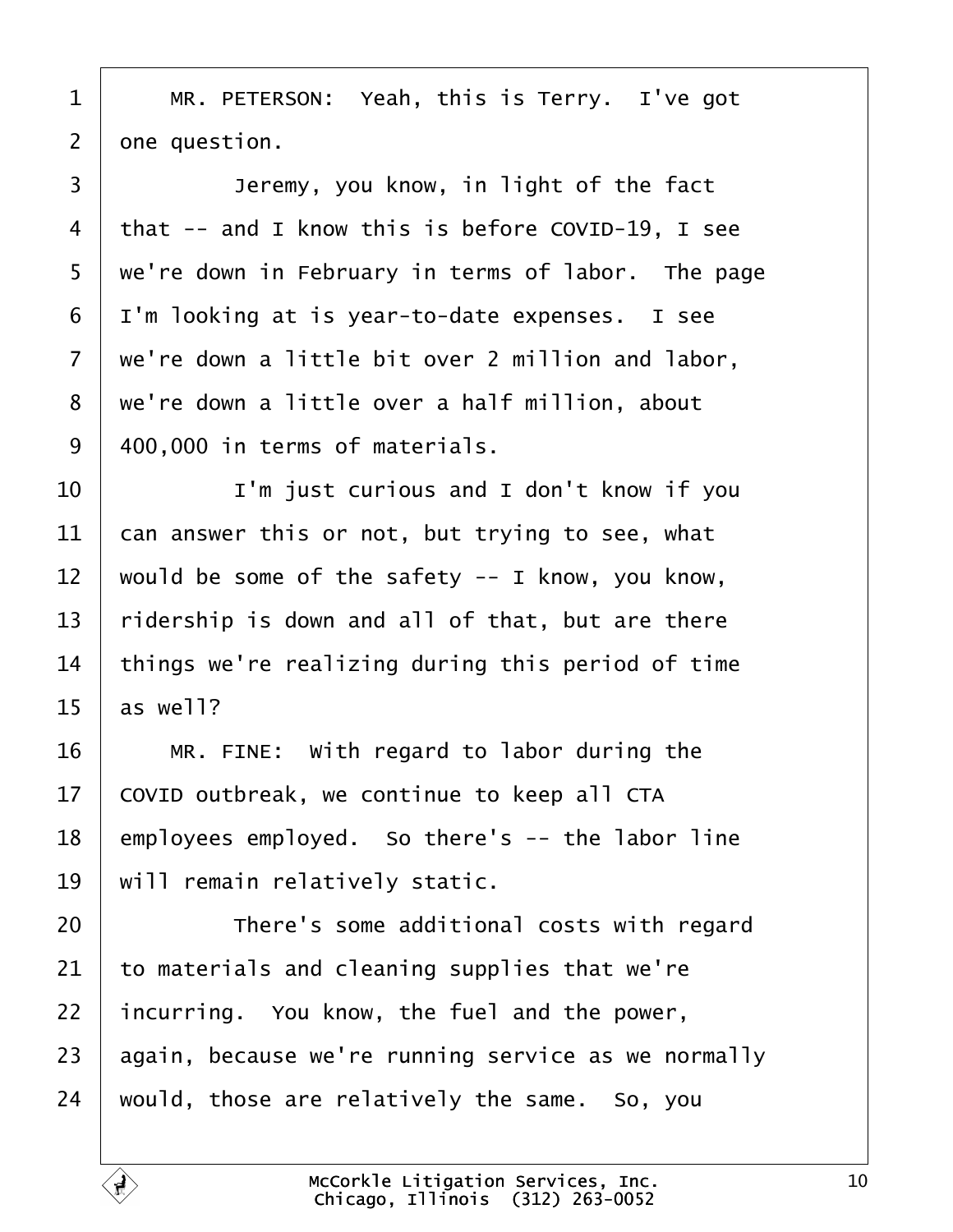<span id="page-10-0"></span>

| 1              | know, there's not a lot of cost savings.             |
|----------------|------------------------------------------------------|
| 2              | Again, trying to maintain, you know, the             |
| 3              | service that we're putting out there on the street   |
| 4              | for the folks to continue to ride the system for     |
| 5              | their essential needs.                               |
| 6              | MR. PETERSON: Okay.                                  |
| $\overline{7}$ | MR. LONGHINI: Does that conclude your                |
| 8              | questions, Chairman Peterson?                        |
| 9              | MR. PETERSON: Yes.                                   |
| 10             | MR. LONGHINI: Thank you.                             |
| 11             | CHAIRPERSON SILVA, we may now proceed to             |
| 12             | agenda item number 4.                                |
| 13             | <b>CHAIRPERSON SILVA: Our next order of business</b> |
| 14             | is the review of an ordinance authorizing the        |
| 15             | establishment of a short-term operating borrowing    |
| 16             | system. Jeremy.                                      |
| 17             | MR. FINE: Thank you. This is Jeremy Fine,            |
| 18             | your chief financial officer.                        |
| 19             | To provide a little context regarding the            |
| 20             | ordinance before you today that authorizes working   |
| 21             | cash notes, due to the COVID-19 outbreak, we've      |
| 22             | seen reductions in ridership and obviously fare      |
| 23             | revenue that's a reciprocal effect of that.          |
| 24             | We see public funding impacts, but those             |
|                |                                                      |

 $\overline{1}$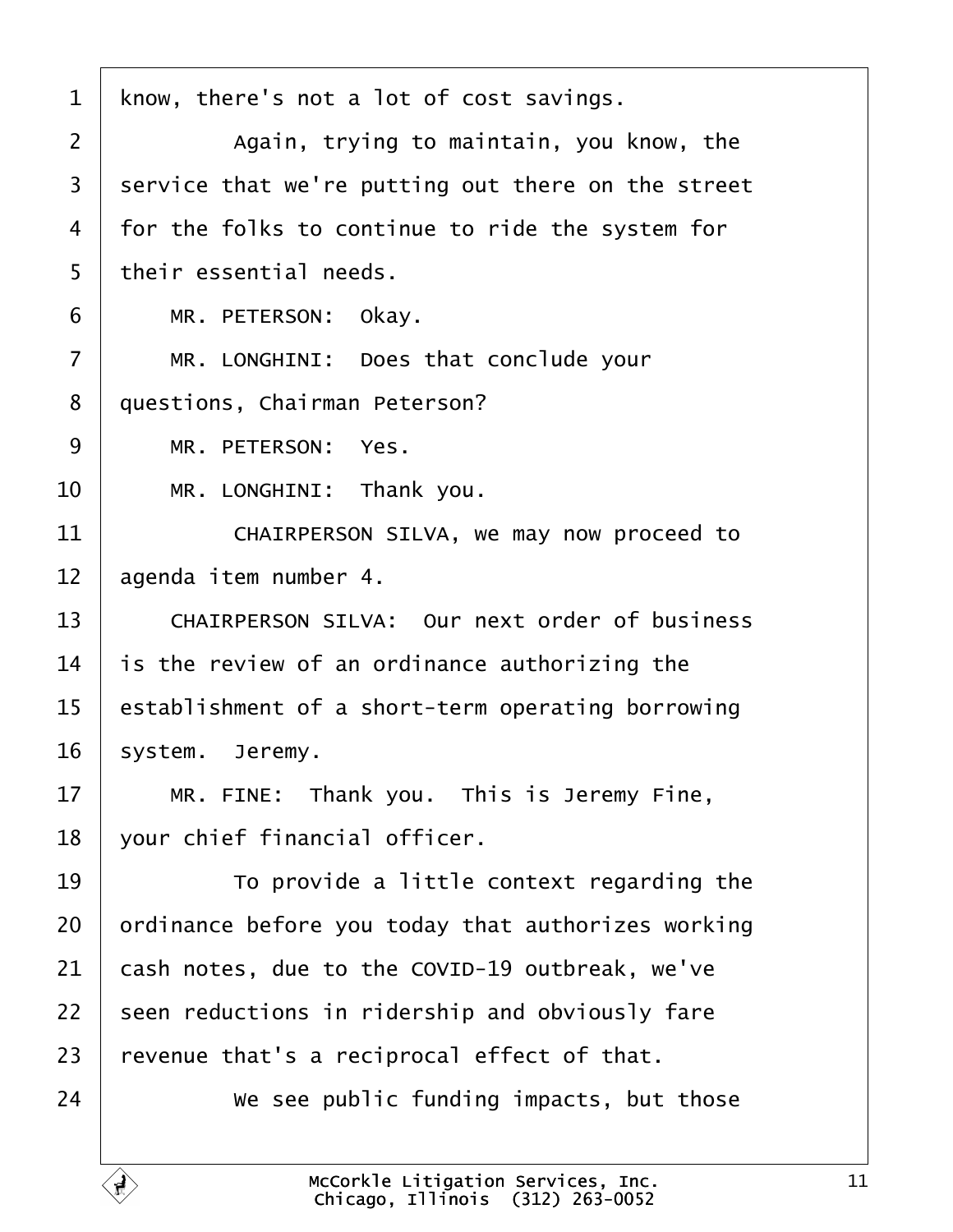<span id="page-11-0"></span>

| 1              | won't be coming online for a couple of months       |
|----------------|-----------------------------------------------------|
| $\overline{2}$ | because the real estate transfer tax, the sales     |
| 3              | tax, and the PTF are all received in arrears.       |
| 4              | To address these impacts, the Federal               |
| 5              | Government passed landmark legislation on           |
| 6              | March 27th granting historic levels of flexible     |
| $\overline{7}$ | funding. Unlike traditional Federal funds, these    |
| 8              | allocations are flexible and can be used to cover   |
| 9              | COVID costs as well as continued operating costs.   |
| 10             | Details of when and how the funds will flow are     |
| 11             | still being worked out, but we expect to begin      |
| 12             | receiving funds shortly.                            |
| 13             | Based on early indications, the CTA could           |
| 14             | receive approximately \$800 million. While we fully |
| 15             | expect to receive Federal funds shortly, as a       |
| 16             | temporary bridge, CTA staff is recommending         |
| 17             | approval to establish a short-term borrowing        |
| 18             | program. The MTA Act allows for up to 40 million    |
| 19             | for purposes of providing short-term operating      |
| 20             | borrowing. The CTA will enter into an agreement     |
| 21             | with the banking provider, as we have done with     |
| 22             | capital lines, and funds will only be drawn if      |
| 23             | heeded.                                             |
| 24             | CTA revenues including Federal funds would          |

 $\sqrt{ }$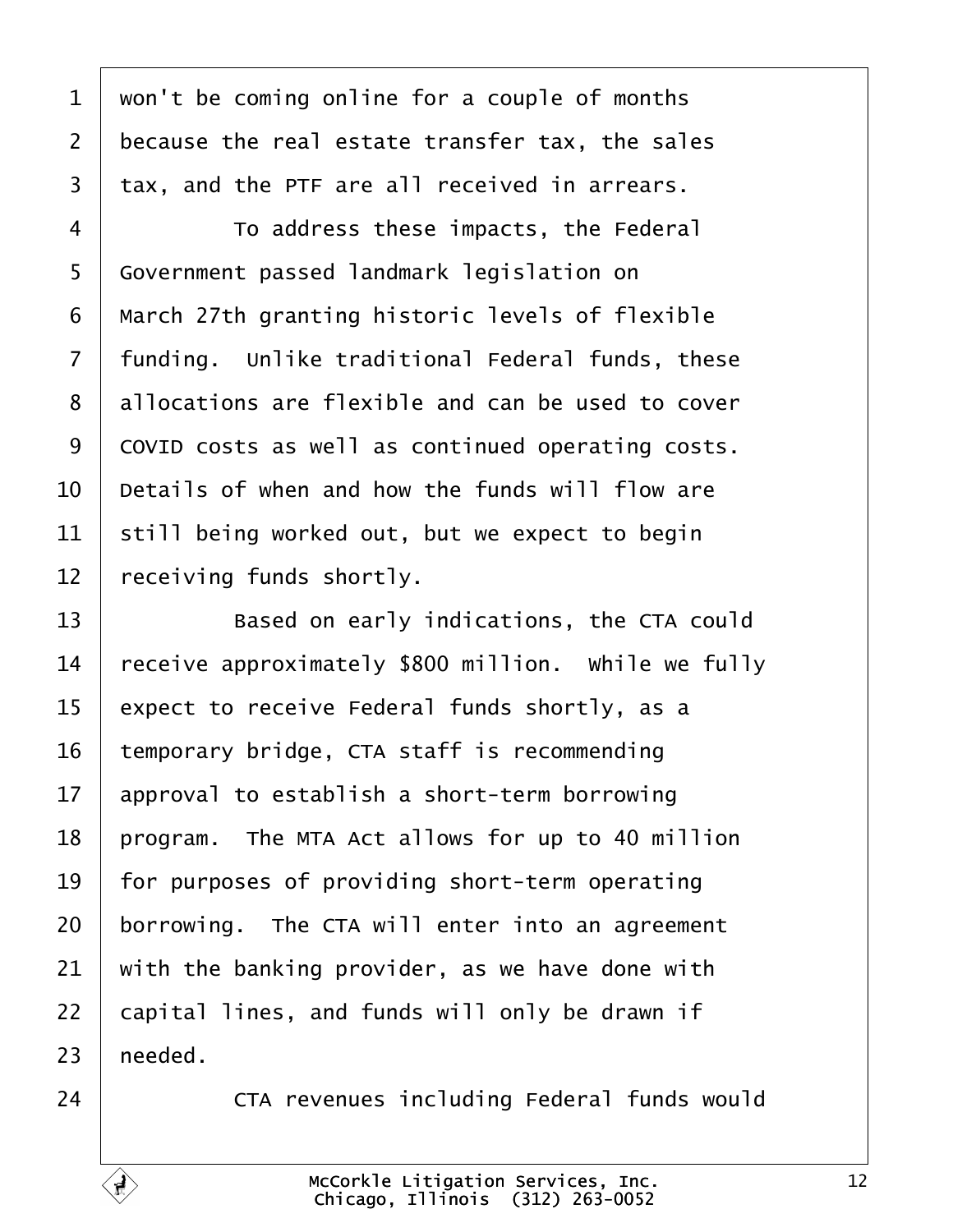<span id="page-12-0"></span>

| 1              | be used to repay any or all draws. And the Federal  |
|----------------|-----------------------------------------------------|
| 2              | funding, again, was a real game changer for us, but |
| 3              | it is critical for us to continue to receive all    |
| 4              | those State and local funding.                      |
| 5              | This concludes my report with regard to             |
| 6              | working cash notes. Happy to answer any questions.  |
| $\overline{7}$ | MR. LONGHINI: Thank you, Jeremy.                    |
| 8              | I will now ask the board members if they            |
| 9              | have any questions on this agenda item number 4.    |
| 10             | <b>Director Chevere?</b>                            |
| 11             | MS. CHEVERE: No questions.                          |
| 12             | MR. LONGHINI: Director Jakes?                       |
| 13             | MR. JAKES: No questions.                            |
| 14             | MR. LONGHINI: Director Miller?                      |
| 15             | MR. MILLER: No questions.                           |
| 16             | MR. LONGHINI: Director Irvine?                      |
| 17             | MR. IRVINE: No questions.                           |
| 18             | MR. LONGHINI: Chairman Siva?                        |
| 19             | CHAIRPERSON SILVA: Yes. When are you                |
| 20             | expecting, okay, the money from the Fed to come in? |
| 21             | MR. FINE: We're still working with the local        |
| 22             | office and with the RTA. It will take a matter of   |
| 23             | a few weeks to work through the details of that.    |
| 24             | We don't have a definitive timeline yet.            |
|                |                                                     |

 $\overline{1}$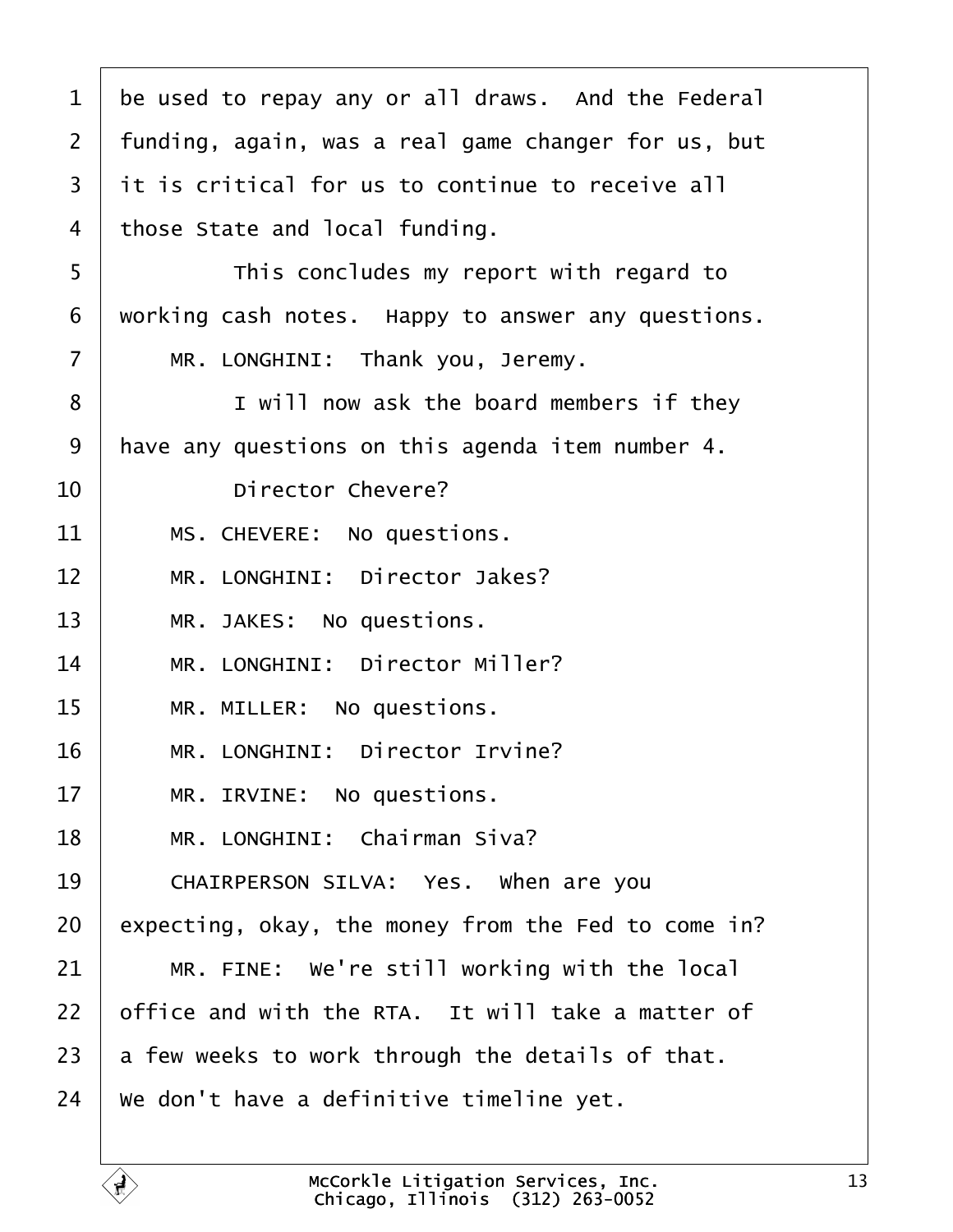<span id="page-13-0"></span>

| 1              | Obviously once we get a better handle from          |
|----------------|-----------------------------------------------------|
| $\overline{2}$ | the regional office of what that timing would look  |
| 3              | like along with our folks at the RTA, we'll be      |
| 4              | dircling back with the Board and giving you more    |
| 5              | details of when those funds will be flowing.        |
| 6              | CHAIRPERSON SILVA: But you do have, okay,           |
| 7              | note, okay, to run the system, right?               |
| 8              | MR. FINE: The flow of funds will be similar to      |
| 9              | what we receive in other Federal grants, so yes, we |
| 10             | do have the system so to speak, the structure of    |
| 11             | how to receive the funding. Obviously these funds   |
| 12             | are more flexible than the funds that we            |
| 13             | traditionally receive from the Federal government.  |
| 14             | And then CTA personnel, you know, finance and       |
| 15             | elsewhere, are still able to function and receive   |
| 16             | these funds and apply them for the needs that we    |
| 17             | have.                                               |
| 18             | PRESIDENT CARTER: Director Silva, this is           |
| 19             | Dorval Carter. I think in direct response to your   |
| 20             | question, yes, we have enough money right now to    |
| 21             | continue operating the system. Part of the          |
| 22             | thing -- part of what Jeremy is presenting to you   |
| 23             | for the Board's consideration today is giving us    |
| 24             | the flexibility to deal with any additional cost    |

 $\Gamma$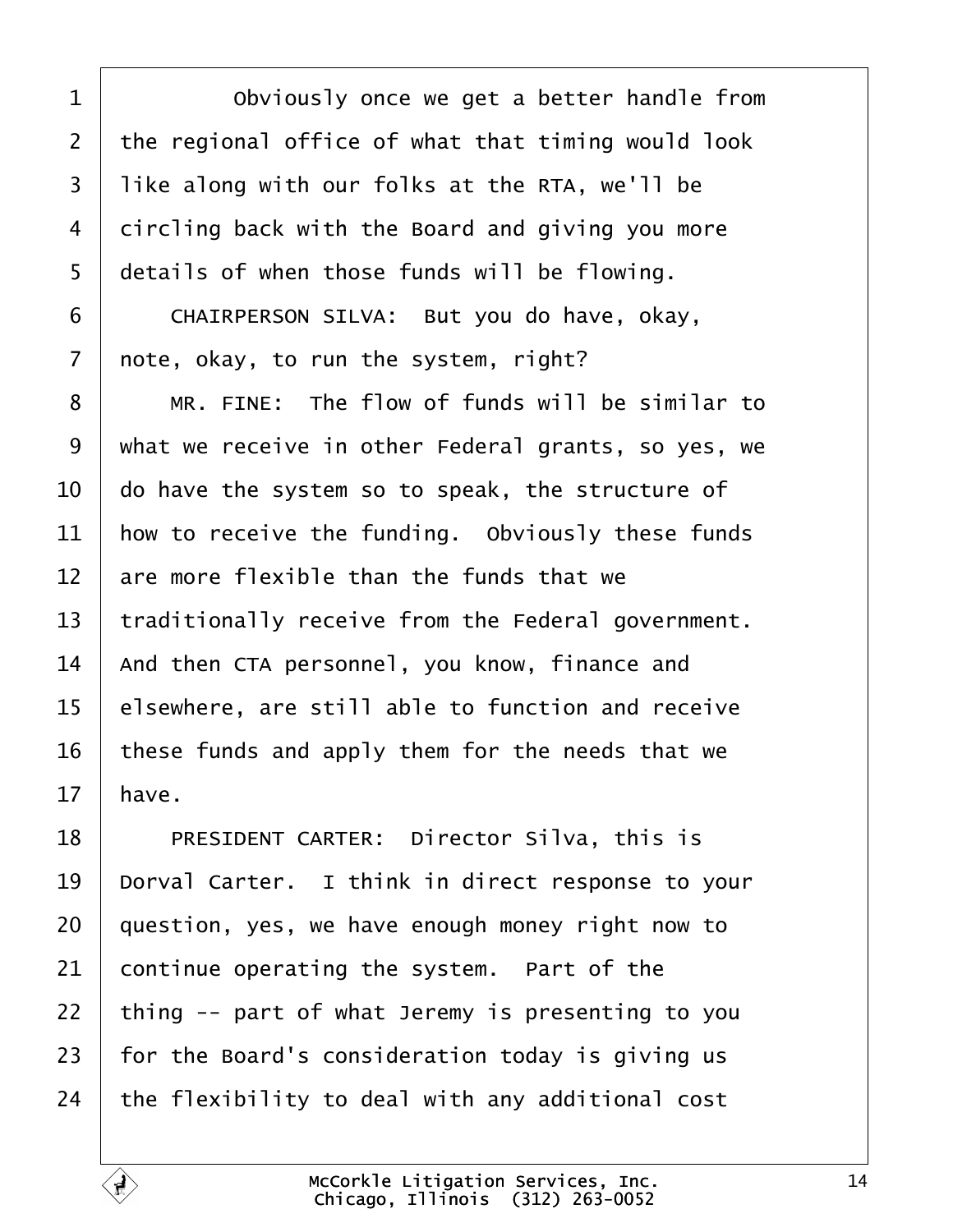<span id="page-14-0"></span>

| 1  | that we may incur before we receive those funds.    |
|----|-----------------------------------------------------|
| 2  | We're also in conversation with RTA about           |
| 3  | the RTA possibly issuing debt that could also serve |
| 4  | to support and supplement the service board while   |
| 5  | we wait for Federal funding.                        |
| 6  | So there are numerous options being put in          |
| 7  | place to ensure the system can continue to operate  |
| 8  | while we're waiting to receive the Federal funds    |
| 9  | themselves.                                         |
| 10 | CHAIRPERSON SILVA: Thank you.                       |
| 11 | MR. LONGHINI: Director Alva Rosales, any            |
| 12 | questions?                                          |
| 13 | MS. ALVA ROSALES: No questions. Thank you.          |
| 14 | MR. LONGHINI: Director Peterson?                    |
| 15 | MR. PETERSON: Yeah. I've got a couple of            |
| 16 | questions. One, so, Jeremy, just to kind of follow  |
| 17 | up on what Dorval was just saying, based upon our   |
| 18 | daily spend and cash on hand right now, how long    |
| 19 | would we be able to continue to operate before we   |
| 20 | have to draw down on this \$40 million line of      |
| 21 | credit?                                             |
| 22 | MR. FINE: So we have enough cash to clearly         |
| 23 | get us through the month of April. There's some     |
| 24 | additional things, additional measures including    |
|    |                                                     |

 $\Gamma$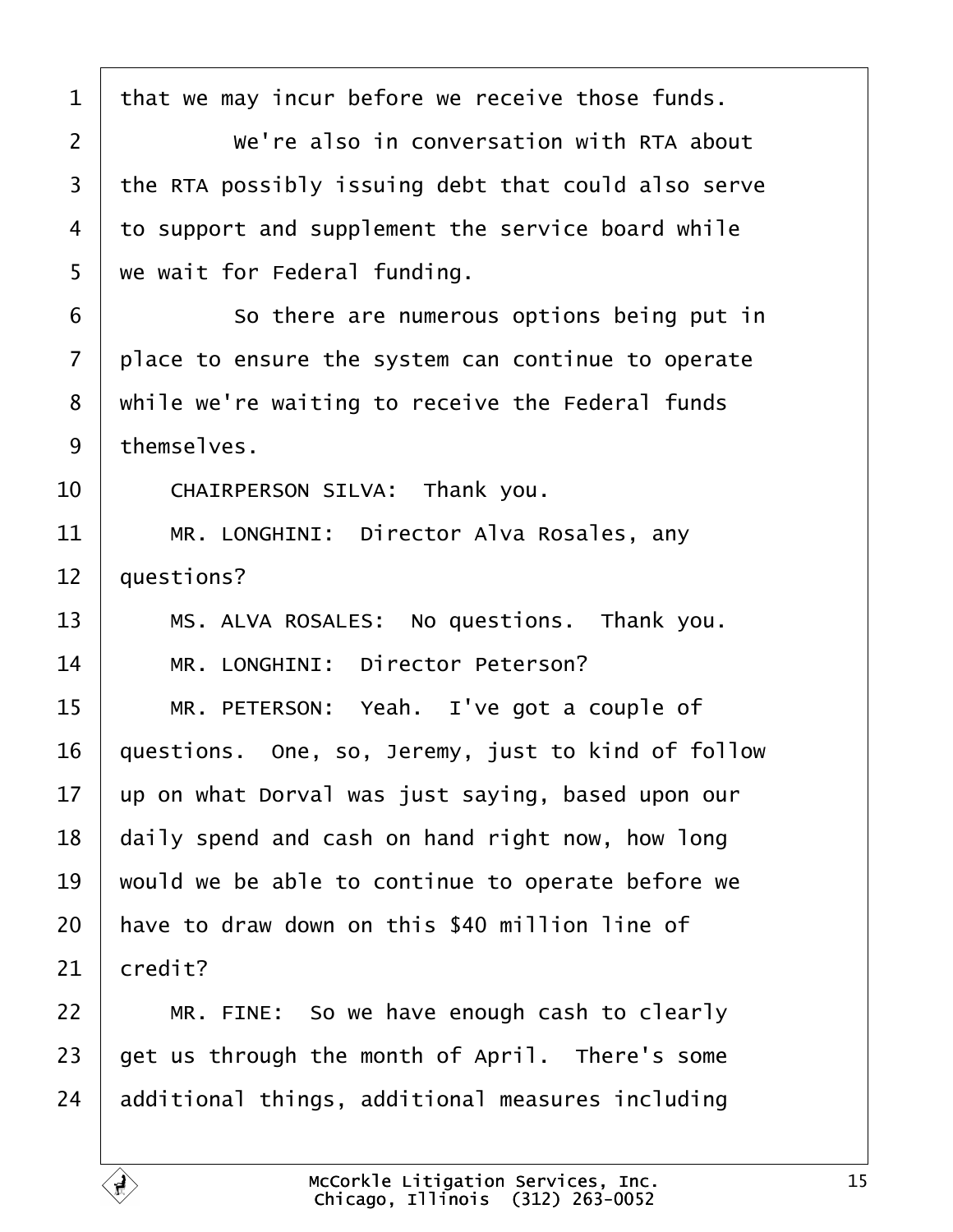<span id="page-15-0"></span>1 the working cash notes that get us a little bit of 2 deditional time, but again, it's critical for us to 3 dontinue to work with RTA to ensure that those 4 Federal funds flow quickly. 5 **And as President Carter indicated, the RTA** 6 also has the ability to issue working cash notes, 7 which they're working on as well for the benefit of 8 the three service boards. 9 **So**, you know, again, we can make it 10 through the month of April and then with some 11 additional measures, we can extend that out 12 further, which would allow us to, you know, receive 13 the Federal funding with no kind of gap in between. 14 | MR. PETERSON: The reason I ask the question, 15 what's the interest rate on the \$40 million line of 16 bredit? I know it doesn't hit us until we draw 17 down, but what was the interest rate from this line 18 **b** f credit? 19 | MR. FINE: So we're estimating, again, it will 20 be dependent upon market conditions at the time, 21 but in the one and a half percent range. So, 22 again, it's a fairly low rate that we would expect  $23$  on this type of product. It will be market 24 dependent, but, you know, again, market rates right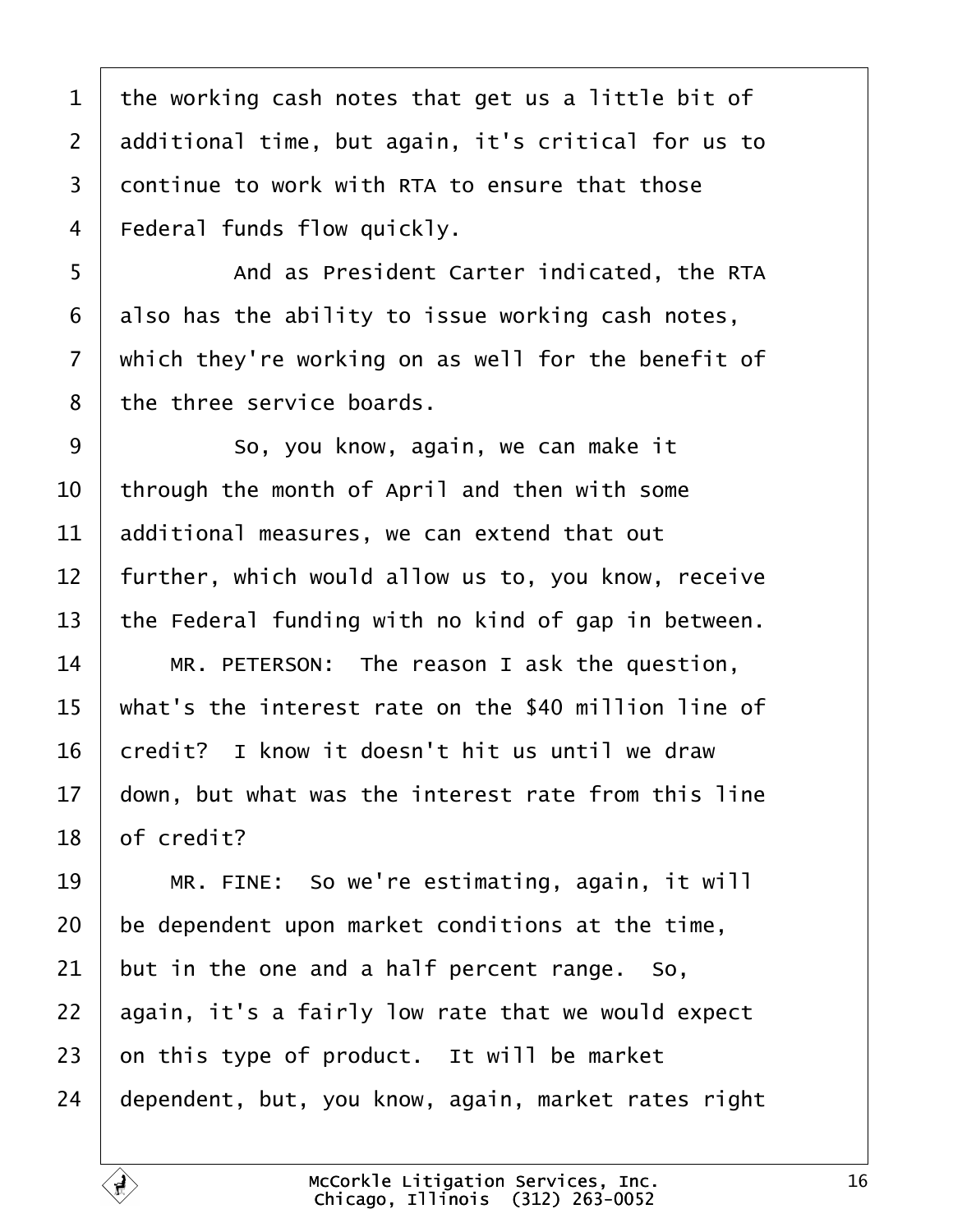<span id="page-16-0"></span>

| 1              | now are relatively low and so we can -- that's      |
|----------------|-----------------------------------------------------|
| $\overline{2}$ | assuming, again, that we draw down the 40 million,  |
| 3              | which again this is $-$ this is more of a $-$ an    |
| 4              | insurance policy so to speak that we would have in  |
| 5              | place if the Federal funding is delayed, if the     |
| 6              | COVID outbreak lasts longer than expected, or if    |
| $\overline{7}$ | there's a reoccurrence in the future. Again, this   |
| 8              | just kind of helps us bridge until those Federal    |
| 9              | funds are received.                                 |
| 10             | MR. PETERSON: Right. So how long -- how many        |
| 11             | days would the \$40 million line of credit provide  |
| 12             | in terms of just operating costs for us? A          |
| 13             | month --                                            |
| 14             | MR. FINE: So our typical operating expense          |
| 15             | cost on average is about 4.3 million a day, so this |
| 16             | would provide, you know, about a week and a half or |
| 17             | so. But, again, we feel like the Federal funding    |
| 18             | is coming quickly and so this is, again, just kind  |
| 19             | of helping us bridge those short-term gaps between  |
| 20             | when we would actually receive those Federal funds. |
| 21             | MR. PETERSON: Got it. Okay.                         |
| 22             | MR. FINE: This, again, would be used in             |
| 23             | concert -- if needed at all, would be used in       |
| 24             | concert with what the RTA is doing on their side    |
|                |                                                     |

 $\sqrt{ }$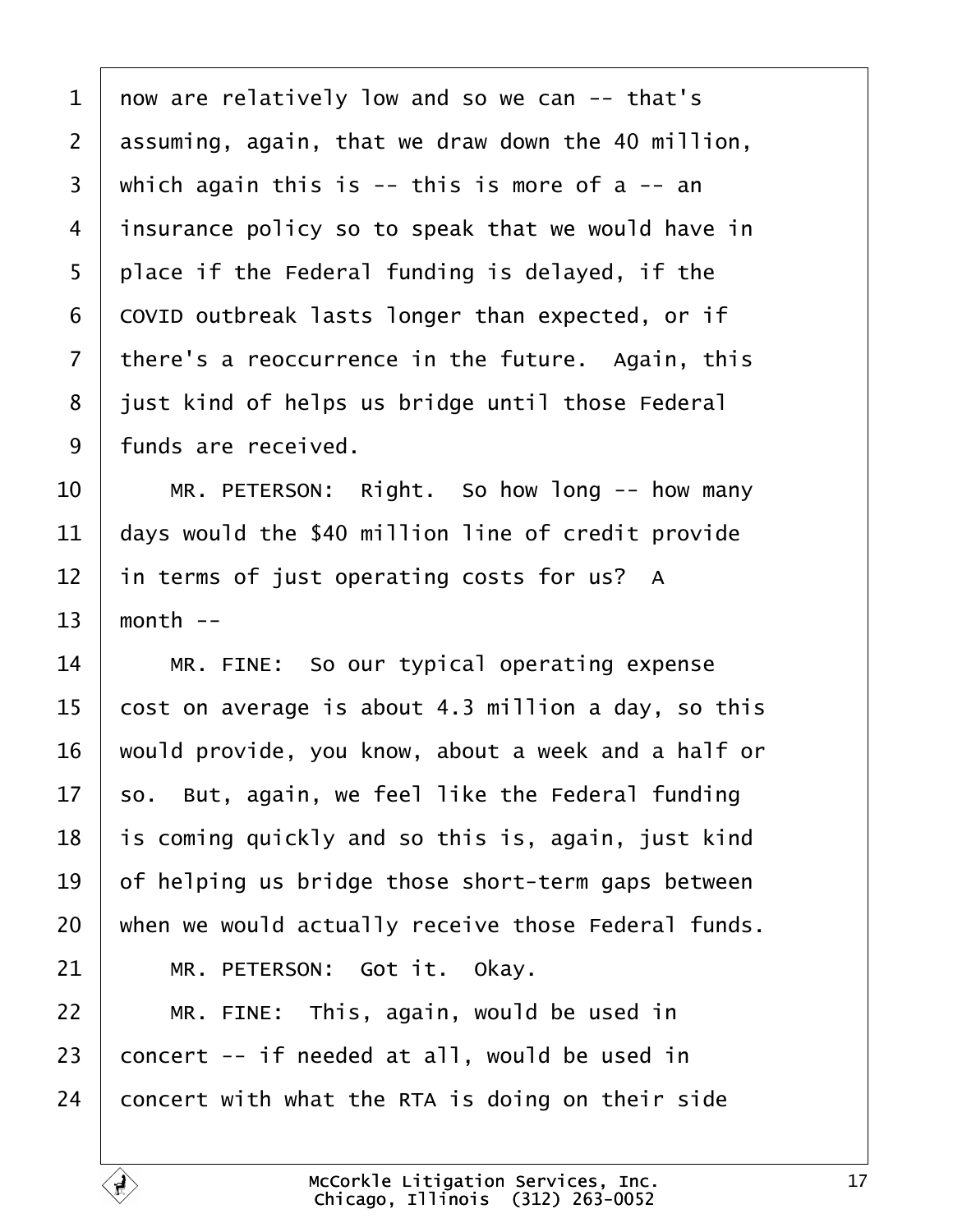<span id="page-17-0"></span>

| 1              | with regard to working cash notes.                   |
|----------------|------------------------------------------------------|
| $\overline{2}$ | MR. PETERSON: Yeah, the only reason --               |
| 3              | although the interest rates are low, one and a half  |
| 4              | percent, I know we're going to use every kind of     |
| 5              | tool at our disposal before we draw down, but one    |
| 6              | and a half percent is still one and a half percent   |
| $\overline{7}$ | and I would love to be able to get that              |
| 8              | \$800 million through the door without having to pay |
| 9              | back a loan with -- even with, you know, no          |
| 10             | interest rate.                                       |
| 11             | So, again, I know you guys are focused on            |
| 12             | it, Dorval. That's why I was just asking the         |
| 13             | question about interest rate and making sure we use  |
| 14             | every other tool possible before we have to draw     |
| 15             | down something that would cause us -- that has an    |
| 16             | interest rate attached to it because the interest    |
| 17             | tate, whatever the dollar amount is, is not          |
| 18             | something we're going to get reimbursed for.         |
| 19             | MR. FINE: Absolutely.                                |
| 20             | MR. PETERSON: All right. Thanks.                     |
| 21             | MR. LONGHINI: All right. That finishes all           |
| 22             | the questions on this item.                          |
| 23             | CHAIRPERSON SILVA, we're finished with               |
| 24             | questions.                                           |
|                |                                                      |

 $\Gamma$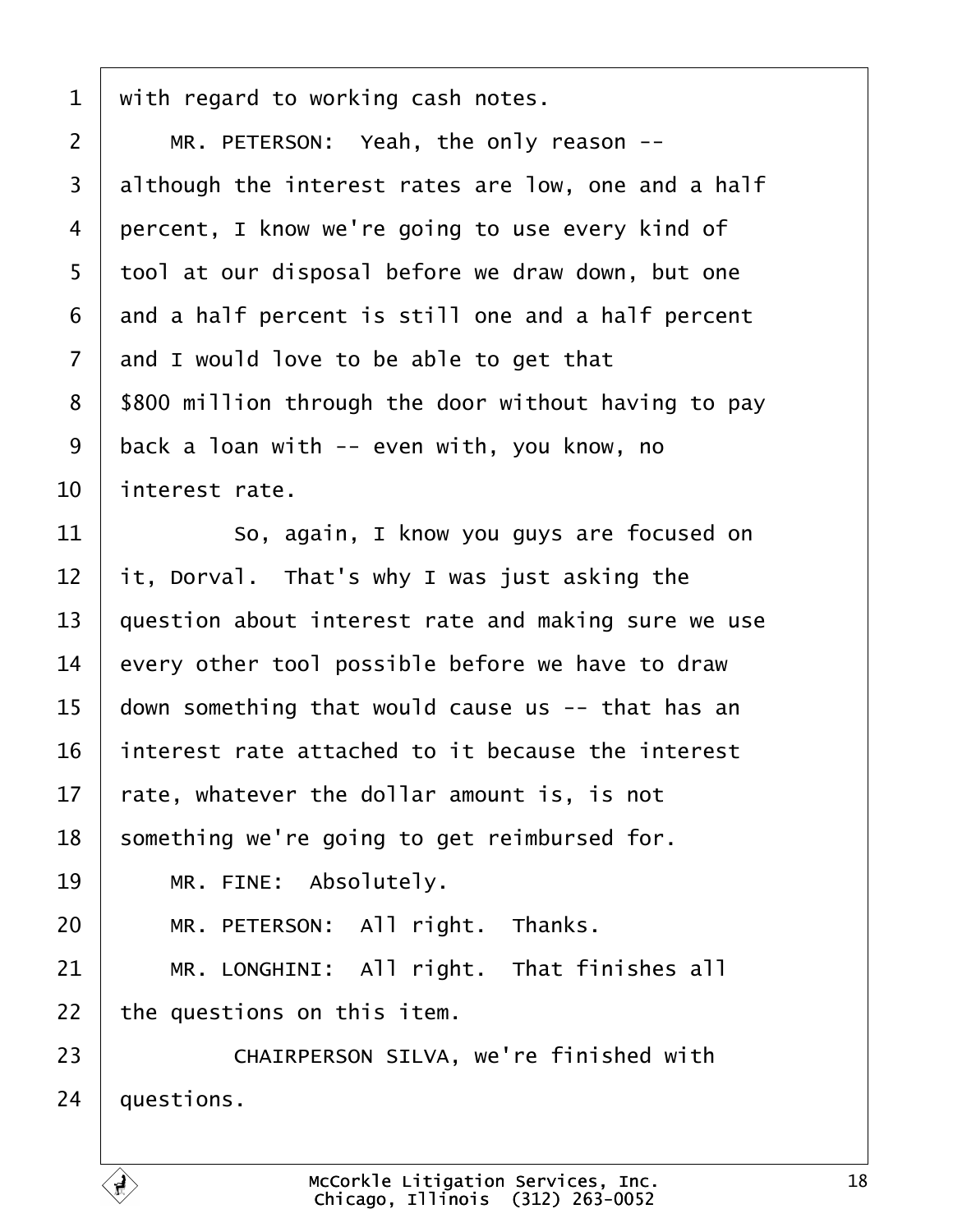<span id="page-18-0"></span>

| 1              | CHAIRPERSON SILVA: If there are no further           |  |
|----------------|------------------------------------------------------|--|
| $\overline{2}$ | questions, may I have leave to place this item on    |  |
| 3              | the omnibus for board approval?                      |  |
| 4              | MS. ALVA ROSALES: So moved.                          |  |
| 5              | MR. IRVINE: Second.                                  |  |
| 6              | MR. LONGHINI: Moved by Director Alva Rosales,        |  |
| $\overline{7}$ | seconded by Director Irvine.                         |  |
| 8              | Director Silva, we may now proceed to                |  |
| 9              | agenda item number 5.                                |  |
| 10             | <b>CHAIRPERSON SILVA: Our next order of business</b> |  |
| 11             | is the review of an ordinance authorizing the        |  |
| 12             | execution of supplemental indentures and issuance    |  |
| 13             | of Capital Receipts Revenue Refunding Bonds, the     |  |
| 14             | Series 2020 GARVEE Bonds. Jeremy.                    |  |
| 15             | MR. FINE: Thank you. Jeremy Fine, your CFO.          |  |
| 16             | Independent from the working cash notes,             |  |
| 17             | the CTA is also seeking approval of four bond        |  |
| 18             | interactions and I'll walk through each of those     |  |
| 19             | individually. But collectively, these transactions   |  |
| 20             | were scheduled to come before the Board prior to     |  |
| 21             | the COVID outbreak.                                  |  |
| 22             | The two new money transactions provide               |  |
| 23             | funding for projects and refund a portion of the     |  |
| 24             | putstanding capital line of credit. And the two      |  |
|                |                                                      |  |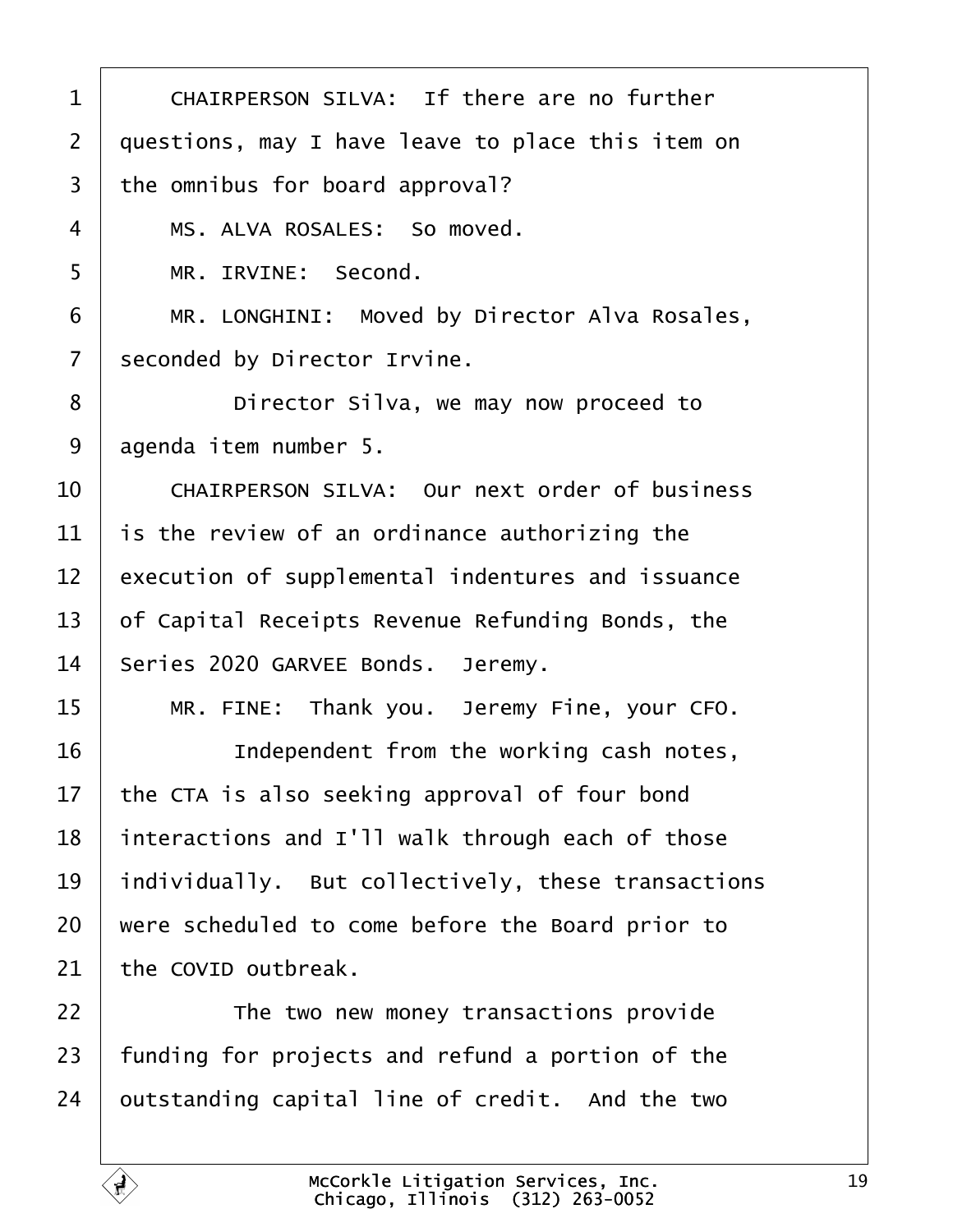<span id="page-19-0"></span>

| 1              | refunding transactions provide economic savings      |
|----------------|------------------------------------------------------|
| $\overline{2}$ | without extending maturities of outstanding bonds.   |
| 3              | The first transaction for which CTA is               |
| 4              | seeking approval is to execute a refunding and       |
| 5              | dutstanding capital grant receipts revenue bonds     |
| 6              | known as GARVEEs. These are Federal funds that we    |
| $\overline{7}$ | receive for interest rate savings. The Series 2020   |
| 8              | <b>GARVEE refunding bonds ordinance authorizes a</b> |
| 9              | principal amount not to exceed 175 million.          |
| 10             | These bonds will refund all or a portion             |
| 11             | of the outstanding 2010 and series 2011 bonds. The   |
| 12             | security pledges the CTA's Federal Section 5307, a   |
| 13             | grant program for urbanized areas and the 5337       |
| 14             | formula program, which is for repair projects.       |
| 15             | The GARVEE bond team is led by senior                |
| 16             | manager of Bank of America, the bond counsel is      |
| 17             | Katten Muchin, disclosure counsel is Charity &       |
| 18             | Associates, financial advisor is Akasha Financial    |
| 19             | Group, and the trustee is Amalgamated Bank. Women,   |
| 20             | minority, disabled veteran-owned firms represented   |
| 21             | on the underwriting team is 38 percent.              |
| 22             | This concludes my report. I'm happy to               |
| 23             | answer any questions.                                |
| 24             | MR. LONGHINI: Thank you, Jeremy.                     |

Г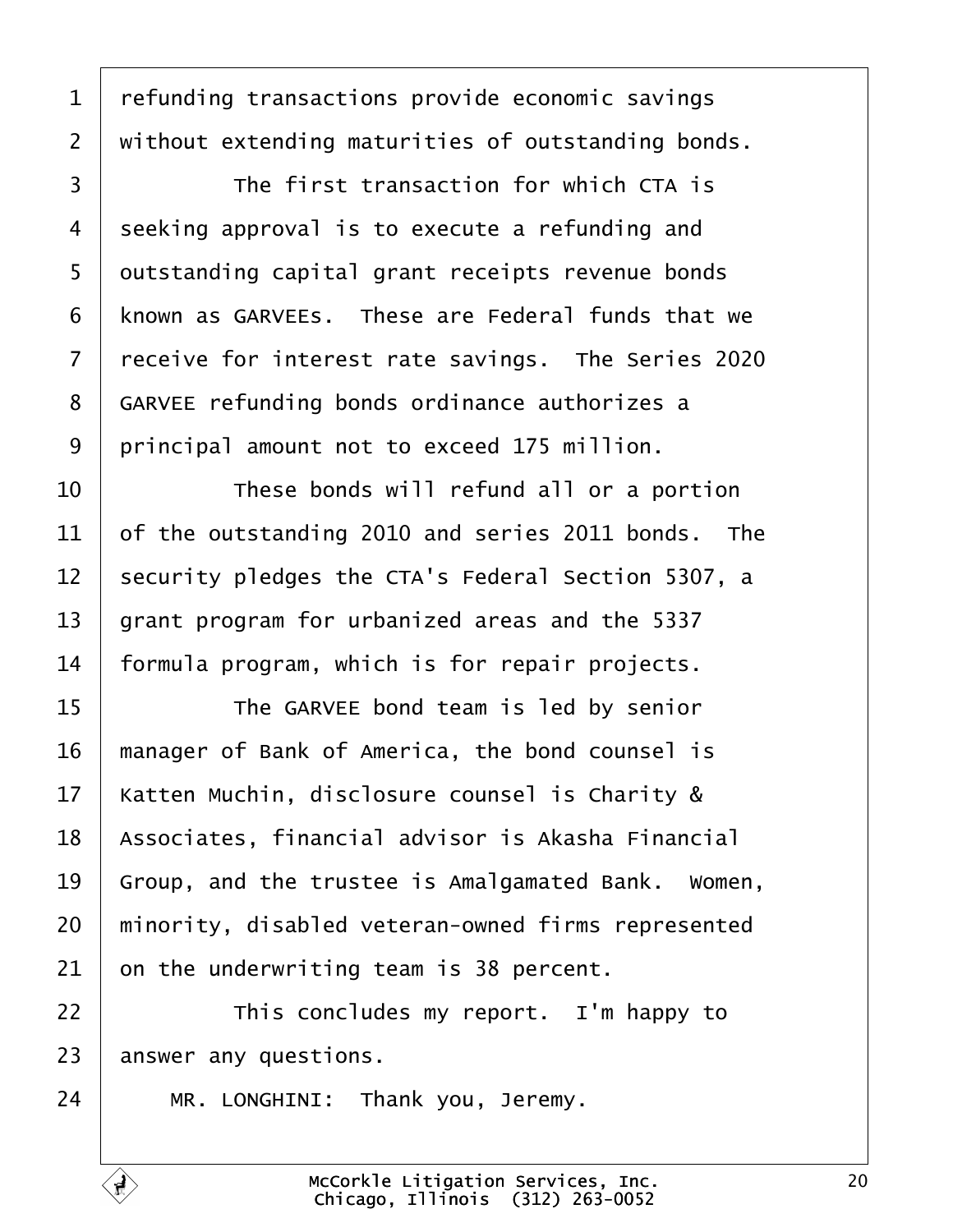<span id="page-20-0"></span>

| $\mathbf 1$    | Director Chevere, any questions?                    |
|----------------|-----------------------------------------------------|
| $\overline{2}$ | MS. CHEVERE: No questions.                          |
| 3              | MR. LONGHINI: Director Jakes?                       |
| $\overline{4}$ | MR. JAKES: No questions.                            |
| 5              | MR. LONGHINI: Director Miller?                      |
| 6              | MR. MILLER: No questions.                           |
| $\overline{7}$ | MR. LONGHINI: Director Irvine?                      |
| 8              | MR. IRVINE: No questions.                           |
| 9              | MR. LONGHINI: CHAIRPERSON SILVA?                    |
| 10             | CHAIRPERSON SILVA: No questions.                    |
| 11             | MR. LONGHINI: Director Alva Rosales?                |
| 12             | MS. ALVA ROSALES: No questions.                     |
| 13             | MR. LONGHINI: Director Peterson?                    |
| 14             | MR. PETERSON: I mean, Jeremy, you might have        |
| 15             | mentioned that -- I know we're refinancing this for |
| 16             | savings. Did you state what the savings would be    |
| 17             | over that period of time?                           |
| 18             | MR. FINE: So based on current market                |
| 19             | conditions, we estimate that the potential savings  |
| 20             | could be in the neighborhood of about \$20 million. |
| 21             | MR. PETERSON: Over what period of time?             |
| 22             | MR. FINE: The life of the bonds.                    |
| 23             | MR. PETERSON: And that is what -- how many          |
| 24             | years?                                              |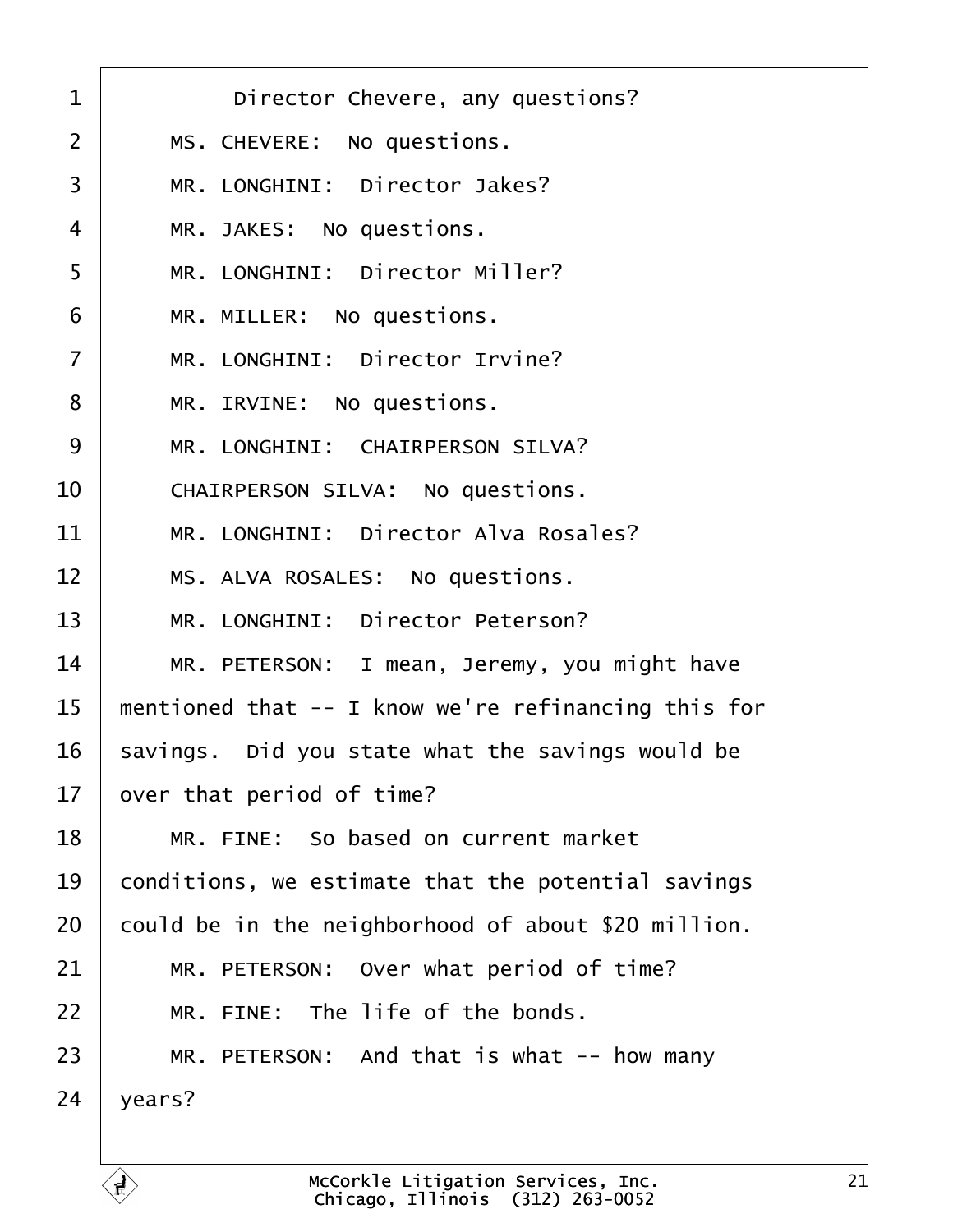<span id="page-21-0"></span>

| 1              | MR. FINE: 2029. So we're effectively                |
|----------------|-----------------------------------------------------|
| $\overline{2}$ | refunding higher interest rate debt with what would |
| 3              | effectively be about 2 percent interest rate debt,  |
| 4              | which would generate \$20 million over the rest of  |
| 5              | the life of the bonds.                              |
| 6              | MR. PETERSON: Okay. Thanks.                         |
| $\overline{7}$ | MR. LONGHINI: Since there are no further            |
| 8              | questions, CHAIRPERSON SILVA                        |
| 9              | CHAIRPERSON SILVA: Since there are no further       |
| 10             | questions, may I have leave to place this item on   |
| 11             | the omnibus for board approval?                     |
| 12             | MS. ALVA ROSALES: So moved.                         |
| 13             | MR. IRVINE: Second.                                 |
| 14             | MR. LONGHINI: Moved by Director Alva Rosales        |
| 15             | and seconded by Director Irvine.                    |
| 16             | CHAIRPERSON SILVA, we may now proceed to            |
| 17             | agenda item number 6.                               |
| 18             | CHAIRPERSON SILVA: Our next order of business       |
| 19             | is the review of an ordinance authorizing the       |
| 20             | execution of supplemental indentures and issuance   |
| 21             | of Sales Tax Receipts Revenue Refunding Bonds,      |
| 22             | Series 2020, and Sales Tax Receipts and Transfer    |
| 23             | Tax Receipts Revenue Refunding Bonds, the Series    |
| 24             | 2020 Refunding Bonds. Jeremy Fine.                  |
|                |                                                     |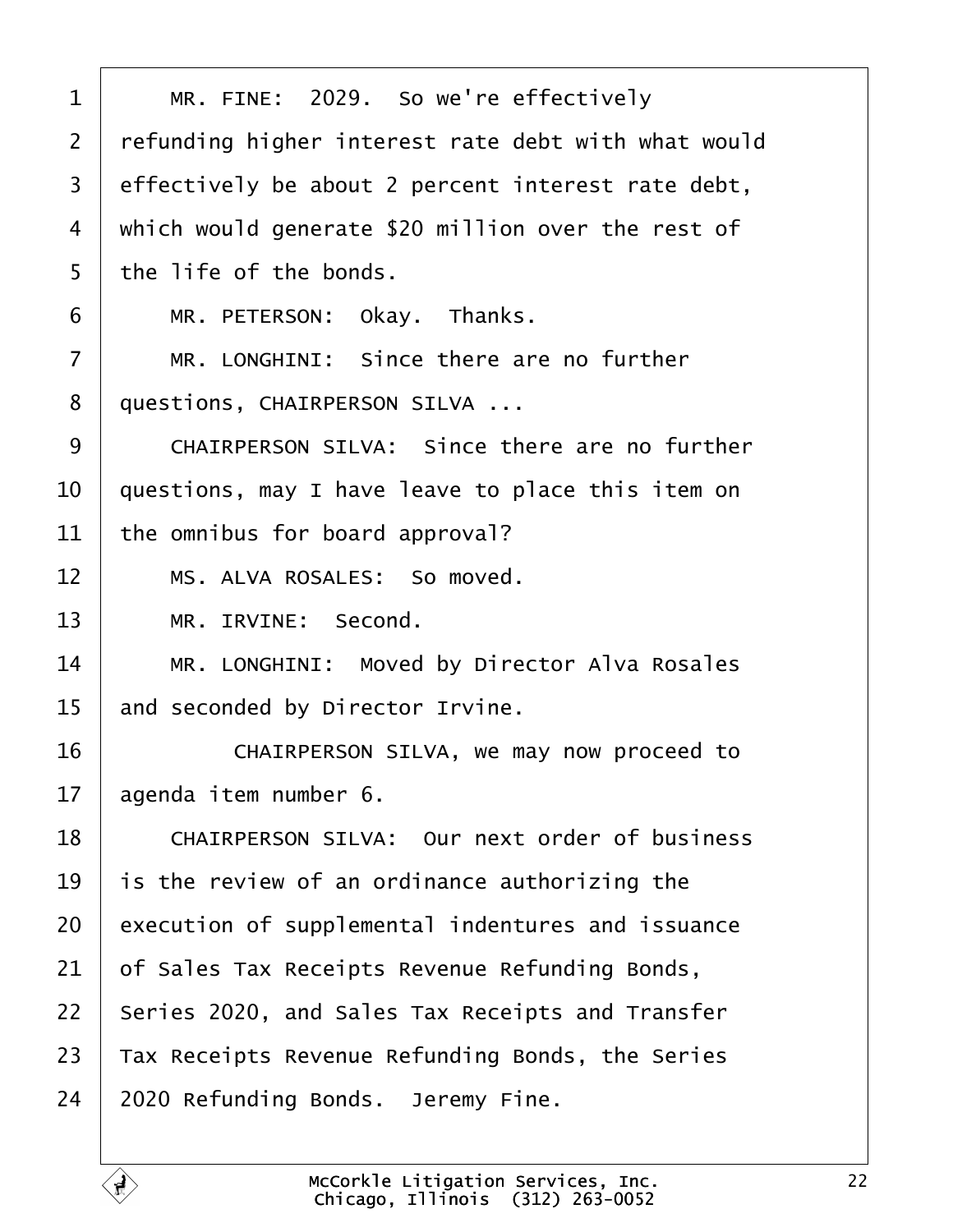<span id="page-22-0"></span>

| 1               | MR. FINE: Thank you. Again, this is Jeremy          |
|-----------------|-----------------------------------------------------|
| 2               | Fine. CTA is seeking approval to execute a          |
| 3               | refunding of outstanding sales tax bonds for        |
| 4               | interest rate savings.                              |
| 5               | The Series 2020 Sales Tax Revenue                   |
| 6               | Refunding Bond ordinance authorizes a refunding of  |
| 7               | up to 1.2 billion. Based on market conditions, we   |
| 8               | estimate that the savings could be approximately    |
| 9               | \$18 million in 2020.                               |
| 10              | The security pledge is a sales tax revenue          |
| 11              | pledge and the refunding bond team is led by        |
| 12              | Goldman Sachs, bond counsel is Mayer Brown, co-bond |
| 13              | counsel is Sanchez Daniels, disclosure counsel is   |
| 14              | Thompson Coburn, financial advisor is Sycamore      |
| 15              | Advisors and Public Alternative, the trustee is     |
| 16              | Zions Bank, and the women, minority, and disabled   |
| 17 <sub>1</sub> | veteran-owned firm representation on the            |
| 18              | underwriting team is 35 percent.                    |
| 19              | That concludes my report. I'm happy to              |
| 20              | answer any questions.                               |
| 21              | MR. LONGHINI: Thank you, Jeremy.                    |
| 22              | Judge Chevere, any questions?                       |
| 23              | MS. CHEVERE: No questions.                          |
| 24              | MR. LONGHINI: Reverend Jakes?                       |
|                 |                                                     |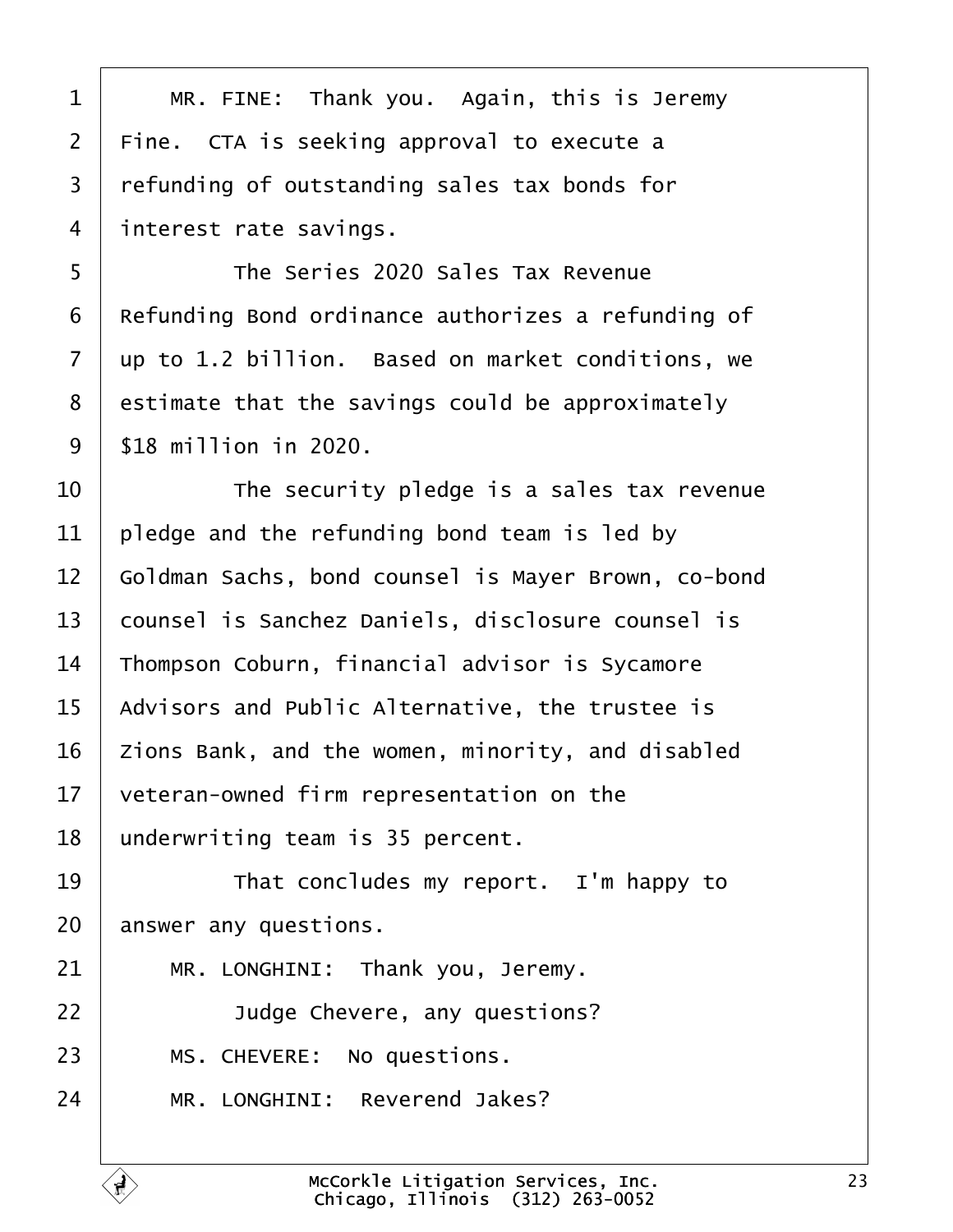<span id="page-23-0"></span>

| $\mathbf 1$    | MR. JAKES: No questions.                            |
|----------------|-----------------------------------------------------|
| $\overline{2}$ | MR. LONGHINI: Reverend Miller?                      |
| 3              | MR. MILLER: I just want to ask, was that our        |
| 4              | estimated goal, 38, 35 percent for the DBEs?        |
| 5              | MR. FINE: Yes. As we talked about in some of        |
| 6              | the other transactions, the WMBE percentage is even |
| $\overline{7}$ | higher, but you know, again, we've done a great job |
| 8              | here at CTA of WMBE participation in the            |
| 9              | transactions. You know, the City typically has      |
| 10             | around 30 percent for its transactions and so,      |
| 11             | again, we're meeting and exceeding what you see     |
| 12             | from other local jurisdiction on our transactions.  |
| 13             | MR. LONGHINI: Director Irvine?                      |
| 14             | MR. IRVINE: No questions.                           |
| 15             | MR. LONGHINI: CHAIRPERSON SILVA?                    |
| 16             | CHAIRPERSON SILVA: No questions.                    |
| 17             | MR. LONGHINI: Director Alva Rosales?                |
| 18             | MS. ALVA ROSALES: No questions. Just a              |
| 19             | comment that I'm glad to see that we're maintaining |
| 20             | bur numbers high and the more we can go on the WMBE |
| 21             | participation. Thank you.                           |
| 22             | MR. LONGHINI: Director Peterson?                    |
| 23             | MR. PETERSON: No questions.                         |
| 24             | MR. LONGHINI: CHAIRPERSON SILVA, there are no       |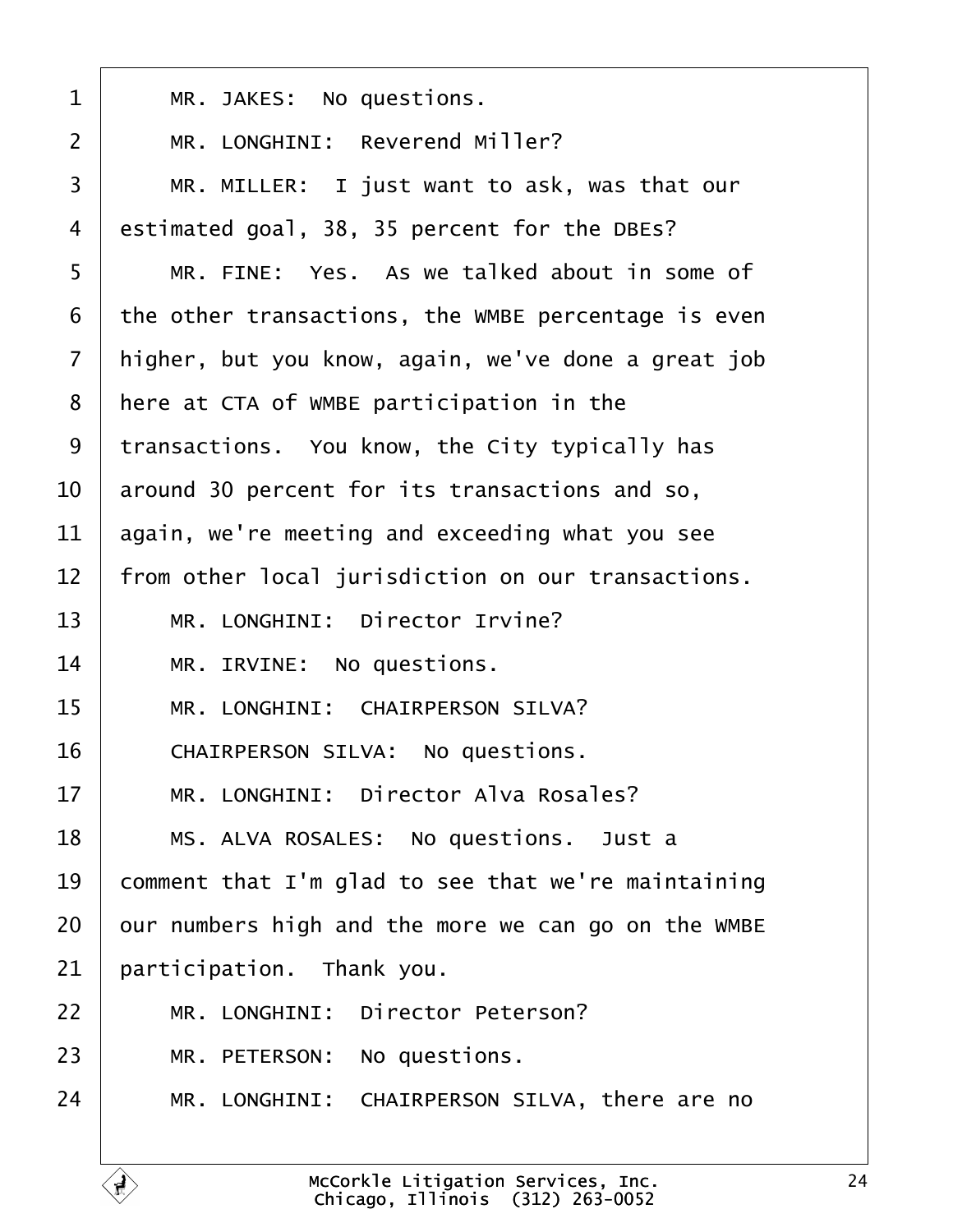<span id="page-24-0"></span>

| 1              | further questions on this matter.                    |
|----------------|------------------------------------------------------|
| $\overline{2}$ | CHAIRPERSON SILVA: If there are no further           |
| 3              | questions, may I have leave to place this item on    |
| 4              | the omnibus for board approval?                      |
| 5              | MS. ALVA ROSALES: So moved.                          |
| 6              | MR. IRVINE: Second.                                  |
| $\overline{7}$ | MR. LONGHINI: That motion was moved by               |
| 8              | Director Alva Rosales and seconded by Director       |
| 9              | Irvine.                                              |
| 10             | CHAIRPERSON SILVA, you may proceed now to            |
| 11             | agenda item number 7.                                |
| 12             | <b>CHAIRPERSON SILVA: Our next order of business</b> |
| 13             | today is the review of an ordinance authorizing the  |
| 14             | execution of supplemental indentures and issuance    |
| 15             | of Sales Tax Receipts Revenue Bonds, Series 2020,    |
| 16             | the Series 2020 New Money Bonds. Jeremy.             |
| 17             | MR. FINE: Thank you. Again, this is Jeremy           |
| 18             | Fine. The CTA is seeking approval in order to        |
| 19             | execute a sales tax through money transactions to    |
| 20             | fund projects included in the 2020 to 2024 Capital   |
| 21             | Improvement Program. The Sales Tax Revenue Bonds     |
| 22             | Series 2020 New Money Bonds ordinance authorizes a   |
| 23             | principal amount not to exceed 450 million.          |
| 24             | The pledge is sales tax revenues. The                |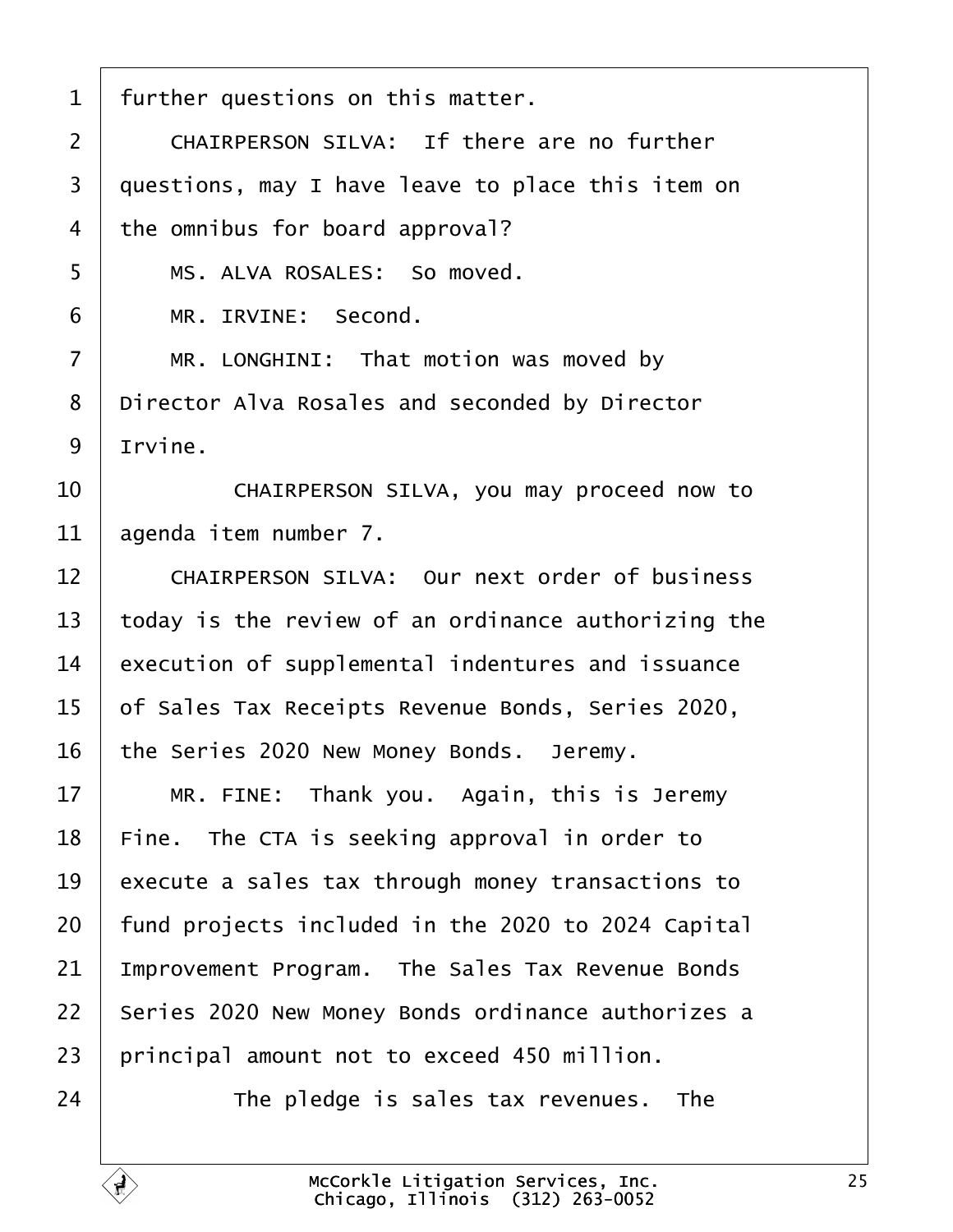<span id="page-25-0"></span>

| 1  | proceeds from the sale will reimburse a portion of  |
|----|-----------------------------------------------------|
| 2  | the line of credit as well as fund projects in the  |
| 3  | 2020 through 2024 CIP including Red Purple          |
| 4  | Modernization, the Red Line extension, bus          |
| 5  | purchases, railcar purchases and overhaul, and Your |
| 6  | New Blue O'Hare signals.                            |
| 7  | The Sales Tax New Money team is led by              |
| 8  | senior manager Siebert William Shank, the bond      |
| 9  | dounsel is Mayer Brown, co-bond counsel is McCall   |
| 10 | (phonetic) Law Group, disclosure counsel is         |
| 11 | Thompson Coburn, financial advisors are Columbia    |
| 12 | Capital Management, the trustee is Zions Bank Corp, |
| 13 | and women, minority, disabled veteran-owned firm    |
| 14 | representation is 60 percent.                       |
| 15 | This conclude my report. I'm happy to               |
| 16 | answer any questions.                               |
| 17 | MR. LONGHINI: Thank you, Jeremy.                    |
| 18 | Any questions, Judge Chevere?                       |
| 19 | MS. CHEVERE: No questions.                          |
| 20 | MR. LONGHINI: Reverend Jakes?                       |
| 21 | MR. JAKES: No questions.                            |
| 22 | MR. LONGHINI: Reverend Miller?                      |
| 23 | MR. MILLER: No questions.                           |
| 24 | MR. LONGHINI: Director Irvine?                      |
|    |                                                     |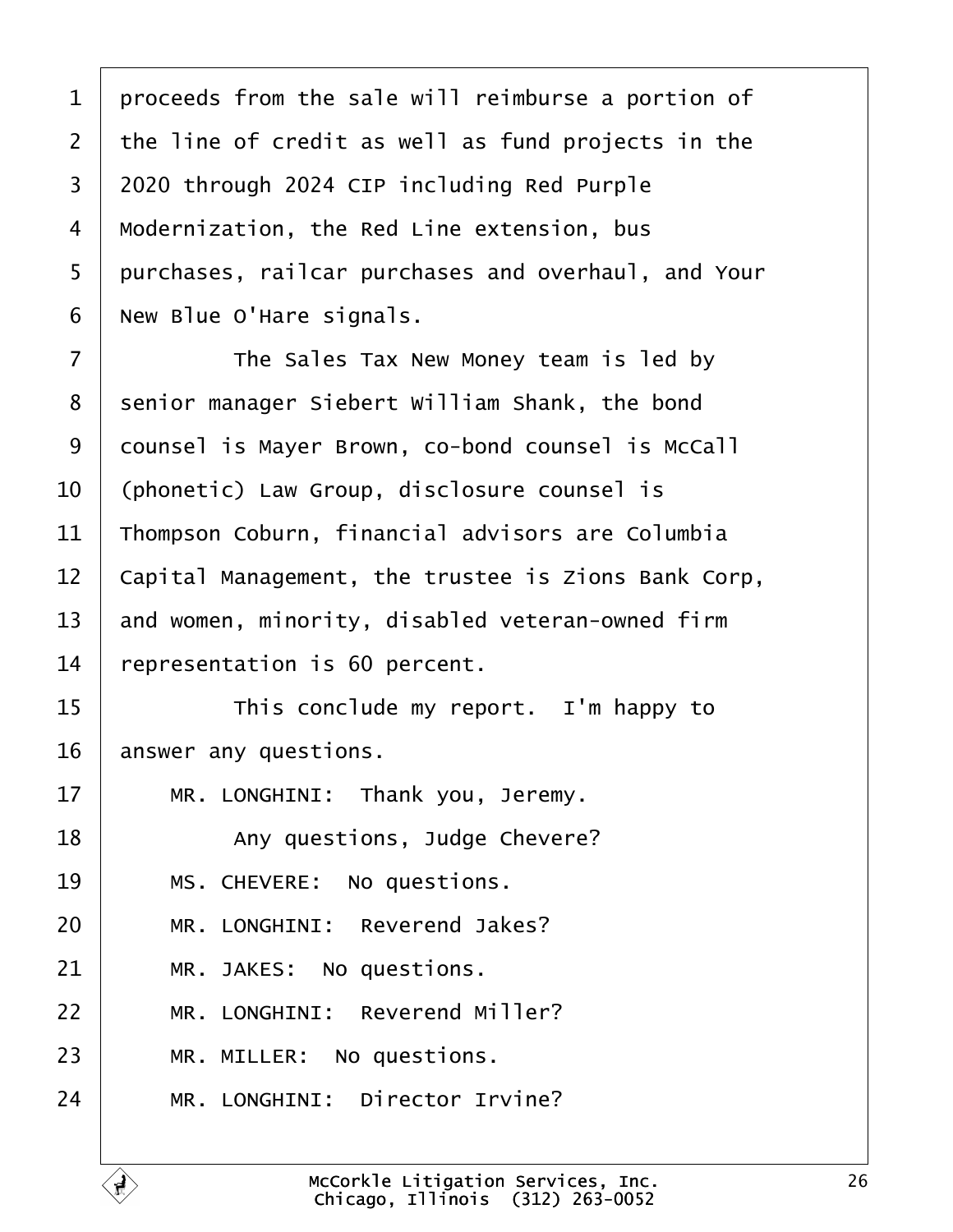<span id="page-26-0"></span>

| 1              | MR. IRVINE: No questions.                           |
|----------------|-----------------------------------------------------|
| 2              | <b>MR. LONGHINI: CHAIRPERSON SILVA?</b>             |
| 3              | <b>CHAIRPERSON SILVA: No questions.</b>             |
| 4              | MR. LONGHINI: Director Alva Rosales?                |
| 5              | MS. ALVA ROSALES: No questions.                     |
| 6              | MR. LONGHINI: Director Peterson?                    |
| $\overline{7}$ | MR. PETERSON: Yeah. Jeremy, I've got a              |
| 8              | question. So I know the Board is -- we're           |
| 9              | approving a number of bond deals today and I'm just |
| 10             | thinking, you know, with the market being up and    |
| 11             | down, are all -- are you going to stagger these as  |
| 12             | they go into the market?                            |
| 13             | MR. FINE: Yes. That's a great question. So          |
| 14             | we are obviously watching the market diligently on  |
| 15             | a day-to-day basis. We have, you know, a -- the     |
| 16             | plan is to appropriately kind of gear up for each   |
| 17             | of these bond deals so that we price them           |
| 18             | appropriately.                                      |
| 19             | What I mean by that is that, you know, we           |
| 20             | may try to couple some of the deals together just   |
| 21             | to get a pricing advantage, meaning that the sales  |
| 22             | tax -- we're funding in Sales Tax New Money because |
| 23             | it's essentially the same credit. You know, those   |
| 24             | may go, you know, at a similar type pace, but the   |
|                |                                                     |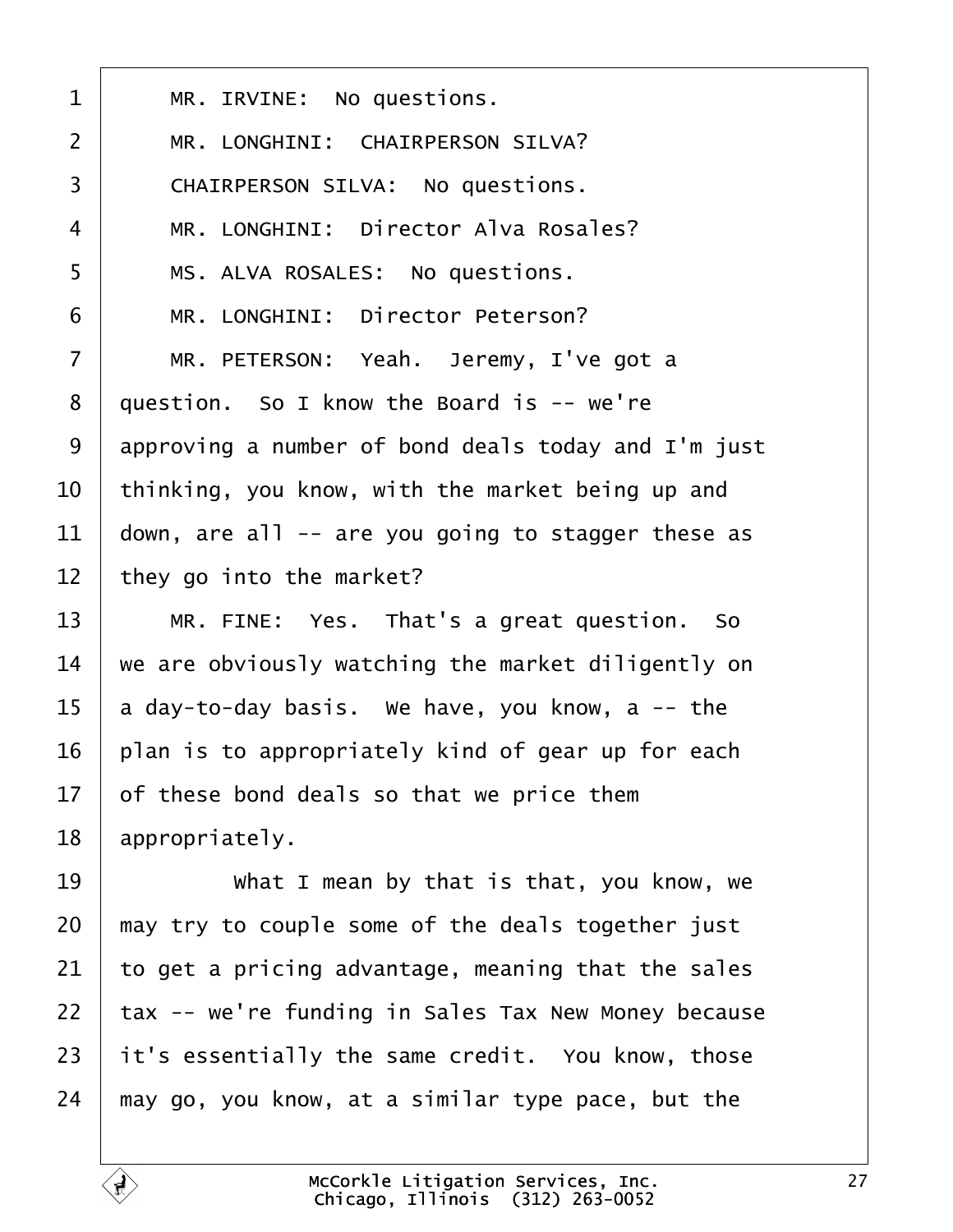<span id="page-27-0"></span>1 dther deals can be decoupled in a little bit -- you 2 know, disassociated in time so that we don't flood 3 the market with bonds all in one full swoop.  $4 \mid$  So, again, we'll be watching the market 5 and what investors are kind of transmitting to us ·6· ·with regard to appetite for the particular credits 7 and we'll be pricing them based on that cadence. 8 | MR. PETERSON: And do you think prior to our 9 May board meeting that you will have completed all 10 of these tractions? 11  $\parallel$  MR. FINE: So we think that, you know, we will 12 brobably be in the market or we would like to be in 13 the market with the sales tax bonds in mid -- in 14 mid May. Assuming that the market is a good time 15 to price, you know, that would allow us to close 16 those bonds in late May with the other 17 transactions. Again, you know, somewhat similar 18 timing, but lagging probably a little bit. So, you 19 know, we may have an update as to -- a better 20 update for the May meeting with regard to the final 21 timing for the four transactions.  $22$  | MR. PETERSON: Okay. That would be great at 23 the May board meeting if you could provide the 24 Board with an update of the status of the bond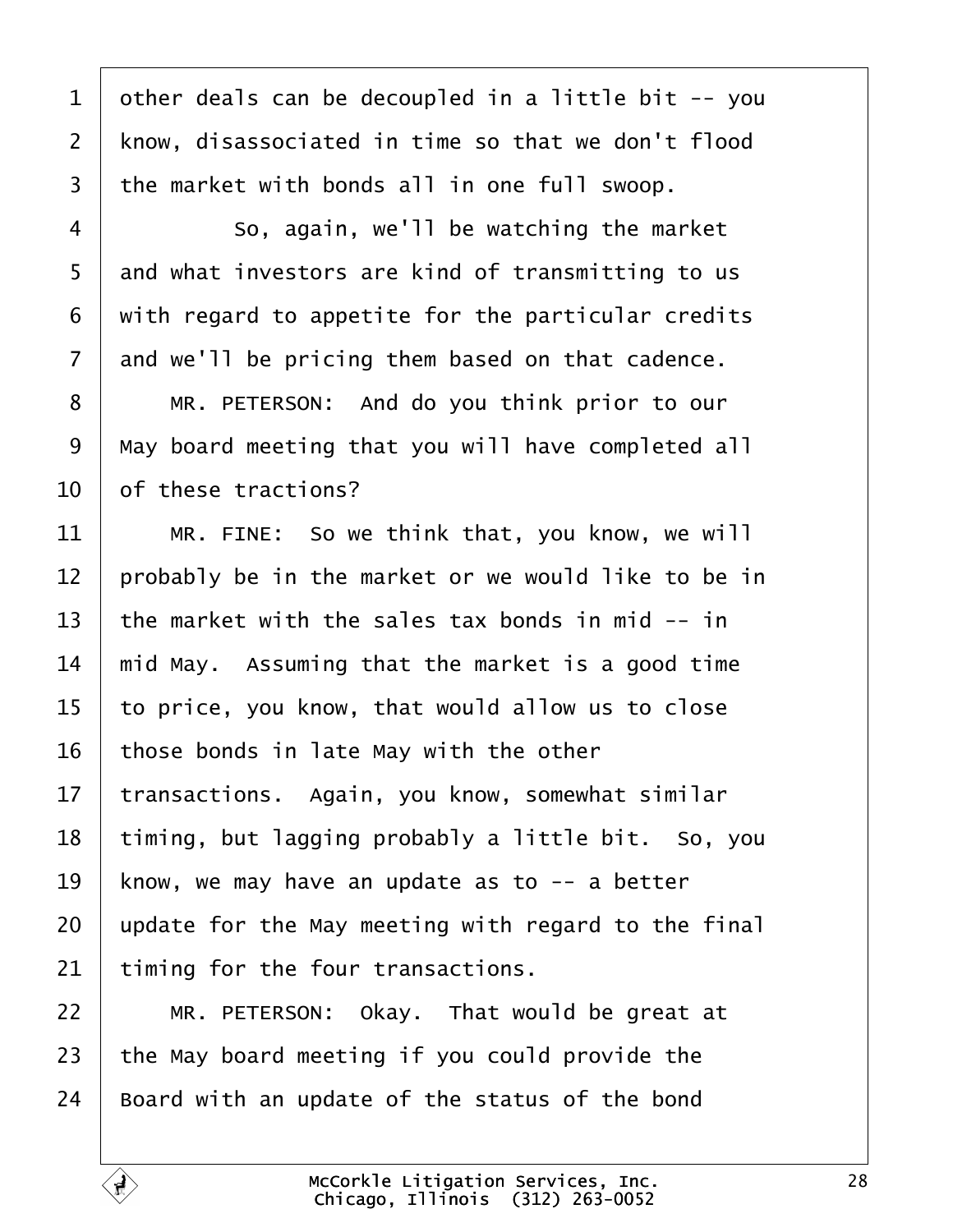<span id="page-28-0"></span>

| 1              | offering.                                            |
|----------------|------------------------------------------------------|
| $\overline{2}$ | MR. FINE: Absolutely.                                |
| 3              | MR. LONGHINI: Thank you.                             |
| 4              | CHAIRPERSON SILVA, there are no further              |
| 5              | duestions on this item.                              |
| 6              | <b>CHAIRPERSON SILVA: Since there are no further</b> |
| $\overline{7}$ | questions, may I have leave to place this item on    |
| 8              | the omnibus for board approval?                      |
| 9              | MS. ALVA ROSALES: So moved.                          |
| 10             | MR. IRVINE: Second.                                  |
| 11             | MR. LONGHINI: Moved by Director Alva Rosales,        |
| 12             | seconded by Director Irvine. CHAIRPERSON SILVA, we   |
| 13             | may proceed now to agenda item number 8.             |
| 14             | <b>CHAIRPERSON SILVA: Our next order of business</b> |
| 15             | is the review of an ordinance authorizing the        |
| 16             | execution of supplemental indentures and issuance    |
| 17             | of Sales Tax Receipts Revenue Bonds, Series 2020,    |
| 18             | Ground Transportation Tax IGA Revenues. Jeremy.      |
| 19             | MR. FINE: Thank you. Again, this is Jeremy           |
| 20             | Fine. The CTA is seeking approval for a new money    |
| 21             | transaction to fund Fast Tracks and the Safe and     |
| 22             | Secure projects.                                     |
| 23             | The funding source for the bonds is the              |
| 24             | ground transportation tax or ride hailing fee        |
|                |                                                      |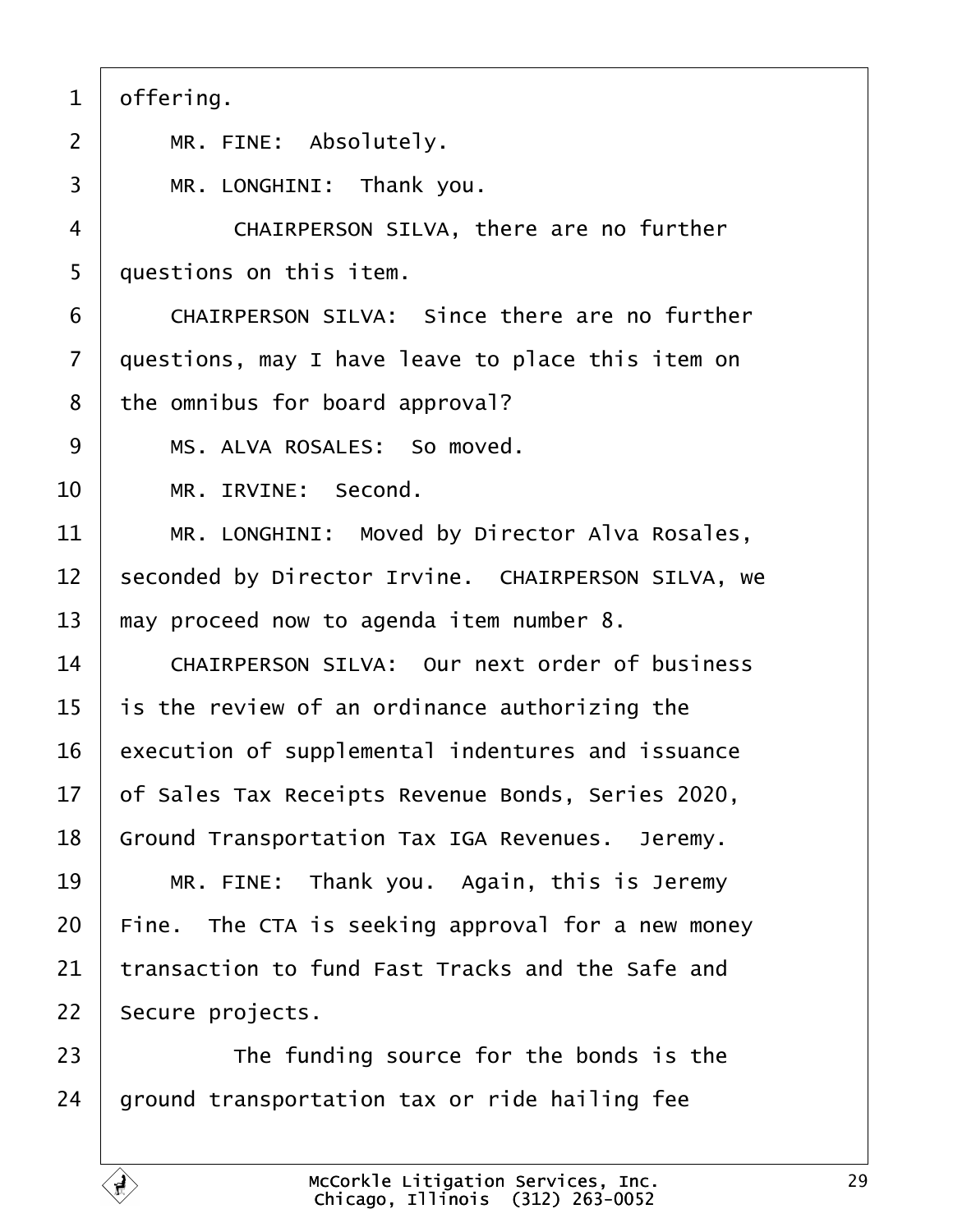<span id="page-29-0"></span>

| 1              | revenues we receive from the City for these         |
|----------------|-----------------------------------------------------|
| $\overline{2}$ | projects, but they will also carry a backup         |
| 3              | security pledge of the sales tax revenues.          |
| 4              | The Sales Tax Revenue Bond Series 2020              |
| 5              | also known as the TTT ITA Revenue Bonds ordinance   |
| 6              | authorizes a principal amount not to exceed 200     |
| $\overline{7}$ | million. And the pledge is, again, the ITA with     |
| 8              | the City for the TTT funding that we receive on an  |
| 9              | annual basis of 16 million and then we have an      |
| 10             | additional pledge of sales tax, which is similar to |
| 11             | the pledge that we have on the capital line of      |
| 12             | credit for these projects.                          |
| 13             | The proceeds from the sale will reimburse           |
| 14             | a portion of the line of credit and fund projects   |
| 15             | in the 2020 through 2024 CIP including Fast Tracks  |
| 16             | and Safe and Secure.                                |
| 17             | The sales tax TTT bond team is led by               |
| 18             | senior manager Cabrera Capital Markets, bond        |
| 19             | counsel of Mayer Brown, co-bond counsel of Shaw     |
| 20             | egal Services, disclosure counsel of Thompson       |
| 21             | Coburn, financial advisors of Mohanty Gargiulo and  |
| 22             | Blue Rose Capital, trustee is Zions Bank Corp, and  |
| 23             | the women, minority, disabled veteran-owned firm    |
| 24             | representation on this transaction is 100 percent.  |
|                |                                                     |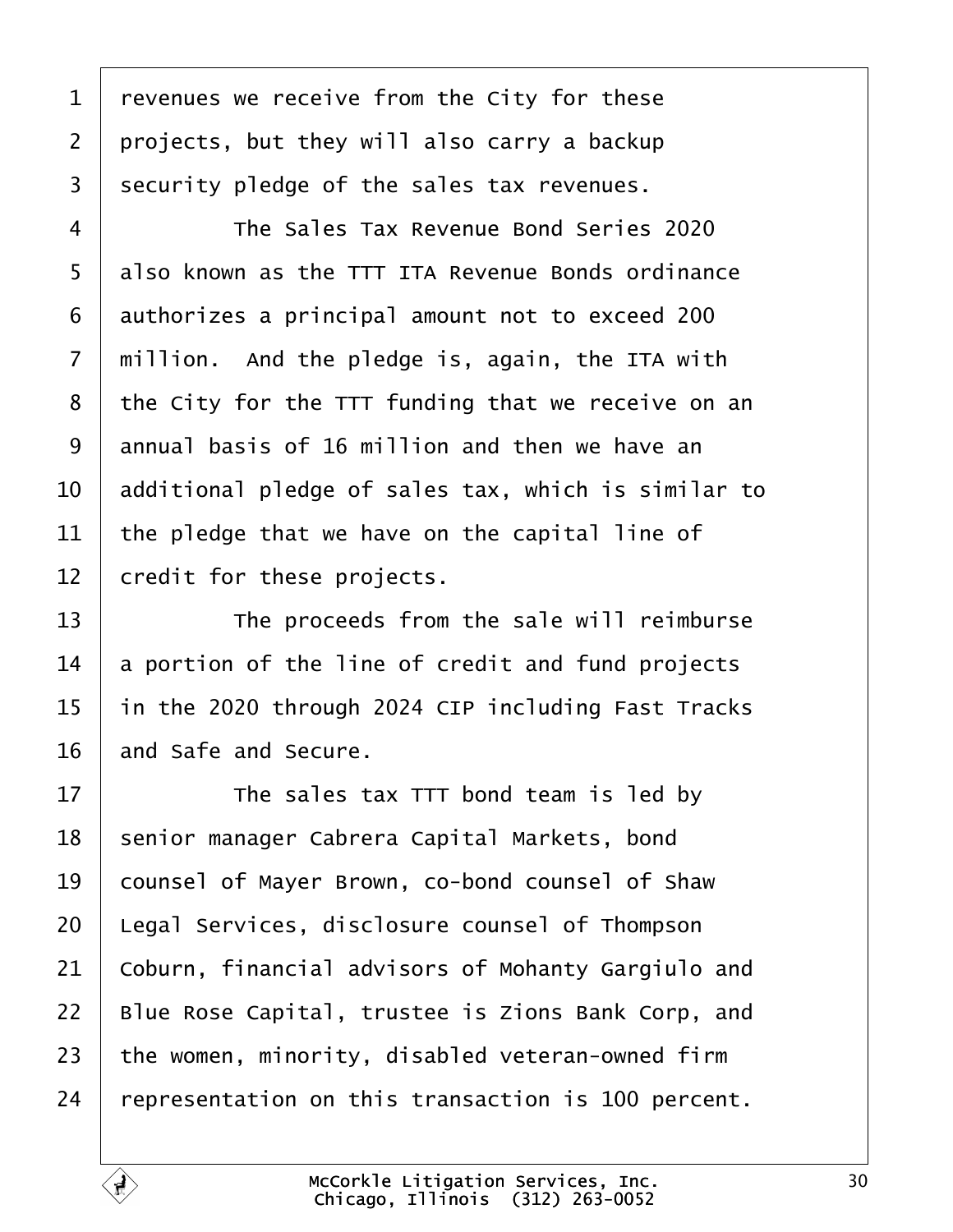<span id="page-30-0"></span>

| 1              | This concludes my report. I'm happy to            |
|----------------|---------------------------------------------------|
| 2              | answer any questions.                             |
| 3              | MR. LONGHINI: Thank you, Jeremy.                  |
| 4              | Any questions, Director Chevere?                  |
| 5              | MS. CHEVERE: No questions.                        |
| 6              | MR. LONGHINI: Reverend Jakes?                     |
| $\overline{7}$ | MR. JAKES: No questions.                          |
| 8              | MR. LONGHINI: Reverend Miller?                    |
| 9              | MR. MILLER: No questions.                         |
| 10             | MR. LONGHINI: Director Irvine?                    |
| 11             | MR. IRVINE: No questions.                         |
| 12             | MR. LONGHINI: CHAIRPERSON SILVA?                  |
| 13             | MR. SILVA: No questions.                          |
| 14             | MR. LONGHINI: Director Alva Rosales?              |
| 15             | MS. ALVA ROSALES: No questions.                   |
| 16             | MR. LONGHINI: Director Peterson?                  |
| 17             | MR. PETERSON: No questions.                       |
| 18             | MR. LONGHINI: CHAIRPERSON SILVA, there are no     |
| 19             | further questions on this item.                   |
| 20             | CHAIRPERSON SILVA: If there are no further        |
| 21             | questions, may I have of leave to place this item |
| 22             | on the omnibus for board approval?                |
| 23             | MS. ALVA ROSALES: So moved.                       |
| 24             | MR. IRVINE: Second.                               |
|                |                                                   |

 $\Gamma$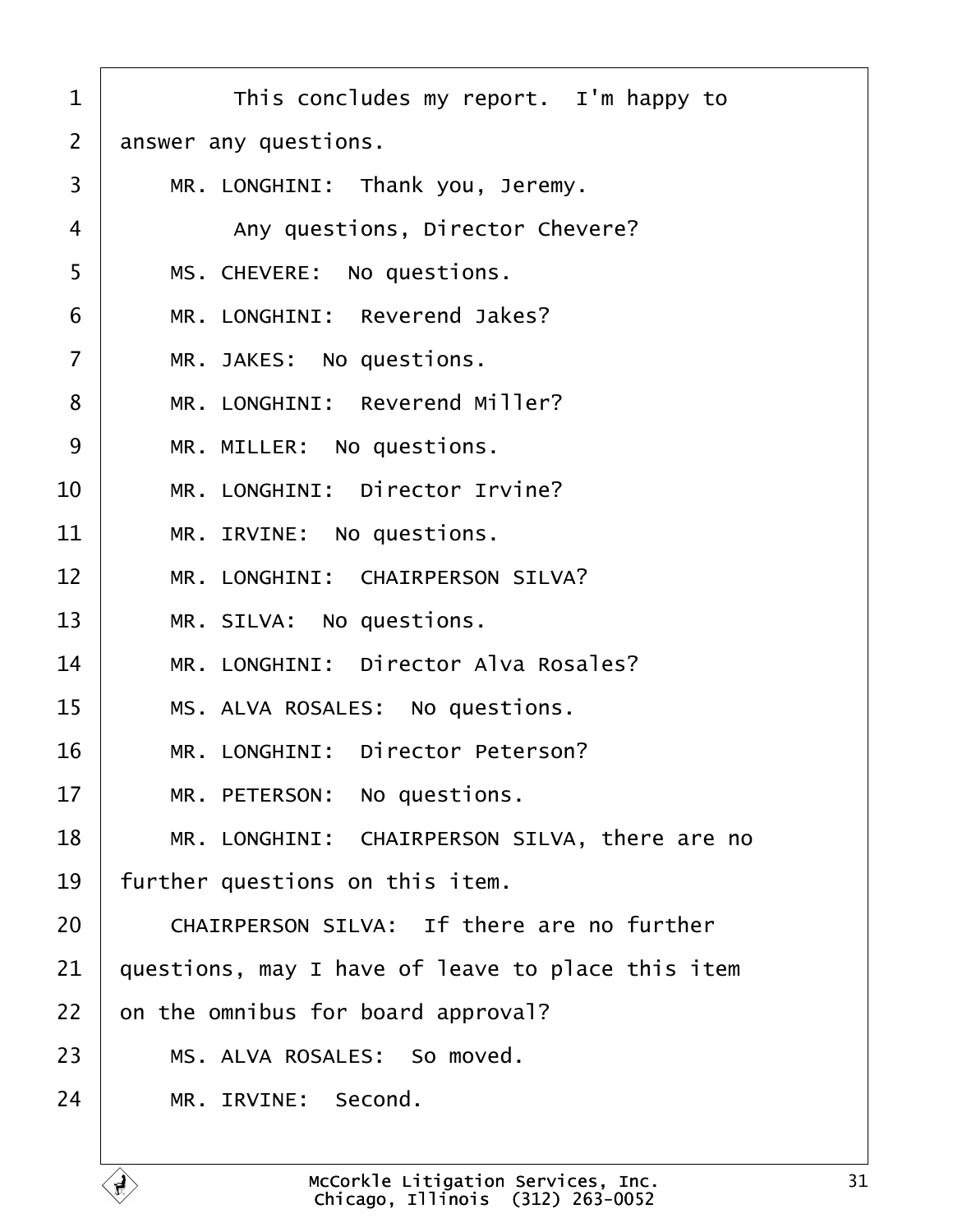<span id="page-31-0"></span>

|  |  | 1   MR. LONGHINI: Moved by Director Alva Rosales, |
|--|--|---------------------------------------------------|
|--|--|---------------------------------------------------|

- 2 seconded by Director Irvine.
- 3 **Fig.** You may now proceed to agenda item number
- 4 9. CHAIRPERSON SILVA.
- 5 CHAIRPERSON SILVA: Our next order of business
- 6 is the review of an ordinance authorizing an
- 7 amendment to a diesel fuel contract with Mansfield
- 8 Oil Company of Gainesville, Inc. to extend the
- 9 dontract for one year. Jeremy Fine.
- $10$  | MR. FINE: Thank you. Again, this is Jeremy
- 11 Fine. CTA staff is requesting board approval on
- 12 two diesel procurement related ordinances which
- 13 we'll discuss independently.
- $14$  The first one is an ordinance authorizing
- 15 a one-year extension of the CTA's current diesel
- 16 fuel contract with Mansfield Oil and the second is
- 17 an ordinance authorizing the CFO, with the approval
- 18 of the Board Chairman, to execute a new diesel fuel
- 19 **contract.**
- $20$   $\parallel$  The first contract bill is with regard to
- 21 the contract with Mansfield, which ends
- 22 December 31st, 2021. The first proposed ordinance
- 23 would authorize an amendment to the current
- 24 **contract to add one additional year option through**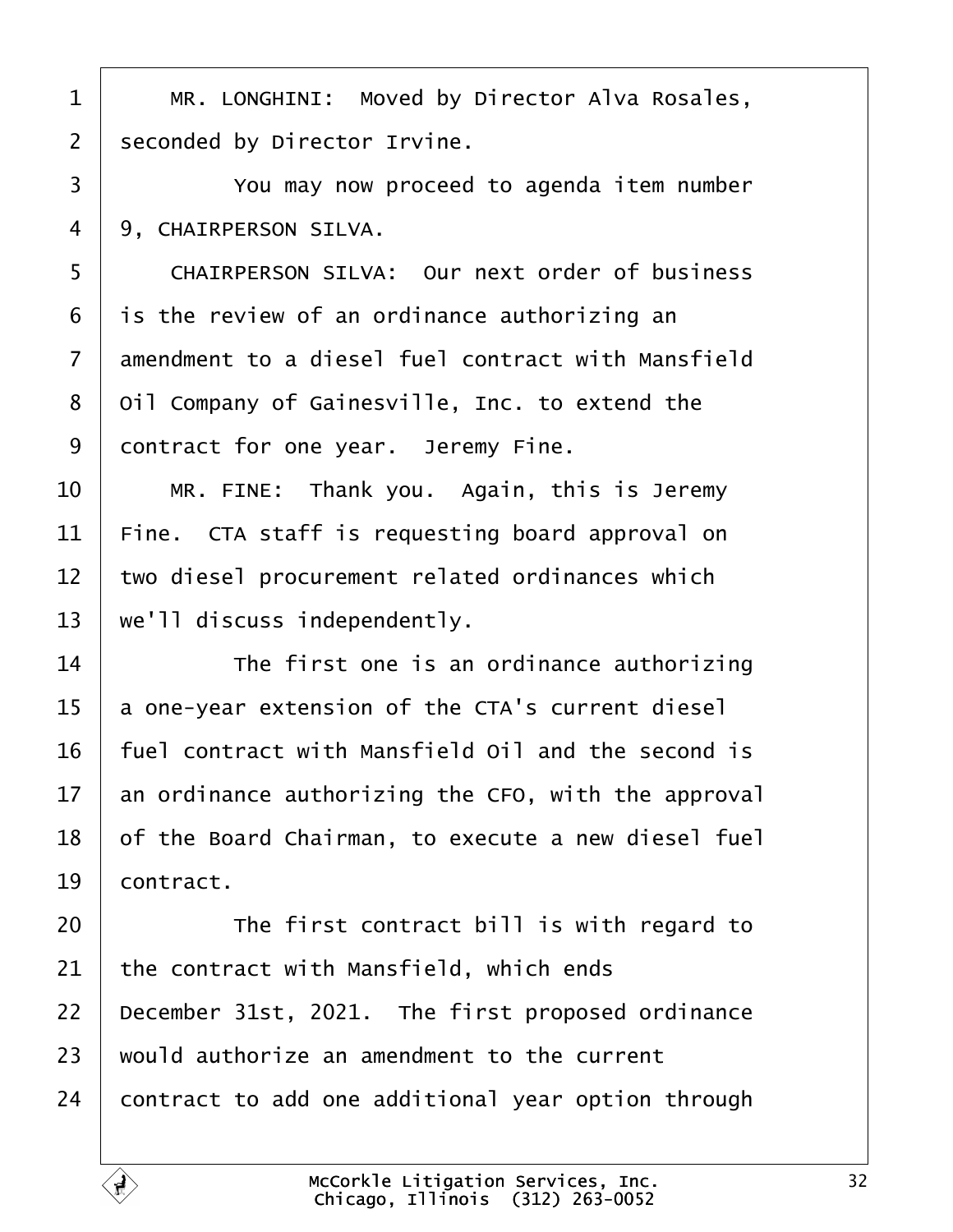<span id="page-32-0"></span>1 **December 31st, 2022.** 

| $\overline{2}$ | Diesel prices both from current and future           |
|----------------|------------------------------------------------------|
| 3              | fuel supply sharply declined due to demand           |
| 4              | reduction from the COVID-19 pandemic and an ensuing  |
| 5              | price war between Saudi Arabia and Russia, which     |
| 6              | has flooded an already oversupplied market. By       |
| $\overline{7}$ | extending the current diesel supply contract         |
| 8              | through December 31st, 2022 the CTA will be able to  |
| 9              | lock in fuel pricing during this additional year,    |
| 10             | thereby taking advantage of the historically low     |
| 11             | prices and reducing cost uncertainty.                |
| 12             | At the current estimated 2022 diesel                 |
| 13             | supply price of \$2.10 per gallon, the estimated     |
| 14             | year-over-year impact on CTA would be a saving of    |
| 15             | \$2.8 million, compared to the budgeting cost of     |
| 16             | diesel supply for 2021, which was \$2.22 per gallon. |
| 17             | On the same basis, the current estimated             |
| 18             | 2022 diesel supply cost would represent a savings    |
| 19             | of over 7.4 million compared to the budgeted cost    |
| 20             | for diesel supply in 2020, which was \$2.05 a        |
| 21             | gallon.                                              |
| 22             | This concludes my report and I'm happy to            |
| 23             | answer any questions.                                |
| 24             | MR. LONGHINI: Judge Chevere, any questions?          |
|                |                                                      |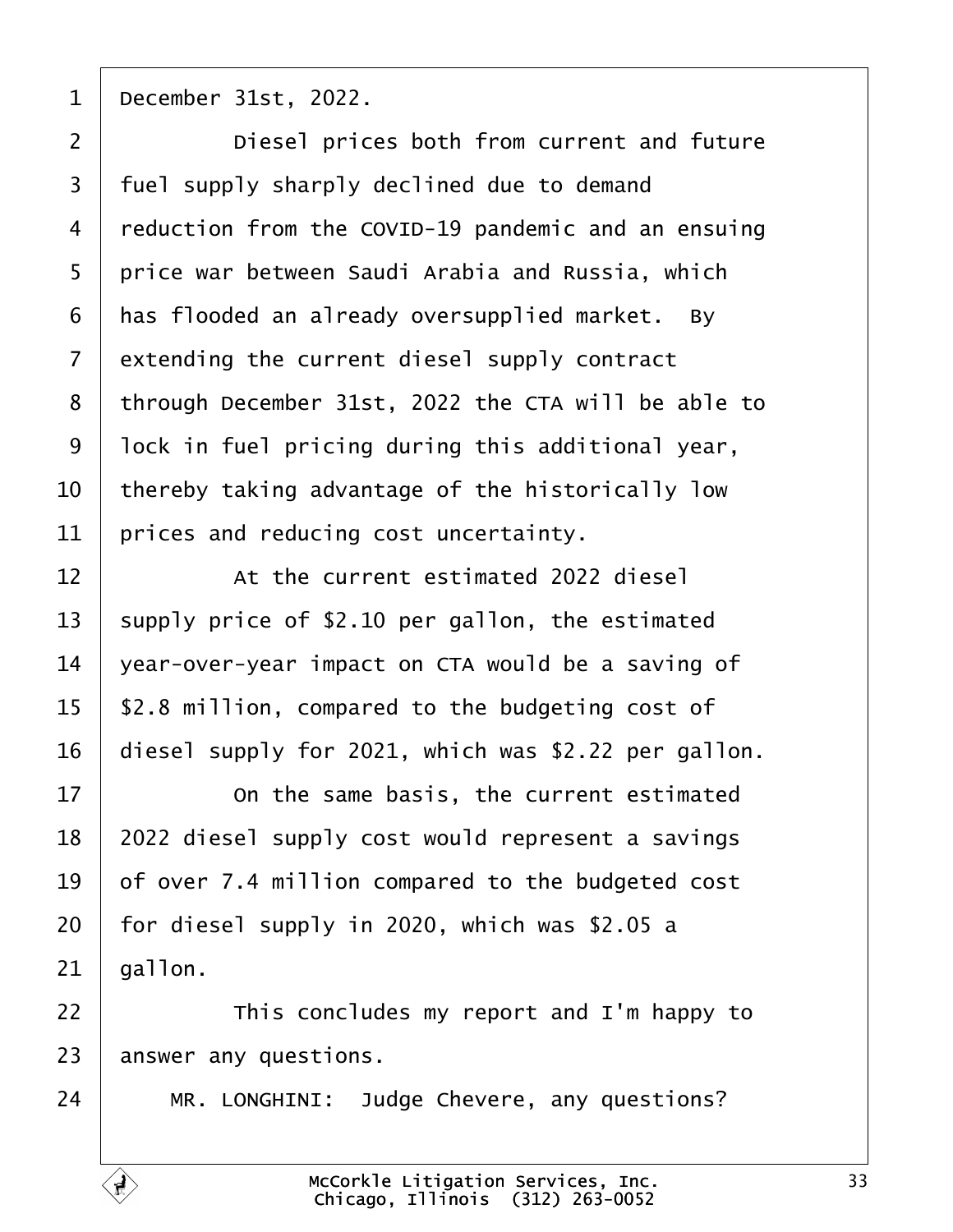<span id="page-33-0"></span>

| 1              | MS. CHEVERE: No questions.                         |
|----------------|----------------------------------------------------|
| 2              | MR. LONGHINI: Reverend Jakes?                      |
| 3              | MR. JAKES: No questions.                           |
| 4              | MR. LONGHINI: Reverend Miller?                     |
| 5              | MR. MILLER: No questions.                          |
| 6              | MR. LONGHINI: Director Irvine?                     |
| $\overline{7}$ | MR. IRVINE: No questions.                          |
| 8              | MR. LONGHINI: CHAIRPERSON SILVA?                   |
| 9              | CHAIRPERSON SILVA: The -- is all that we're        |
| 10             | going to be buying, okay, similar to this year?    |
| 11             | MR. FINE: Yes. We lock in approximately            |
| 12             | 85 percent of our expected needs. So, again, we    |
| 13             | usually buy it in tranches. So, you know, we       |
| 14             | don't -- we probably wouldn't go out and buy the   |
| 15             | full block all at one time because that is a lot   |
| 16             | for the market to absorb. But we'll, again, assess |
| 17             | the market at the time, but we assume, again, that |
| 18             | we would lock in a similar type of amount at a     |
| 19             | maximum as we move forward.                        |
| 20             | CHAIRPERSON SILVA: So that will give us enough     |
| 21             | for next year or for two years?                    |
| 22             | MR. FINE: This would be -- we've already           |
| 23             | locked in for next year. This would just be for    |
| 24             | the 2022 volume amount.                            |
|                |                                                    |

 $\overline{1}$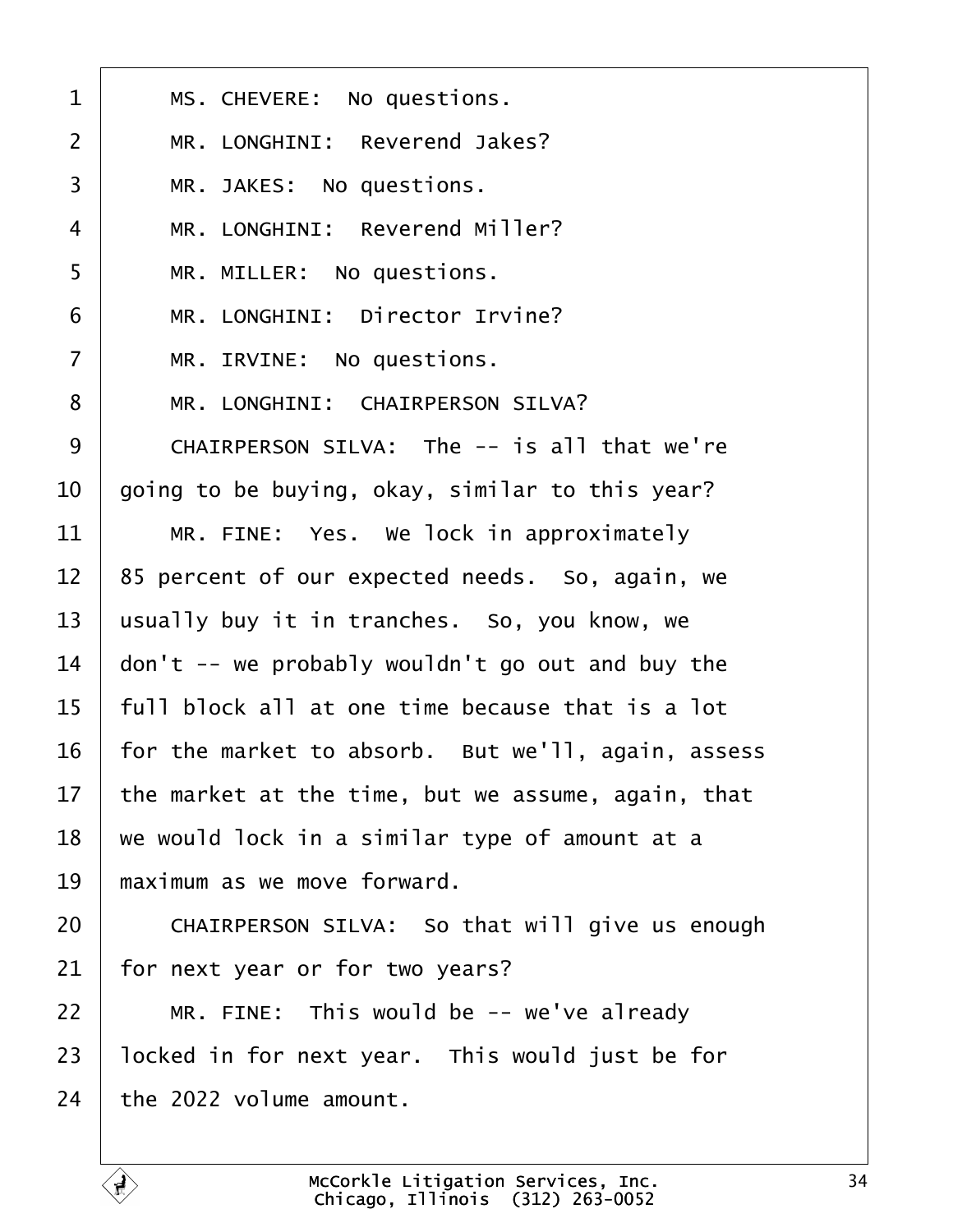- <span id="page-34-0"></span>1 | CHAIRPERSON SILVA: 2022.
- 2 | MR. LONGHINI: Any further questions, Director
- $3.$  Silva?
- 4 CHAIRPERSON SILVA: No.
- 5 | MR. LONGHINI: No further questions. Director
- 6 Peterson?
- $7$  | MR. PETERSON: No questions.
- 8 | MR. LONGHINI: All right. CHAIRPERSON SILVA
- 9 there are no further questions on this matter.
- $10 \parallel$  CHAIRPERSON SILVA: If there are no further
- 11 guestions, may I have leave to place this item on
- 12 the omnibus for board approval?
- 13 | MS. ALVA ROSALES: So moved.
- 14 | MR. IRVINE: Second.
- 15 | MR. LONGHINI: Moved by Director Alva Rosales,
- 16 seconded by Director Irvine.
- 17 **CHAIRPERSON SILVA, we may now proceed to**
- 18 agenda item number 10.
- 19 CHAIRPERSON SILVA: Our next order of business
- 20 is the review of an ordinance authorizing the
- 21 treasurer to execute a diesel fuel contract.
- 22  $\sqrt{2}$  Jeremy.
- $23$  | MR. FINE: Thank you. Again, this is Jeremy
- 24 Fine. The second proposed ordinance would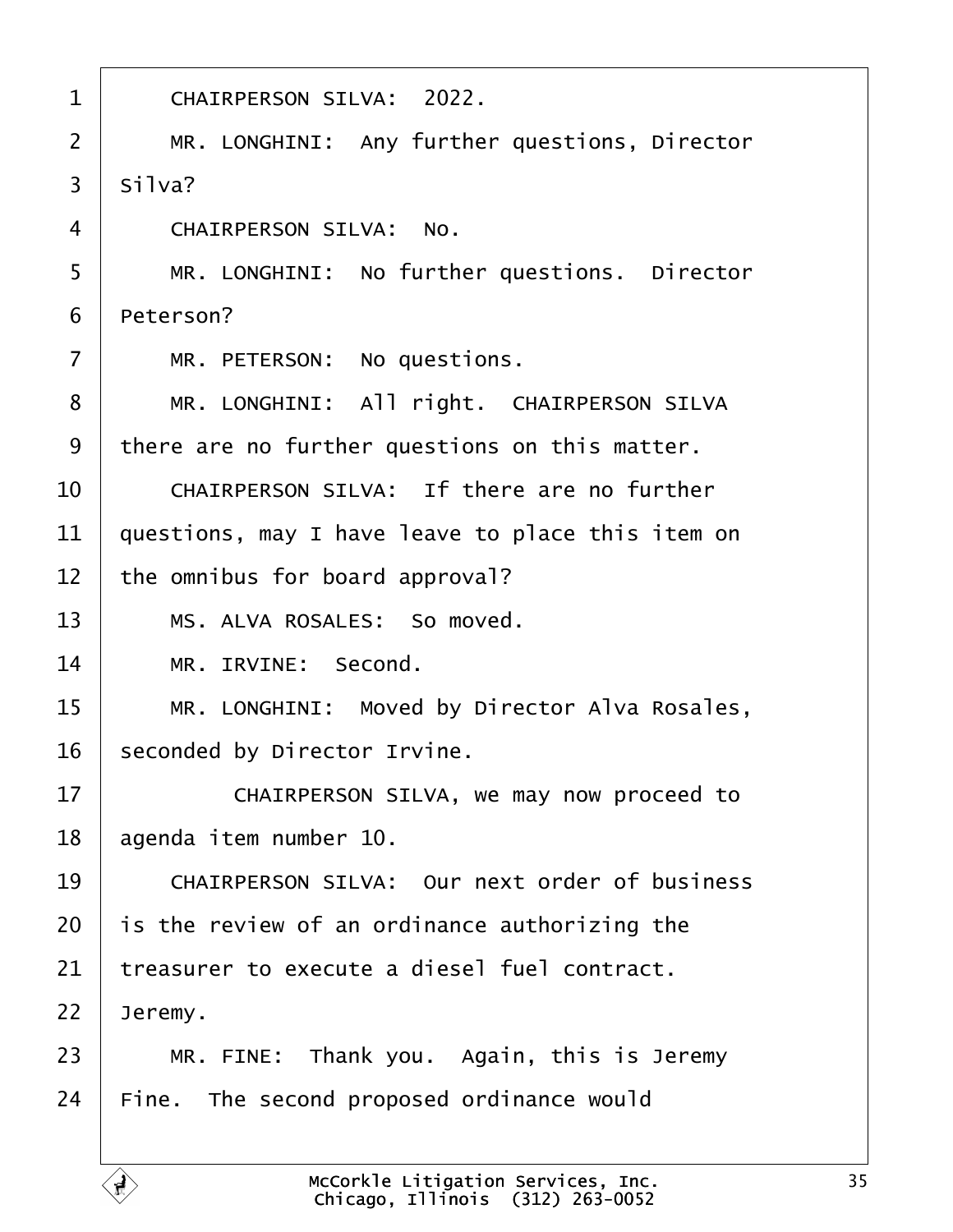<span id="page-35-0"></span>

| 1              | authorize the CFO, with the approval of the Board   |
|----------------|-----------------------------------------------------|
| $\overline{2}$ | Chairman, to enter into a new contract for CTA's    |
| 3              | fuel supply.                                        |
| 4              | The new contract for purchasing fuel with           |
| 5              | a responsible third-party fuel provider would be    |
| 6              | for a base period of three years starting in        |
| 7              | January 2023 with two one-year extension options    |
| 8              | that could be exercised.                            |
| 9              | Establishing a new fuel contract would              |
| 10             | allow the CTA to take advantage of future prices    |
| 11             | that are trading at unprecedented lows as producers |
| 12             | compete for market shares by increasing production  |
| 13             | and lowering prices, all while the global demand    |
| 14             | continues to suffer simultaneously.                 |
| 15             | This concludes my report. I'm happy to              |
| 16             | answer any questions.                               |
| 17             | MR. LONGHINI: Thank you, Jeremy.                    |
| 18             | Any questions, Judge Chevere?                       |
| 19             | MS. CHEVERE: No questions.                          |
| 20             | MR. LONGHINI: Reverend Jakes?                       |
| 21             | MR. JAKES: No questions.                            |
| 22             | MR. LONGHINI: Reverend Miller?                      |
| 23             | MR. MILLER: No questions.                           |
| 24             | MR. LONGHINI: Director Irvine?                      |
|                |                                                     |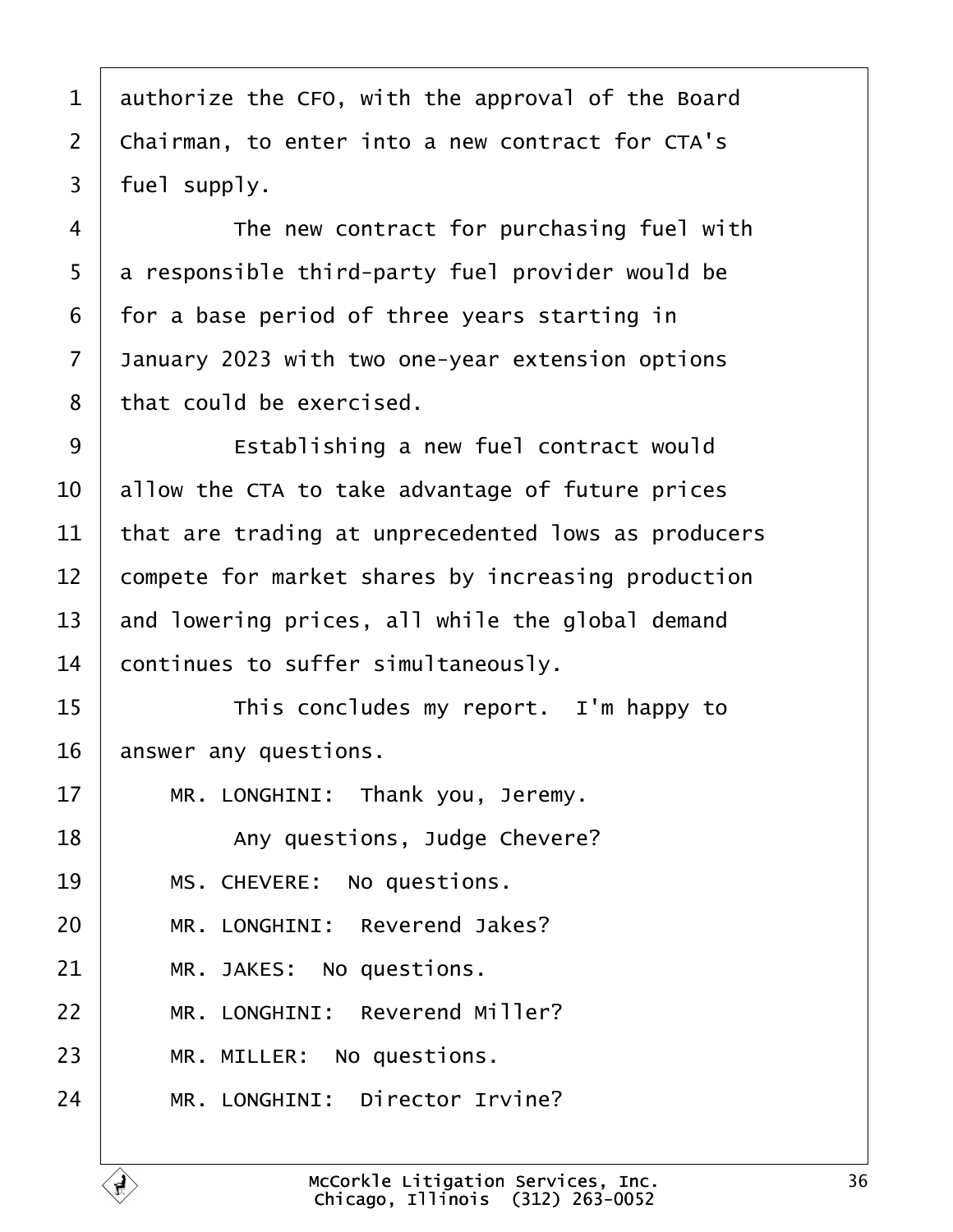<span id="page-36-0"></span>

| 1  | MR. IRVINE: No questions.                            |
|----|------------------------------------------------------|
| 2  | MR. LONGHINI: CHAIRPERSON SILVA?                     |
| 3  | CHAIRPERSON SILVA: No questions.                     |
| 4  | MR. LONGHINI: Director Alva Rosales?                 |
| 5  | MS. ALVA ROSALES: No questions.                      |
| 6  | MR. LONGHINI: Director Peterson?                     |
| 7  | MR. PETERSON: Yeah. Jeremy, is there a DBE           |
| 8  | goal for this contract?                              |
| 9  | MR. FINE: So I don't know if JP is on the            |
| 10 | line, but the contract has -- had involvement on     |
| 11 | DBEs with the actual supply, the trucking supply to  |
| 12 | pur garage facilities, but --                        |
| 13 | (Simultaneous cross-talk.)                           |
| 14 | MR. PRIETO: Good morning. This is Juan Pablo         |
| 15 | Prieto, director of diversity programs. This         |
| 16 | contract does have a 5 percent DBE goal and like     |
| 17 | Jeremy said, the opportunity that we identified was  |
| 18 | trucking, hauling the fuel to our locations.         |
| 19 | MR. PETERSON: Okay.                                  |
| 20 | MR. LONGHINI: Thank you.                             |
| 21 | If there are no further questions on this            |
| 22 | item, CHAIRPERSON SILVA.                             |
| 23 | <b>CHAIRPERSON SILVA: Since there are no further</b> |
| 24 | questions, may I have leave to place this item on    |
|    |                                                      |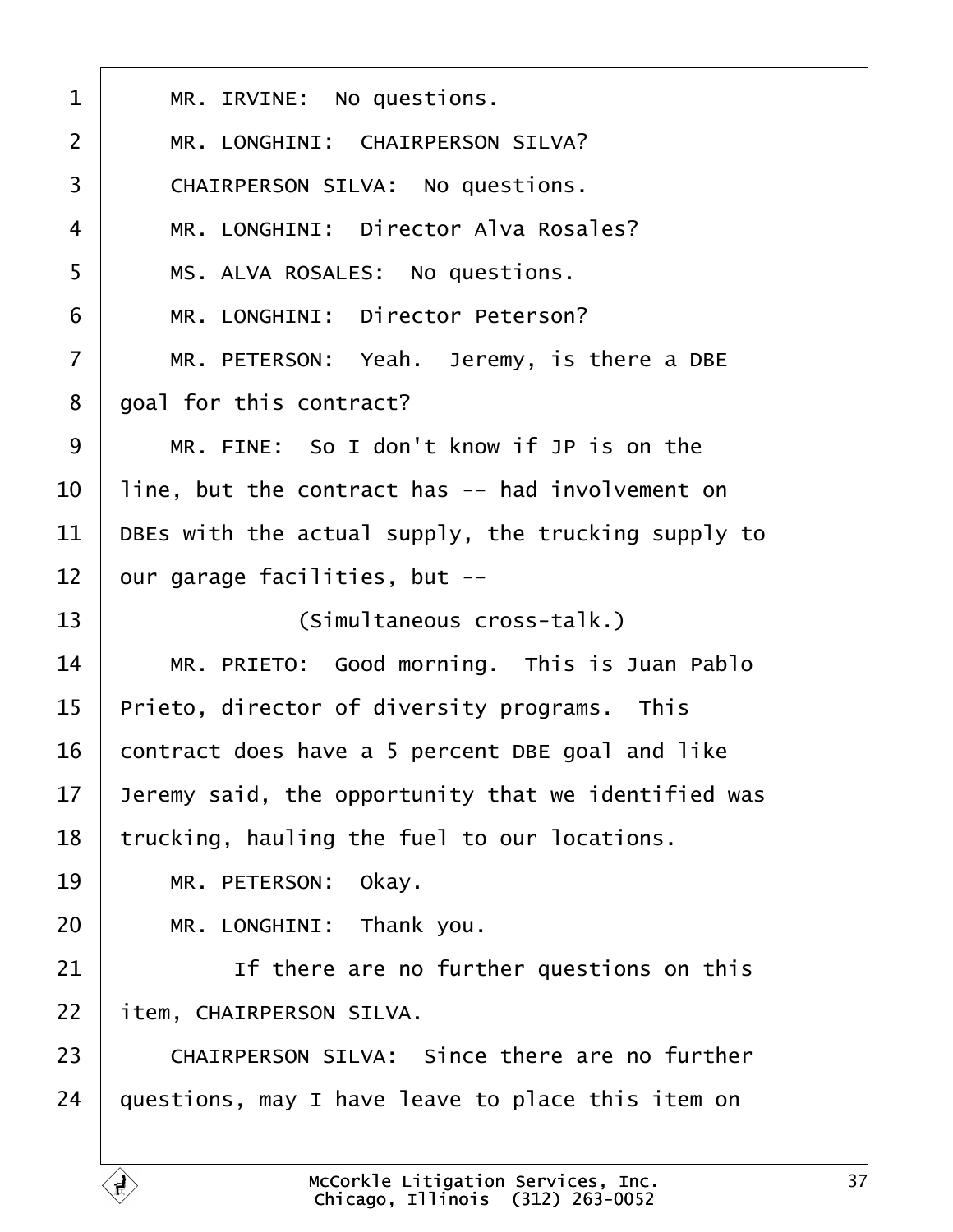<span id="page-37-0"></span>

| 1  | the omnibus for board approval?                      |
|----|------------------------------------------------------|
| 2  | MS. ALVA ROSALES: So moved.                          |
| 3  | MR. IRVINE: Second.                                  |
| 4  | MR. LONGHINI: Moved by Director Alva Rosales,        |
| 5  | seconded by Director Irvine.                         |
| 6  | CHAIRPERSON SILVA, we may now proceed to             |
| 7  | agenda item number 11.                               |
| 8  | <b>CHAIRPERSON SILVA: Our next order of business</b> |
| 9  | is the review of an ordinance authorizing a          |
| 10 | co-promotional trade -- advertising trade agreement  |
| 11 | with Bank of America for the 2020 Bank of America    |
| 12 | Chicago 13.1. Jeremy Fine.                           |
| 13 | MR. FINE: Thank you, again. This is Jeremy           |
| 14 | Fine. The co-promotional trade agreement with Bank   |
| 15 | of America for the 2020 Chicago Half Marathon,       |
| 16 | which is scheduled to occur on June 7th of this      |
| 17 | year, obviously we continue to monitor the larger    |
| 18 | situation and whether or not this will -- this       |
| 19 | event will continue to happen, but as of now, it     |
| 20 | continues to be on the books.                        |
| 21 | This is the first time the half marathon             |
| 22 | event is being held and sponsored by Bank of         |
| 23 | America. CTA has joined with B of A or its           |
| 24 | predecessor for over 20 years to promote events      |
|    |                                                      |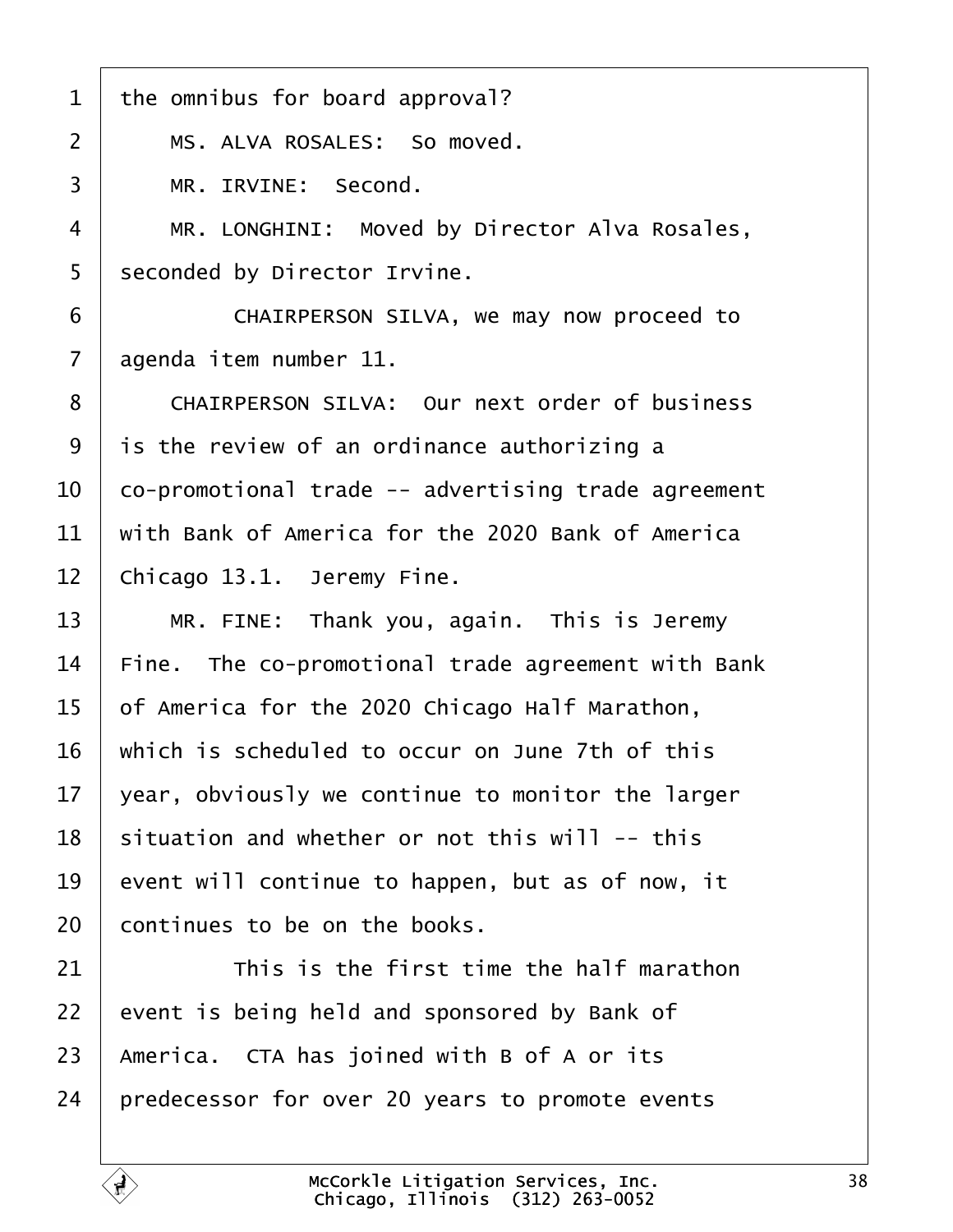<span id="page-38-0"></span>

| 1              | like the marathon and the Shamrock Shuffle.         |
|----------------|-----------------------------------------------------|
| $\overline{2}$ | The trade value is not to exceed \$17,523.          |
| 3              | Bank of America will provide the following, you     |
| 4              | know, valued at that amount. The CTA's logo,        |
| 5              | transit information, rail map on the runner         |
| 6              | information page with the link to the CTA's website |
| $\overline{7}$ | that allows folks, again, to go in and purchase     |
| 8              | fares in advance. You know, we also have our logo   |
| 9              | and travel information in their newsletters as well |
| 10             | as their sponsor profile page.                      |
| 11             | The CTA will provide up to \$17,523 in              |
| 12             | unsold advertising space in the form of car cards   |
| 13             | on the rail system and the bus. The Bank of         |
| 14             | America will also purchase advertising on the CTA   |
| 15             | system in an amount to equal that \$17,523 figure.  |
| 16             | Several risk mitigation provisions are              |
| 17             | included to protect the CTA. If -- Bank of America  |
| 18             | pays for the car card production and Intersection   |
| 19             | (phonetic) pays for the installation. If the event  |
| 20             | does not happen, if it was prior to the             |
| 21             | installation of the car cards, you know, in early   |
| 22             | May, they would not be installed. If they were      |
| 23             | installed, they would be taken down if, again, the  |
| 24             | event were to be canceled. So the bottom line here  |
|                |                                                     |

 $\sqrt{ }$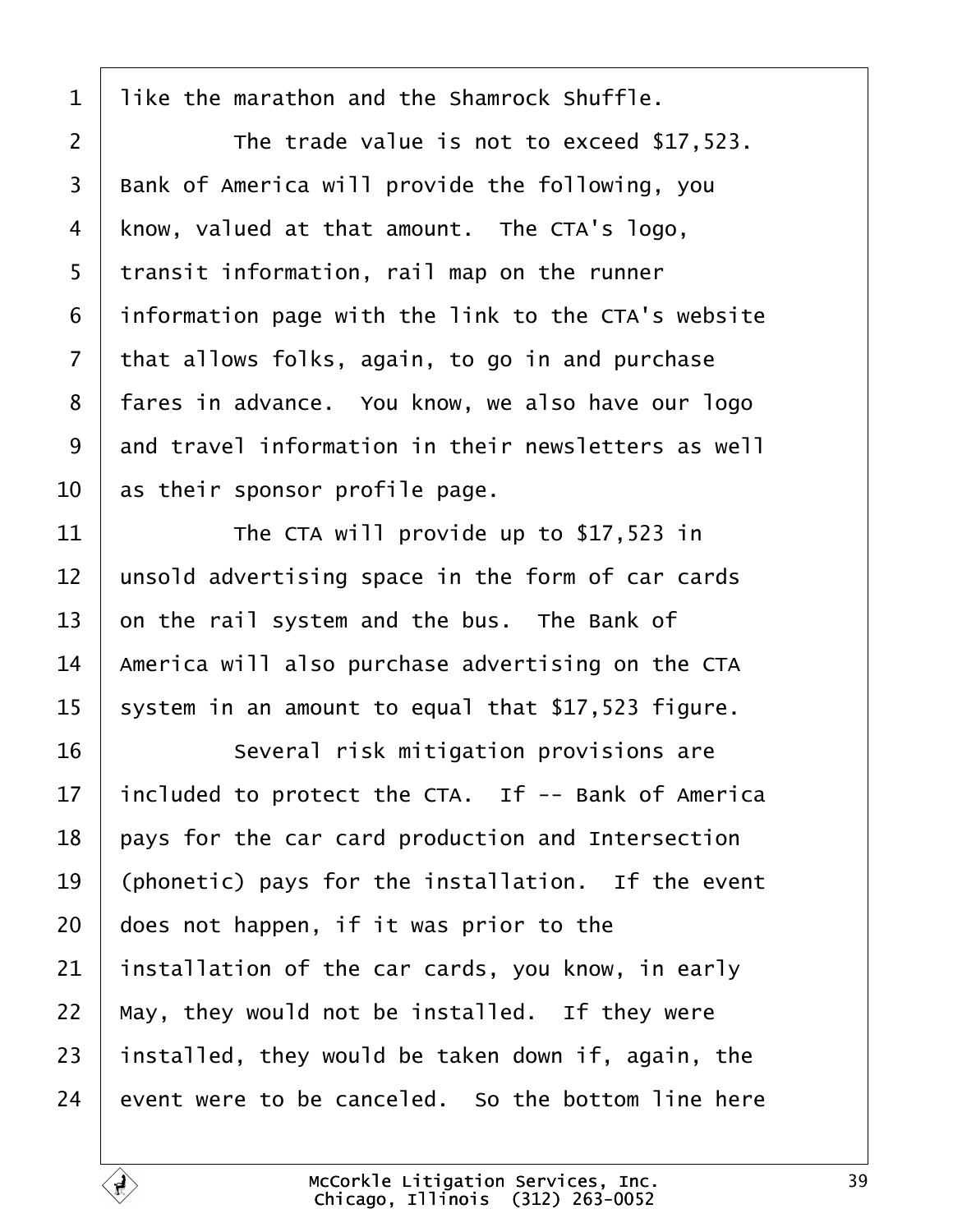<span id="page-39-0"></span>

| 1              | is CTA bears no risk if the event is canceled.      |
|----------------|-----------------------------------------------------|
| $\overline{2}$ | This concludes my report. Glad to answer            |
| 3              | any questions.                                      |
| 4              | MR. LONGHINI: Thank you, Jeremy.                    |
| 5              | Any questions, Judge Chevere?                       |
| 6              | MS. CHEVERE: No questions.                          |
| 7              | MR. LONGHINI: Reverend Jakes?                       |
| 8              | MR. JAKES: No questions.                            |
| 9              | MR. LONGHINI: Reverend Miller?                      |
| 10             | MR. MILLER: No questions.                           |
| 11             | MR. LONGHINI: Director Irvine?                      |
| 12             | MR. IRVINE: No questions.                           |
| 13             | MR. LONGHINI: CHAIRPERSON SILVA?                    |
| 14             | CHAIRPERSON SILVA: The -- changing the date,        |
| 15             | okay, they also said, okay, June the 7th, okay, it  |
| 16             | seems, okay, that they're very sure, okay, that     |
| 17             | that -- by then, okay, it's going to be open, okay, |
| 18             | all the city, okay, and everything?                 |
| 19             | MR. FINE: Yeah, the sponsors of the event are       |
| 20             | very adamant that they want to continue to see the  |
| 21             | event happen. Obviously that will be directed by    |
| 22             | the health professionals on whether or not that     |
| 23             | event actually does happen. But, again, as of       |
| 24             | right now, the event has not been canceled.         |
|                |                                                     |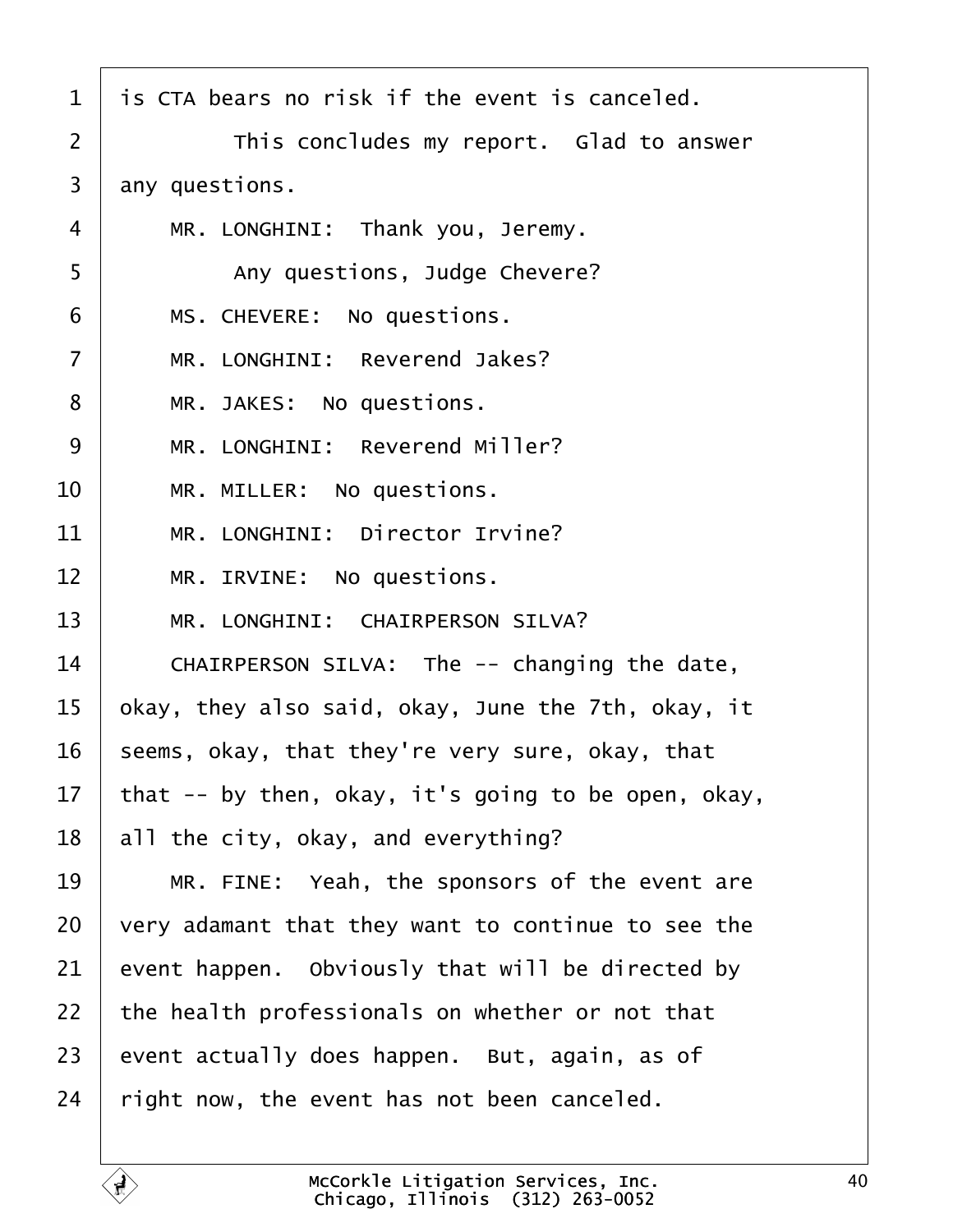<span id="page-40-0"></span>

| 1              | And B of A has been a very good partner             |
|----------------|-----------------------------------------------------|
| $\overline{2}$ | with us on these other events and, again, the cost  |
| 3              | is being borne away from the CTA with regard to the |
| 4              | production cost of the car cards.                   |
| 5              | CHAIRPERSON SILVA: So we're not taking any          |
| 6              | chances in this, right?                             |
| 7              | MR. FINE: No. And in fact, again, they've           |
| 8              | been working -- the sponsors have been working for  |
| 9              | a long time on this event. You know, they have      |
| 10             | hewsletters and other website information that      |
| 11             | includes our -- you know, includes our logo,        |
| 12             | includes that public transit is a great way to get  |
| 13             | to and from the event. So, again, our messaging     |
| 14             | will continue to be out there as long as this event |
| 15             | is scheduled to happen.                             |
| 16             | So, again, this is a -- long-term, it's a           |
| 17             | very good partnership for the event planners as     |
| 18             | well as the CTA to have these types of              |
| 19             | arrangements. But, again, we'll all be tracking it  |
| 20             | very closely on whether or not the event needs to   |
| 21             | be canceled or rescheduled.                         |
| 22             | CHAIRPERSON SILVA: That's good news.                |
| 23             | MR. LONGHINI: Thank you.                            |
| 24             | Director Alva Rosales?                              |

 $\Gamma$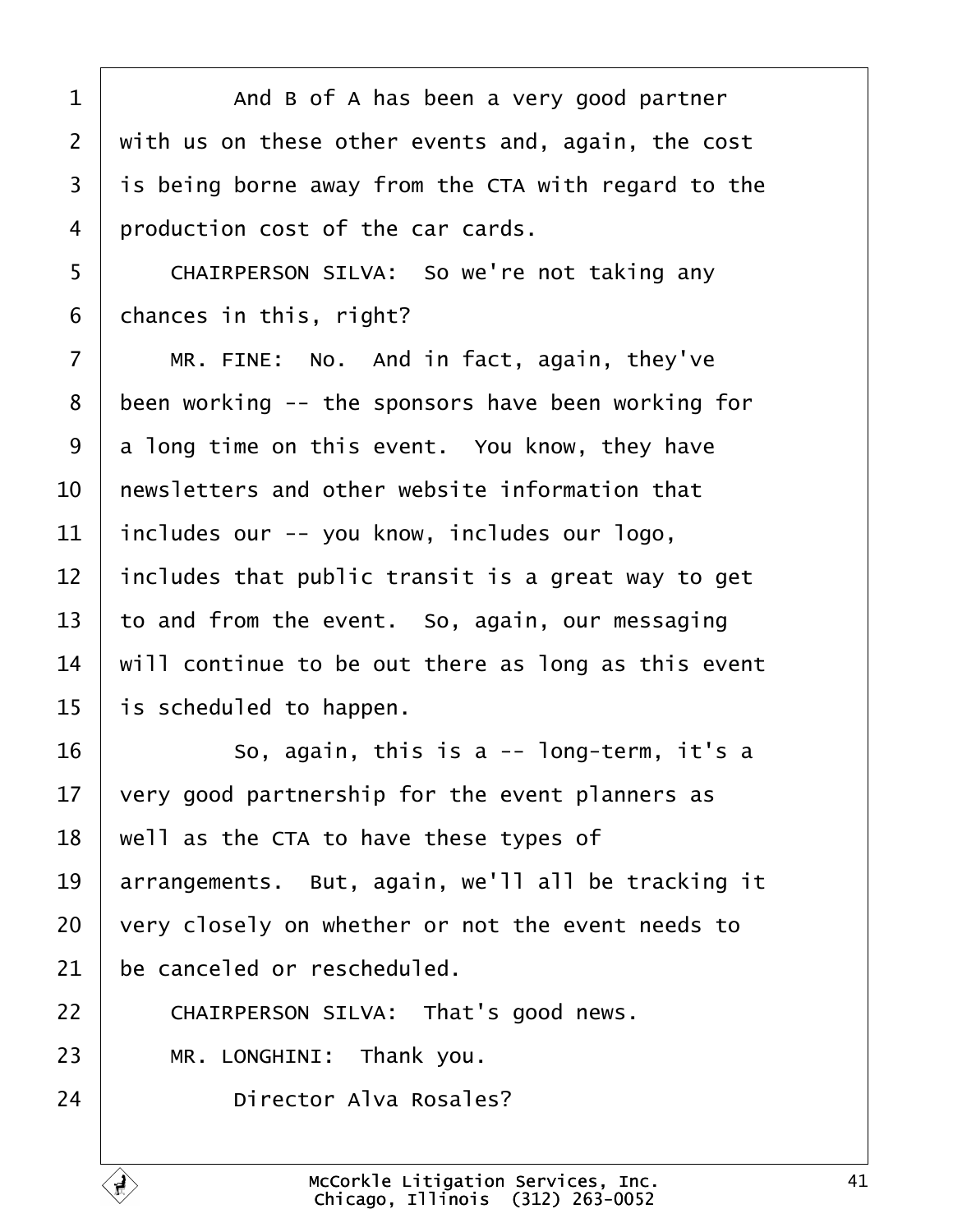<span id="page-41-0"></span>

| 1              | MS. ALVA ROSALES: No questions.                      |
|----------------|------------------------------------------------------|
| $\overline{2}$ | MR. LONGHINI: Director Peterson?                     |
| 3              | MR. PETERSON: No questions.                          |
| 4              | MR. LONGHINI: CHAIRPERSON SILVA, there are no        |
| 5              | further questions on this item.                      |
| 6              | CHAIRPERSON SILVA: Since there are no further        |
| $\overline{7}$ | questions, may I have leave to place this item on    |
| 8              | the omnibus for board approval?                      |
| 9              | MS. ALVA ROSALES: So moved.                          |
| 10             | MR. IRVINE: Second.                                  |
| 11             | MR. LONGHINI: Moved by Director Alva Rosales         |
| 12             | and seconded by Director Irvine.                     |
| 13             | CHAIRPERSON SILVA, we may now proceed to             |
| 14             | agenda item number 12.                               |
| 15             | <b>CHAIRPERSON SILVA: Our next order of business</b> |
| 16             | is the review of an ordinance authorizing an         |
| 17             | amendment to a sublease to Decennial Group, LLC of   |
| 18             | a portion of property located at 120 North Racine,   |
| 19             | Chicago, Illinois. Bill Mooney.                      |
| 20             | MR. MOONEY: Bill Mooney, your chief                  |
| 21             | infrastructure officer.                              |
| 22             | Staff recommends approval of an ordinance            |
| 23             | authorizing an amendment to a sublease between       |
| 24             | Sterling Racine, LLC and Decennial Group, LLC. The   |
|                |                                                      |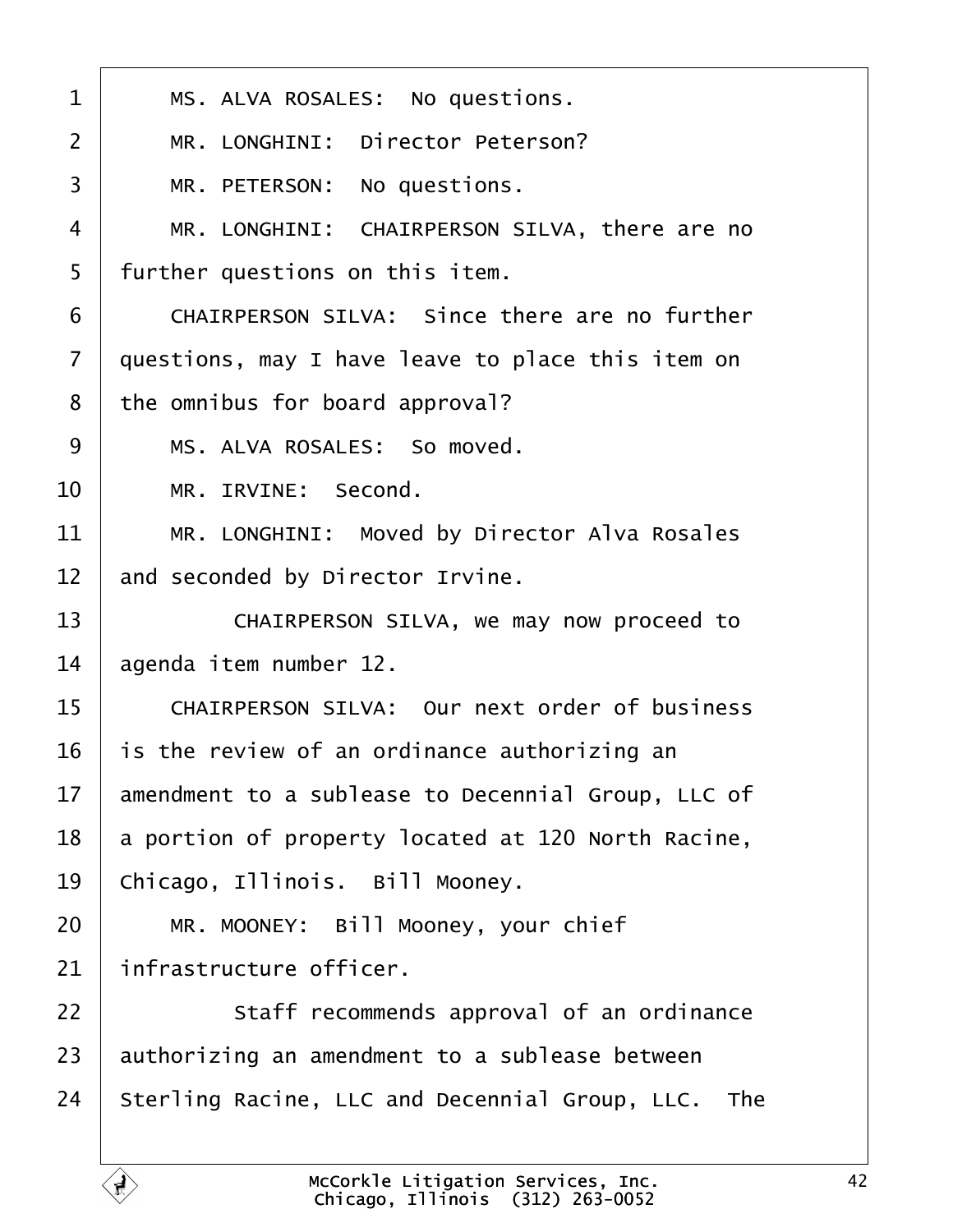<span id="page-42-0"></span>1 property is located at 120 North Racine Avenue. 2 **Comed August 12th, 2015, the Transit Board** 3 approved a ten-year lease with Sterling Racine, LLC 4 for 84,879 square feet on the first and second 5 floors of the CTA-owned building at 120 North 6 Racine. 7 **Compare 14th, 2019, the Board approved a** 8 sublease between Sterling Racine, LLC and Decennial 9 Group, LLC. Sterling Racine has requested CTA's 10 consent to amend the current sublease with 11 Decennial Group, LLC to extend it on a 12 month-to-month basis. 13 | Sterling Racine will continue to be 14 responsible for all rent and expenses as set forth 15 in the lease agreement, including its proportionate 16 share of the building operating expenses and all 17 applicable taxes and utility fees. 18 **Sterling Racine is required to obtain** 19 consent prior to subleasing, which cannot be 20 unreasonably withheld.  $21$  | **i** am happy to take any questions.  $22$  | MR. LONGHINI: Thank you, Bill. 23 | Any questions, Judge Chevere? 24 | MS. CHEVERE: No questions.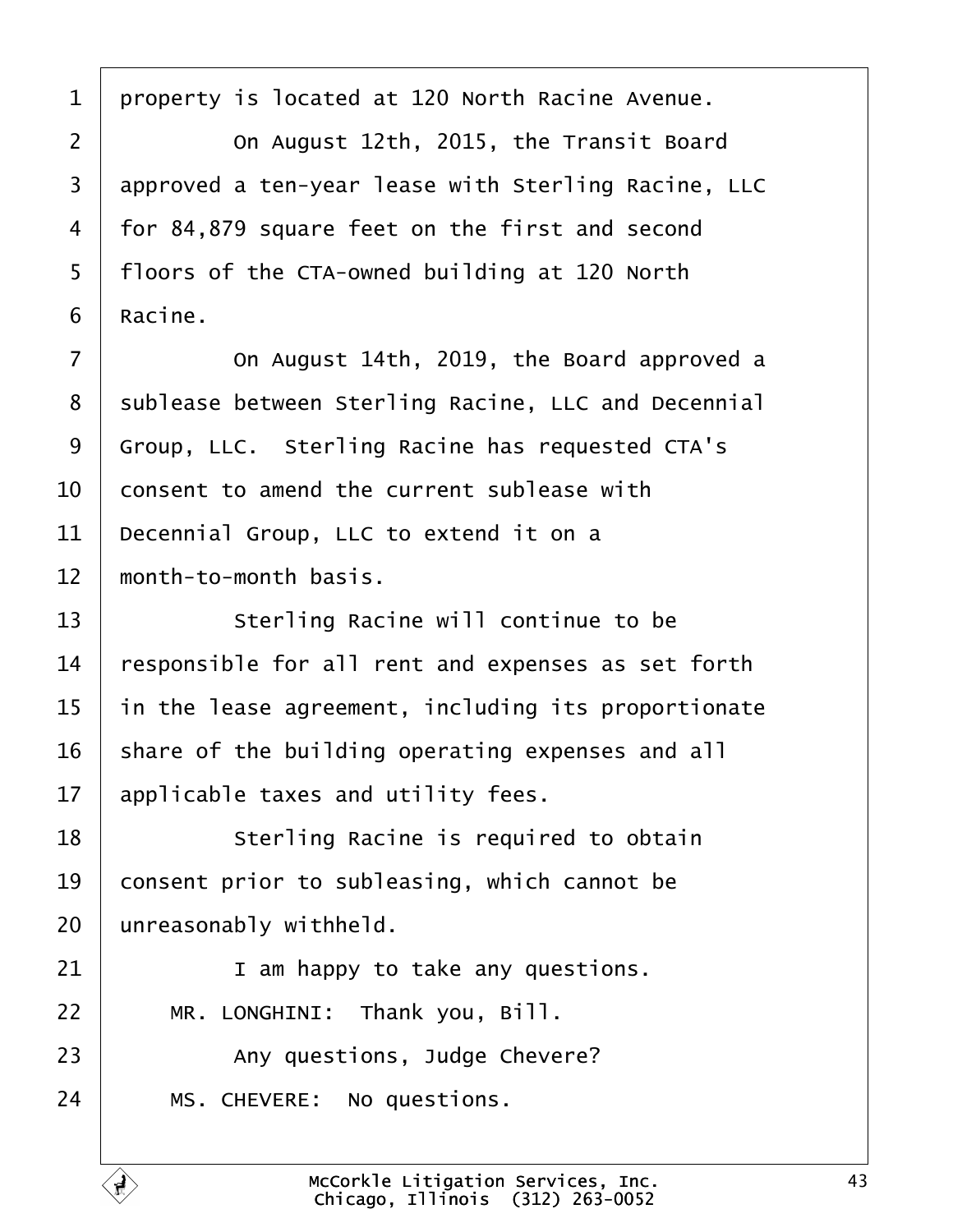<span id="page-43-0"></span>

| 1              | MR. LONGHINI: Reverend Jakes?                        |
|----------------|------------------------------------------------------|
| $\overline{2}$ | MR. JAKES: No questions.                             |
| 3              | MR. LONGHINI: Reverend Miller?                       |
| 4              | MR. MILLER: No questions.                            |
| 5              | MR. LONGHINI: Director Irvine?                       |
| 6              | MR. IRVINE: No questions.                            |
| $\overline{7}$ | MR. LONGHINI: CHAIRPERSON SILVA?                     |
| 8              | MR. JAKES: No questions.                             |
| 9              | MR. LONGHINI: Director Alva Rosales?                 |
| 10             | MS. ALVA ROSALES: No questions.                      |
| 11             | MR. LONGHINI: Director Peterson?                     |
| 12             | MR. PETERSON: No questions.                          |
| 13             | MR. LONGHINI: CHAIRPERSON SILVA, there are no        |
| 14             | further questions on this item.                      |
| 15             | CHAIRPERSON SILVA: If there are no further           |
| 16             | questions, may I have leave to place this item on    |
| 17             | the omnibus for board approval?                      |
| 18             | MS. ALVA ROSALES: So moved.                          |
| 19             | MR. IRVINE: Second.                                  |
| 20             | MR. LONGHINI: Moved by Director Alva Rosales,        |
| 21             | seconded by Director Irvine.                         |
| 22             | CHAIRPERSON SILVA, we may proceed to                 |
| 23             | agenda item number 13.                               |
| 24             | <b>CHAIRPERSON SILVA: Our next order of business</b> |
|                |                                                      |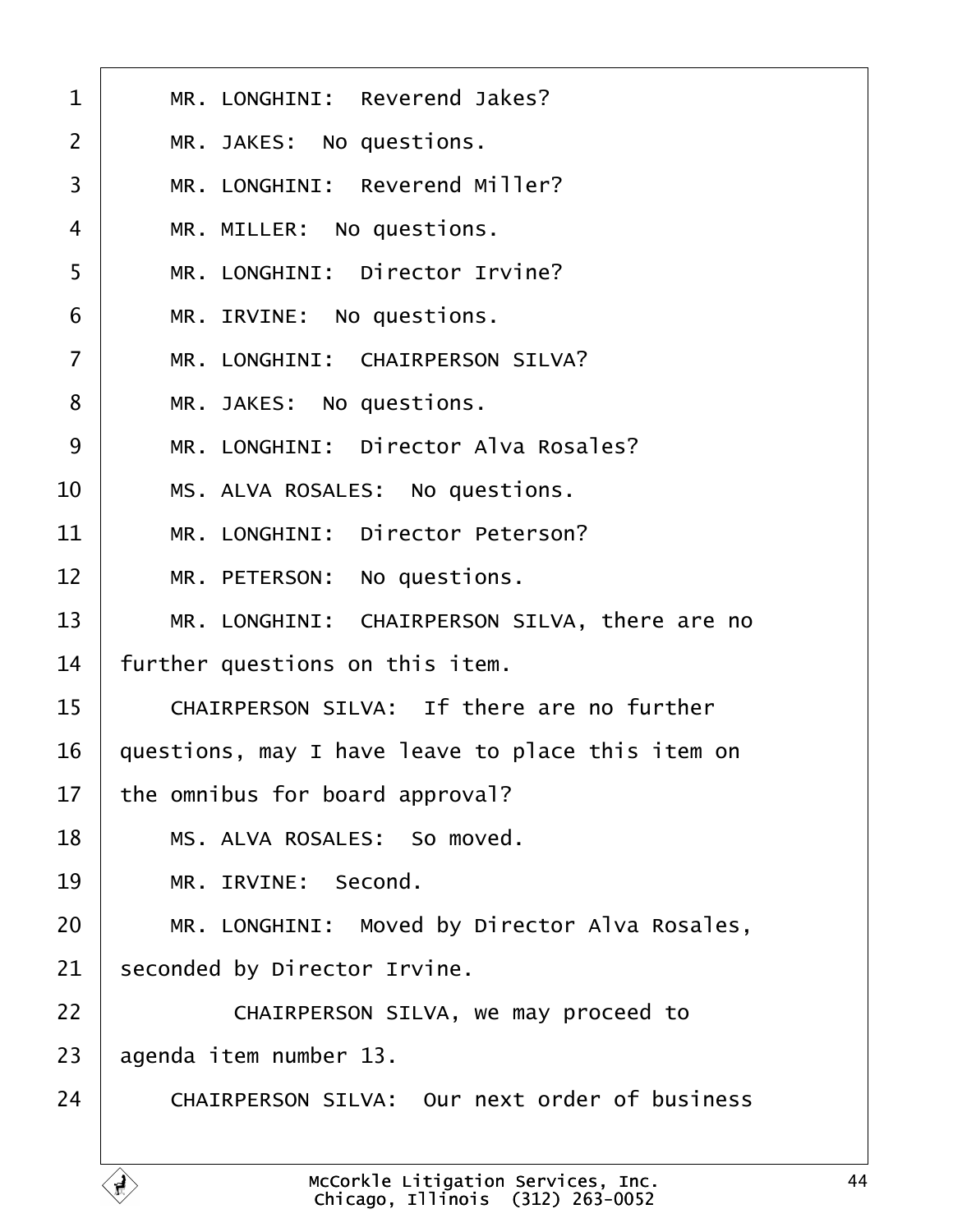<span id="page-44-0"></span>1 is the review of an ordinance authorizing a lease 2 of retail concession space located at 4612 West 3 59th Street, Chicago, Illinois, Orange Line. Bill 4 Mooney. 5 | MR. MOONEY: Bill Mooney, your chief 6 *infrastructure officer.* 7 **Real estate staff recommends the approval** 8 of an ordinance authorizing a lease of 237 square 9 feet of retail concession space located at 4612 10 West 59th Street at the CTA's Midway Orange Line 11 station to You Need (phonetic), Inc. You Need, 12 Inc. will operate a newsstand and convenient store 13 bifering snacks and incidental grab-and-go items.  $14$   $\parallel$  The lease has an initial annual rent of  $\sim$ 15 monthly rent of \$285 per square foot with a term of 16 ten years with two five-year options. The 17 agreement includes annual rent escalations of 3 18 percent in a commitment by You Need, Inc. to spend 19 approximately \$48,000 to improve the space.  $20$   $\blacksquare$  The space was offered at the suggested 21  $\cdot$  rent range of 180 to \$200 per square foot and it 22 will be responsible for paying for the utilities 23 and any applicable tax.  $24$   $\parallel$  I will be happy to take any questions at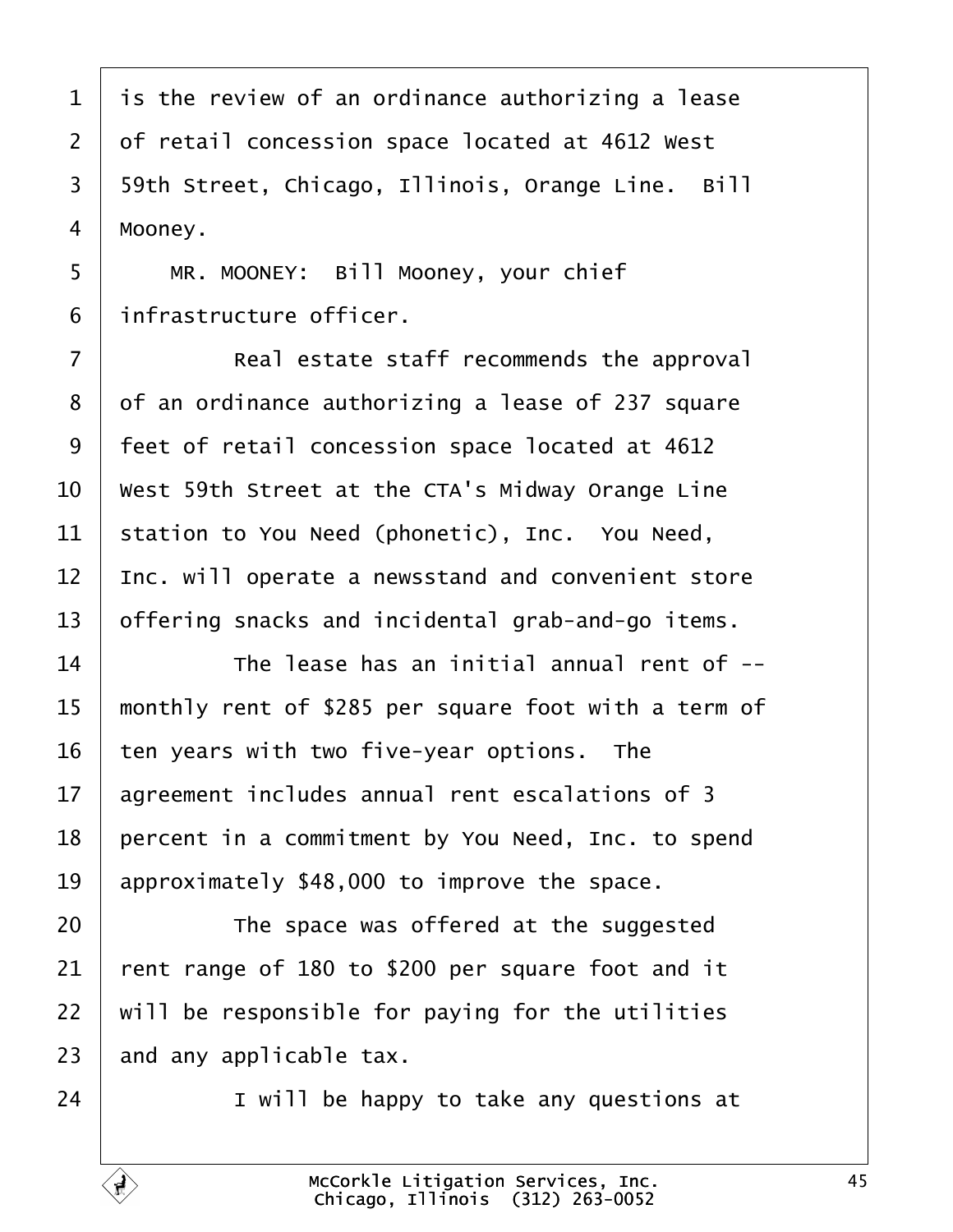<span id="page-45-0"></span>

| 1              | this time.                                          |
|----------------|-----------------------------------------------------|
| 2              | MR. LONGHINI: Thank you, Bill.                      |
| 3              | Any questions, Director Chevere?                    |
| 4              | MS. CHEVERE: No questions.                          |
| 5              | MR. LONGHINI: Director Jakes?                       |
| 6              | MR. JAKES: No questions.                            |
| $\overline{7}$ | MR. LONGHINI: Director Miller?                      |
| 8              | MR. MILLER: No questions.                           |
| 9              | MR. LONGHINI: Director Irvine?                      |
| 10             | MR. IRVINE: No questions.                           |
| 11             | MR. LONGHINI: CHAIRPERSON SILVA?                    |
| 12             | CHAIRPERSON SILVA: No questions.                    |
| 13             | MR. LONGHINI: Director Alva Rosales?                |
| 14             | MS. ALVA ROSALES: No questions.                     |
| 15             | MR. LONGHINI: Director Peterson?                    |
| 16             | MR. PETERSON: Yeah. Bill, just a question in        |
| 17             | terms of the tenant move-in. Do you think the       |
| 18             | shelter-in-place order could impact when the tenant |
| 19             | might actually move into the space?                 |
| 20             | MR. MOONEY: I think it depends, Chairman, how       |
| 21             | long the shelter-in-place goes and some of those    |
| 22             | terms, it takes a little while for us to execute    |
| 23             | the leads, they have to get insurance requirements  |
| 24             | together, they are planning some renovations to it  |
|                |                                                     |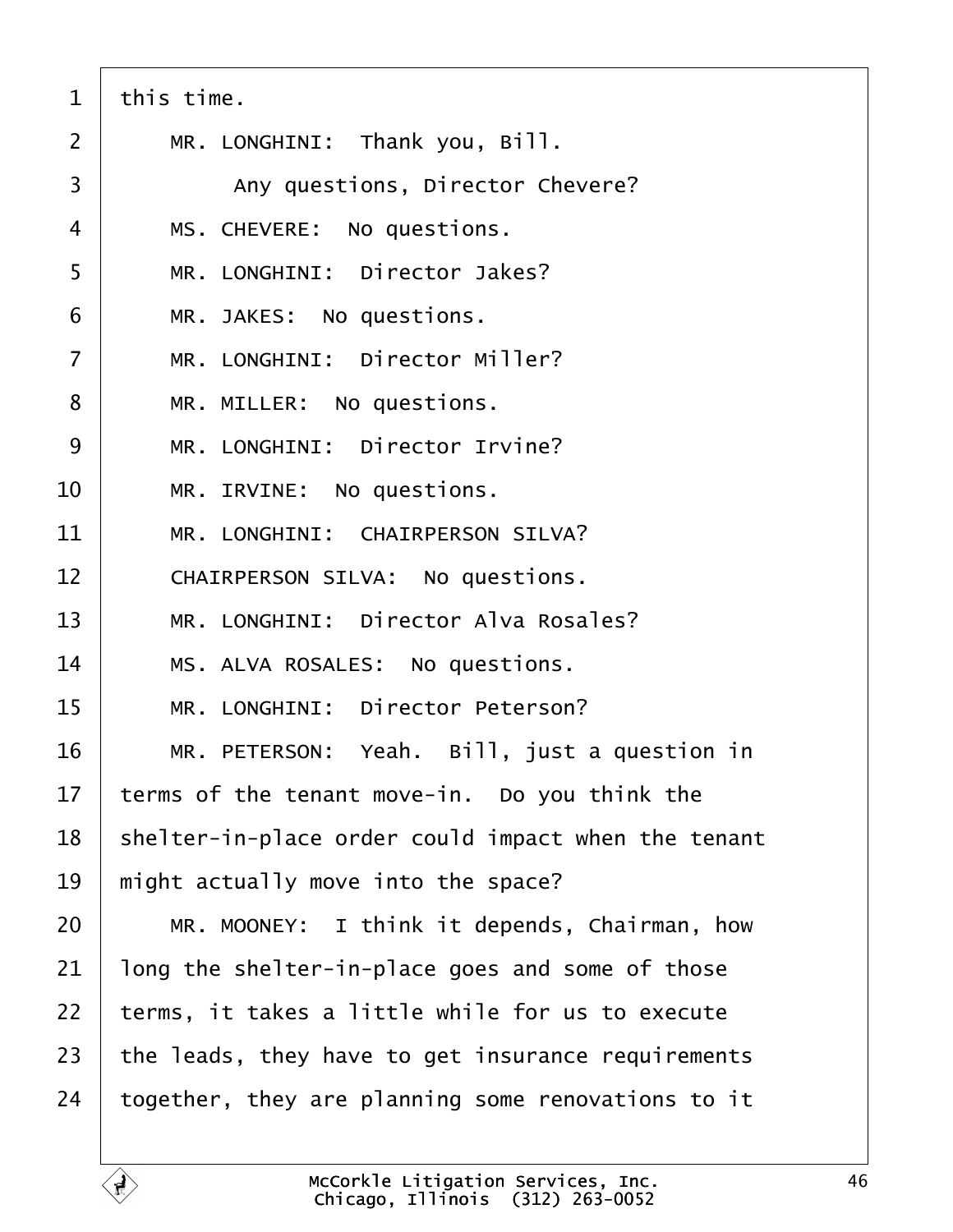<span id="page-46-0"></span>1  $\pm 0$  update the interior.

| $\overline{2}$ | So there's some activity going on before            |
|----------------|-----------------------------------------------------|
| 3              | they would actually be live in the space. You       |
| 4              | know, without knowing the full trajectory of kind   |
| 5              | of the current pandemic, it's hard to fully predict |
| 6              | that, but I think there is some background work     |
| $\overline{7}$ | that's occurring to get them ready to go that will  |
| 8              | be churning in the upcoming months when we're most  |
| 9              | likely impacted.                                    |
| 10             | MR. PETERSON: Okay. Thanks.                         |
| 11             | MR. LONGHINI: There no further questions on         |
| 12             | this item, CHAIRPERSON SILVA.                       |
| 13             | CHAIRPERSON SILVA: If there are no further          |
| 14             | questions, may I have leave to place this item on   |
| 15             | the omnibus for board approval?                     |
| 16             | MS. ALVA ROSALES: So moved.                         |
| 17             | MR. IRVINE: Second.                                 |
| 18             | MR. LONGHINI: Moved by Director Alva Rosales        |
| 19             | and seconded by Director Irvine.                    |
| 20             | CHAIRPERSON SILVA, we may now proceed to            |
| 21             | agenda item number 14.                              |
| 22             | CHAIRPERSON SILVA: Our final order of business      |
| 23             | today is the review of an intergovernmental         |
| 24             | agreement with the City of Chicago through its      |
|                |                                                     |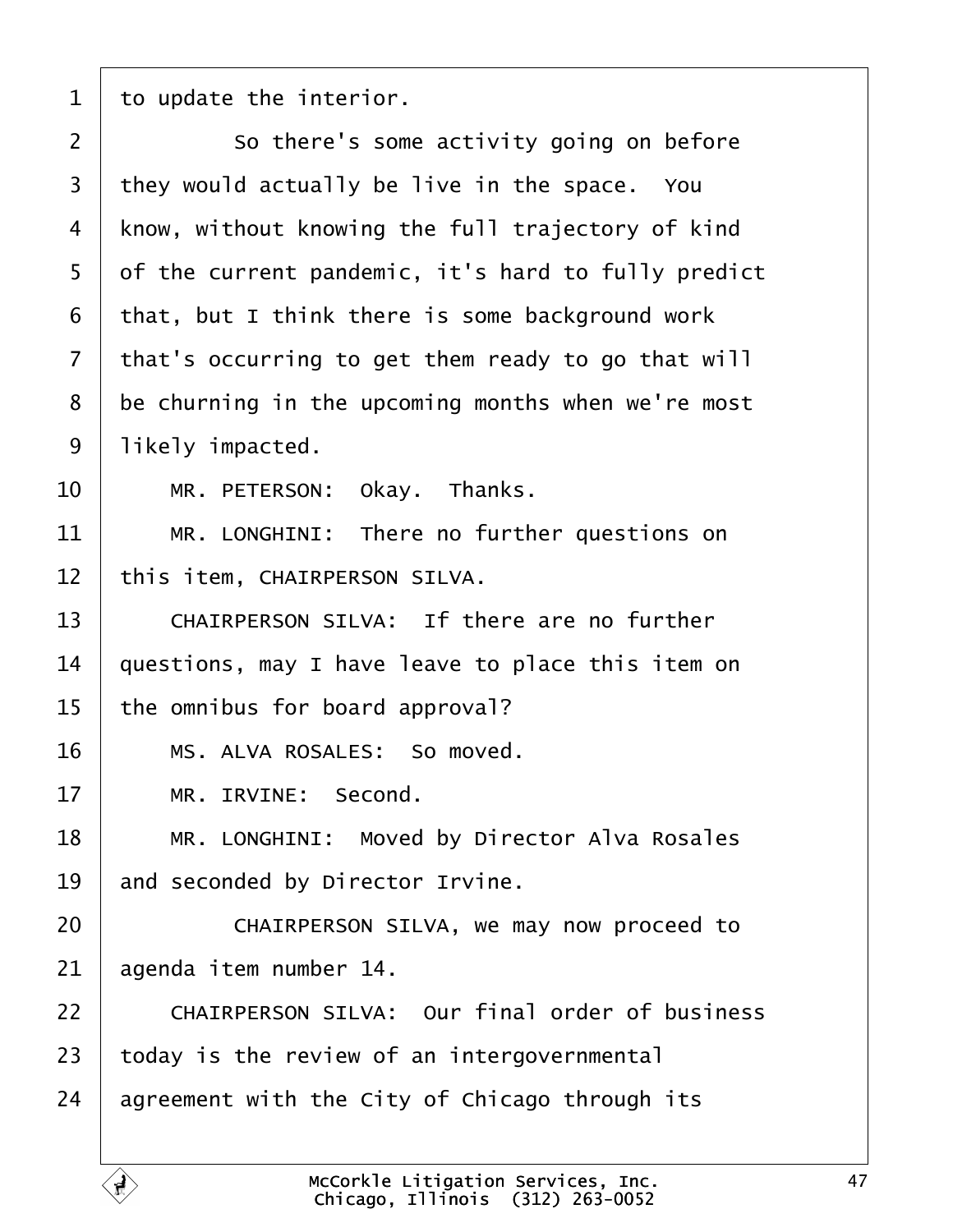- <span id="page-47-0"></span>1 Department of Police for Federal year 2019, transit
- 2 security grant funds. Ron Ester.
- 3 | MR. ESTER: Ronald Ester, chief of safety and
- 4 security.
- 5 **I** This ordinance is to authorize the
- 6 intergovernmental agreement with the City of
- 7 Chicago through the Department of Police for FY2019
- 8 transit security grant funds.
- 9 | In 2019, the Transit Security Grant
- 10 Program allocated funds for the nation's key
- 11 high-threat urban areas to enhance security for
- 12 *critical transit infrastructure.*
- 13 **CTA** has received grant money under the
- 14 program every year since it was enacted in 2007.
- 15 The Transit Security Grant Program awarded funds to
- 16 CPD's Transit OPEC Anti-Terrorism Operation and the
- 17 Transit Terrorism Surge Operation.
- $18$   $\phantom{1}$  CPD is the primary transit security
- 19 provider for the Chicago Transit Authority and is,
- 20 therefore, eligible for reimbursement of
- 21 **p**perational costs that apply to counterterrorism.
- 22 **Staff recommends the CTA enter into an**
- 23 intergovernmental agreement with the Chicago Police
- 24 Department to pass through FY2019 Department of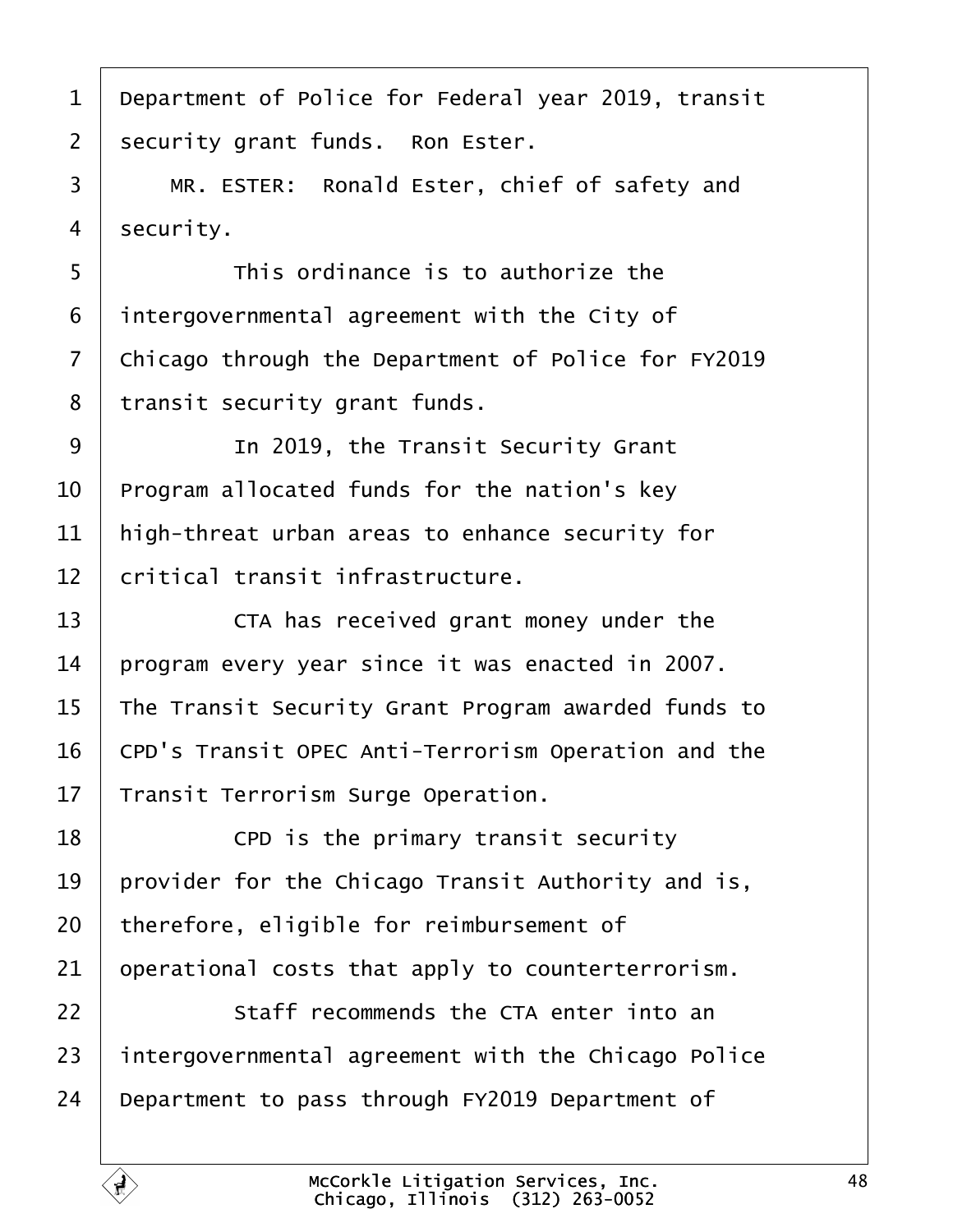<span id="page-48-0"></span>

| 1              | Homeland Security funds for transit-related          |
|----------------|------------------------------------------------------|
| 2              | antiterrorism operation.                             |
| 3              | That concludes our report and we're happy            |
| 4              | to take any questions.                               |
| 5              | MR. LONGHINI: Thank you, Ron.                        |
| 6              | Any questions, Judge Chevere?                        |
| $\overline{7}$ | MS. CHEVERE: No questions.                           |
| 8              | MR. LONGHINI: Reverend Jakes?                        |
| 9              | MR. JAKES: No questions.                             |
| 10             | MR. LONGHINI: Reverend Miller?                       |
| 11             | MR. MILLER: No questions.                            |
| 12             | MR. LONGHINI: Director Irvine?                       |
| 13             | MR. IRVINE: No questions.                            |
| 14             | MR. LONGHINI: CHAIRPERSON SILVA?                     |
| 15             | <b>CHAIRPERSON SILVA: No questions.</b>              |
| 16             | MR. LONGHINI: Director Alva Rosales?                 |
| 17             | MS. ALVA ROSALES: No questions.                      |
| 18             | MR. LONGHINI: Director Peterson?                     |
| 19             | MR. PETERSON: No questions.                          |
| 20             | MR. LONGHINI: There are no further questions         |
| 21             | on this item, CHAIRPERSON SILVA.                     |
| 22             | <b>CHAIRPERSON SILVA: Since there are no further</b> |
| 23             | questions, may I have leave to place this item on    |
| 24             | the omnibus for board approval?                      |
|                |                                                      |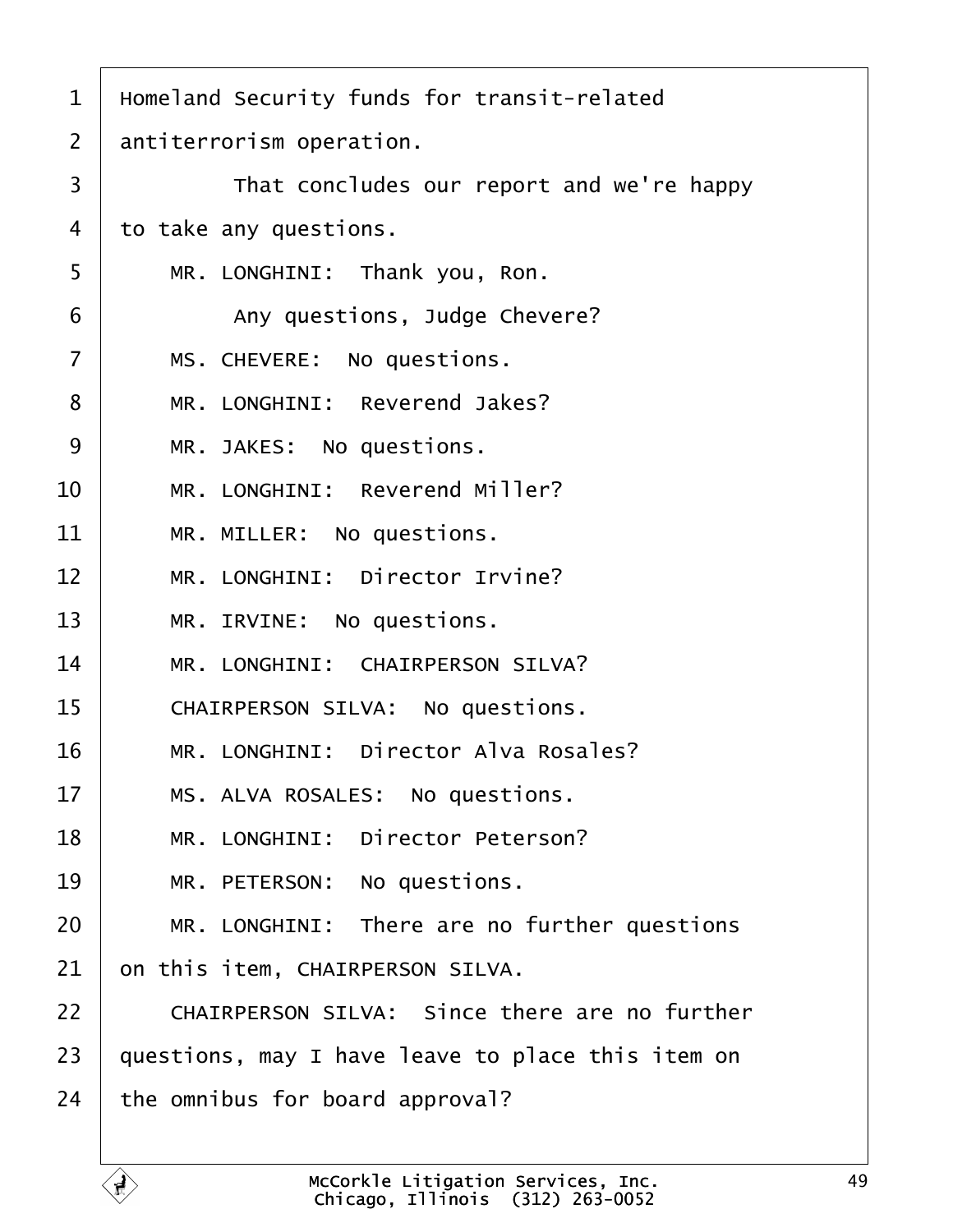<span id="page-49-0"></span>

| 1              | MS. ALVA ROSALES: So moved.                         |
|----------------|-----------------------------------------------------|
| $\overline{2}$ | MR. IRVINE: Second.                                 |
| 3              | MR. LONGHINI: That motion was moved by              |
| 4              | Director Alva Rosales and seconded by Director      |
| 5              | Irvine.                                             |
| 6              | CHAIRPERSON SILVA, there is no further              |
| $\overline{7}$ | business to come before this committee.             |
| 8              | <b>CHAIRPERSON SILVA: Since there is no further</b> |
| 9              | business to come before the Committee, may I have a |
| 10             | motion to approve the omnibus?                      |
| 11             | MS. ALVA ROSALES: So moved.                         |
| 12             | MR. IRVINE: Second.                                 |
| 13             | MR. LONGHINI: The motion to approve the             |
| 14             | omnibus has been moved by Director Alva Rosales and |
| 15             | seconded by Director Irvine. I will now take the    |
| 16             | roll.                                               |
| 17             | Director Chevere?                                   |
| 18             | MS. CHEVERE: Yes.                                   |
| 19             | MR. LONGHINI: Director Jakes?                       |
| 20             | MR. JAKES: Yes.                                     |
| 21             | MR. LONGHINI: Director Miller?                      |
| 22             | MR. MILLER: Yes.                                    |
| 23             | MR. LONGHINI: Director Irvine?                      |
| 24             | MR. IRVINE: Yes.                                    |
|                |                                                     |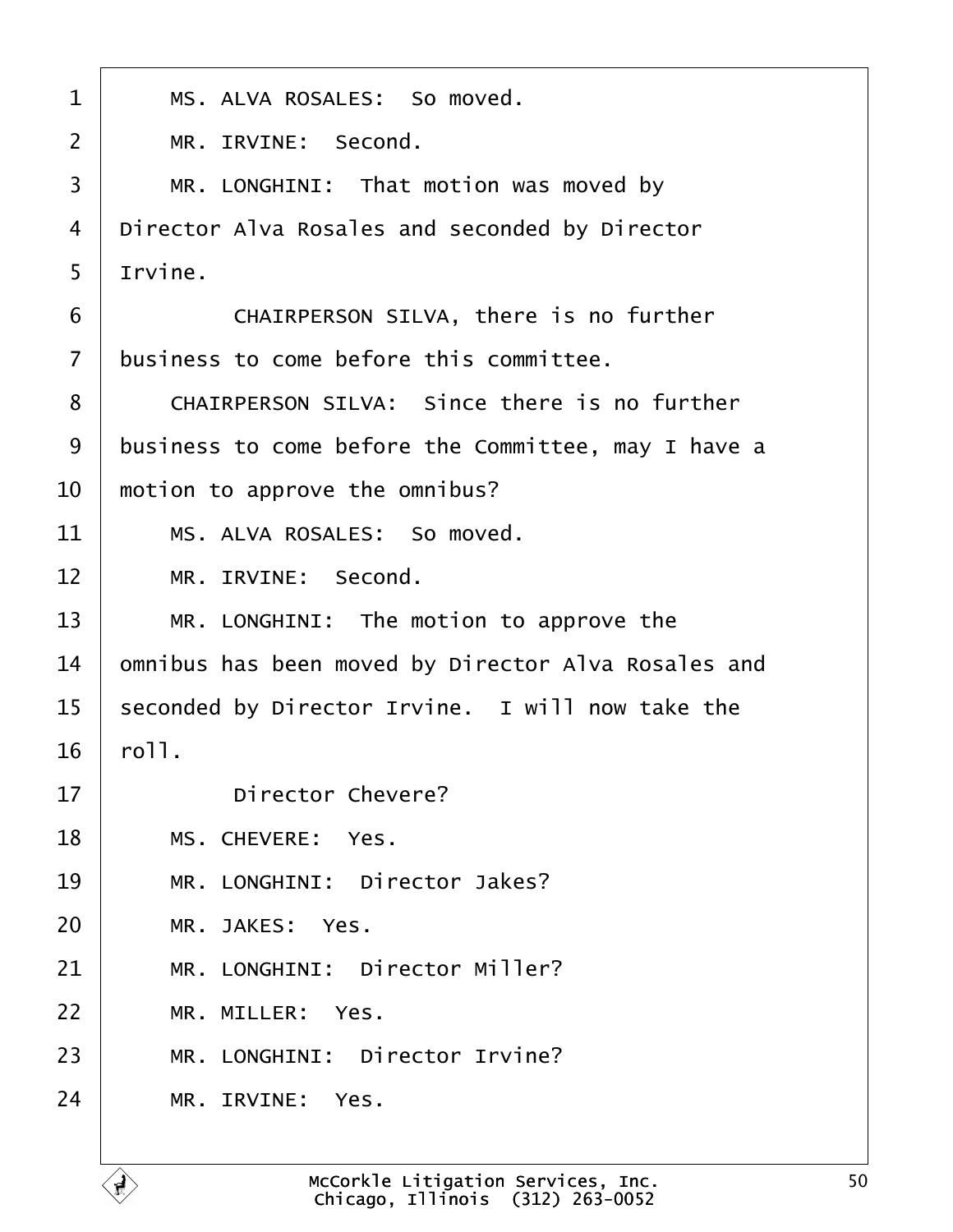<span id="page-50-0"></span>

| 1              | MR. LONGHINI: CHAIRPERSON SILVA?                   |
|----------------|----------------------------------------------------|
| $\overline{2}$ | <b>CHAIRPERSON SILVA: Yes.</b>                     |
| 3              | MR. LONGHINI: Director Alva Rosales?               |
| 4              | MS. ALVA ROSALES: Yes.                             |
| 5              | MR. LONGHINI: Director Peterson?                   |
| 6              | MR. PETERSON: Yes.                                 |
| $\overline{7}$ | MR. LONGHINI: The motion to approve the            |
| 8              | dmnibus passes with seven yes votes, CHAIRPERSON   |
| 9              | SILVA.                                             |
| 10             | CHAIRPERSON SILVA: Finally, may I have a           |
| 11             | motion to adjourn?                                 |
| 12             | MS. ALVA ROSALES: So moved.                        |
| 13             | MR. IRVINE: Second.                                |
| 14             | MR. LONGHINI: The motion was moved by Director     |
| 15             | Alva Rosales and seconded by Director Irvine. I    |
| 16             | will take a rollcall vote for the motion to        |
| 17             | adjourn. Director -- for the Committee to adjourn. |
| 18             | <b>Director Chevere?</b>                           |
| 19             | MS. CHEVERE: Yes.                                  |
| 20             | MR. LONGHINI: Director Jakes?                      |
| 21             | MR. JAKES: Yes.                                    |
| 22             | MR. LONGHINI: Director Miller?                     |
| 23             | MR. MILLER: Yes.                                   |
| 24             | MR. LONGHINI: Director Irvine?                     |
|                |                                                    |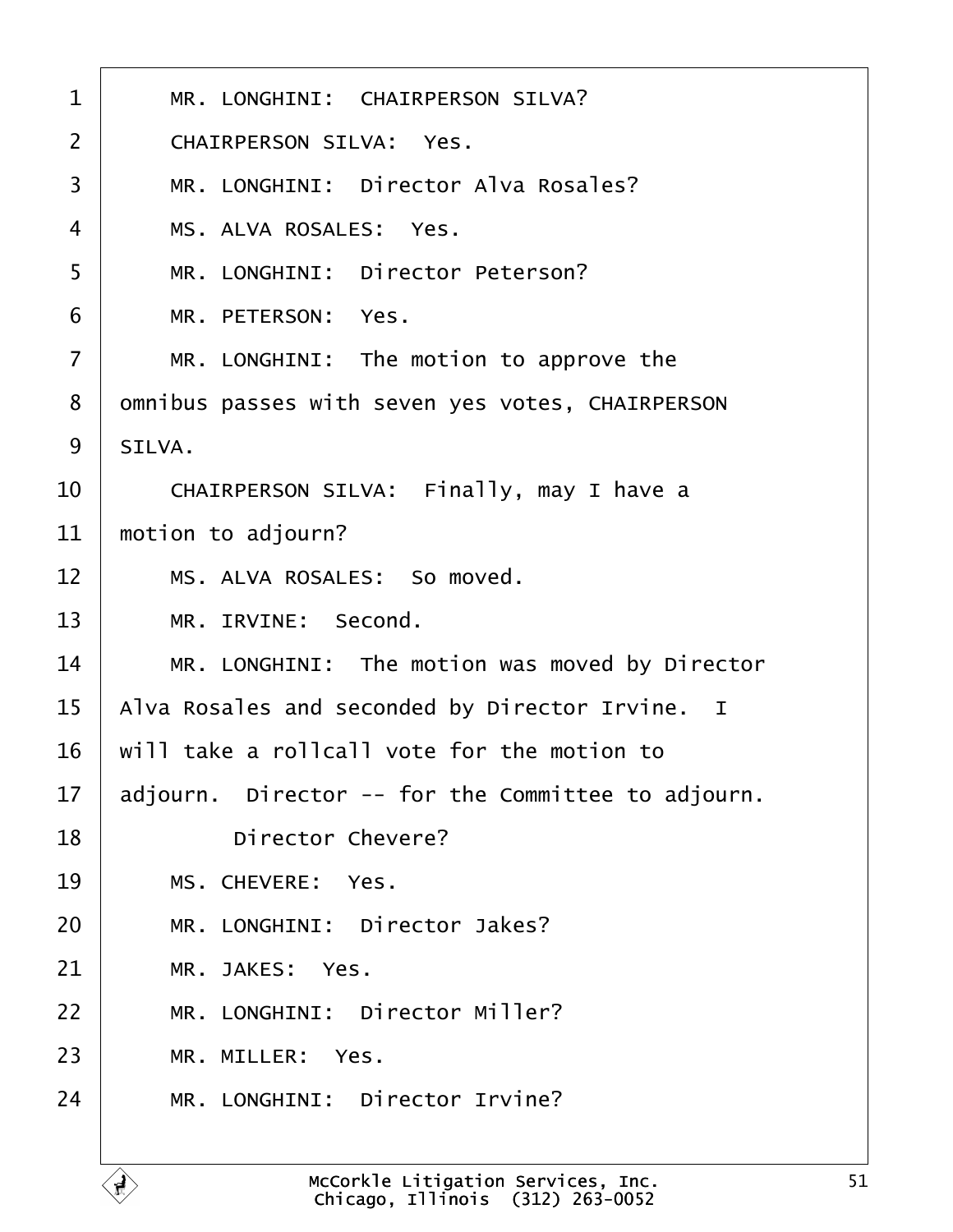<span id="page-51-0"></span>

| $\mathbf 1$    | MR. IRVINE: Yes.                          |
|----------------|-------------------------------------------|
| 2              | MR. LONGHINI: CHAIRPERSON SILVA?          |
| 3              | <b>CHAIRPERSON SILVA: Yes.</b>            |
| $\overline{4}$ | MR. LONGHINI: Director Alva Rosales?      |
| 5              | MS. ALVA ROSALES: Yes.                    |
| 6              | MR. LONGHINI: Director Peterson?          |
| $\overline{7}$ | MR. PETERSON: Yes.                        |
| 8              | MR. LONGHINI: The Committee is adjourned. |
| $9$            | (Which were all the proceedings           |
| 10             | had in the above-entitled                 |
| 11             | cause.)                                   |
| 12             |                                           |
| 13             |                                           |
| 14             |                                           |
| 15             |                                           |
| 16             |                                           |
| 17             |                                           |
| 18             |                                           |
| 19             |                                           |
| 20             |                                           |
| 21             |                                           |
| 22             |                                           |
| 23             |                                           |
| 24             |                                           |
|                |                                           |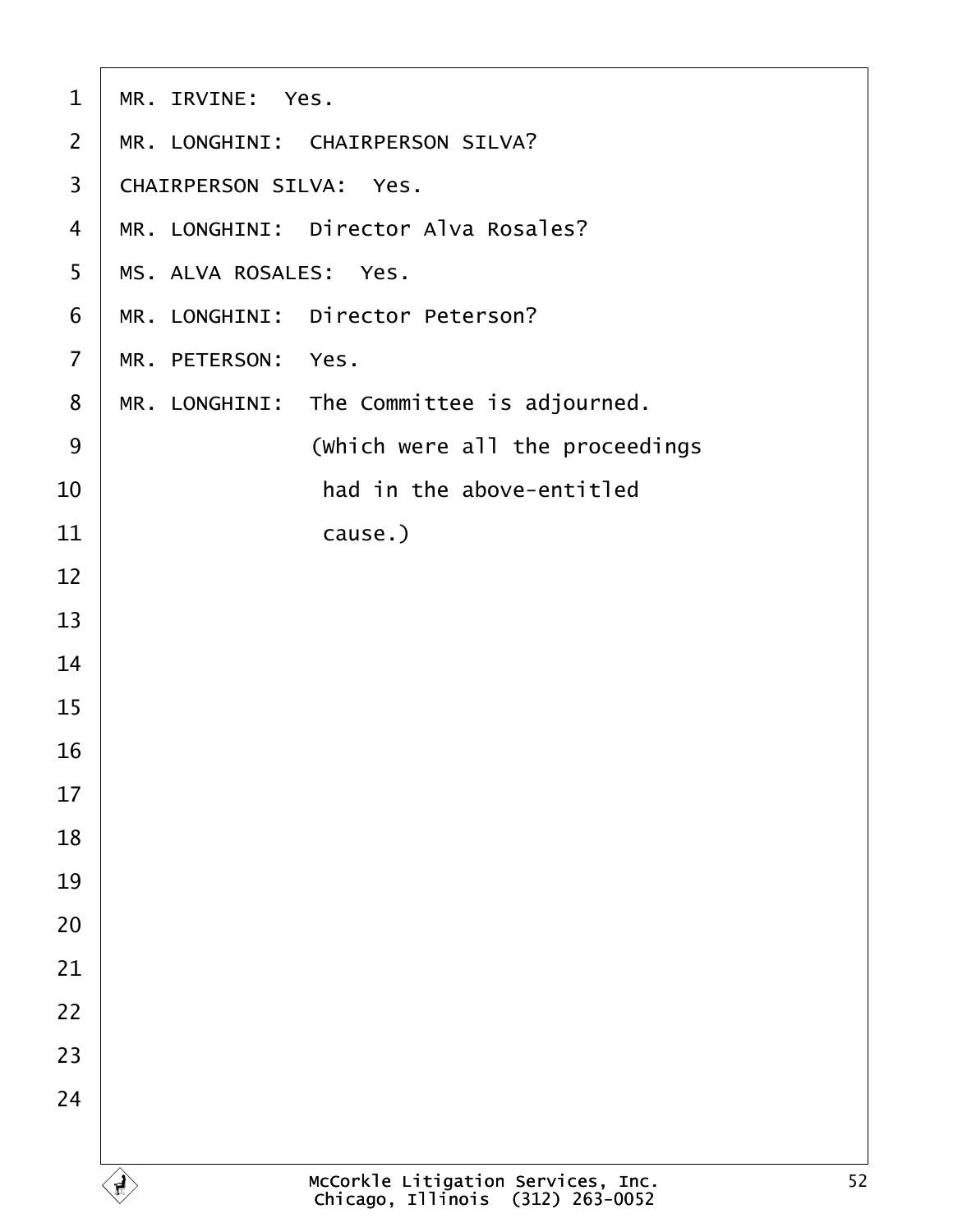| 1              | <b>STATE OF ILLINOIS</b> )                          |
|----------------|-----------------------------------------------------|
| $\overline{2}$ | $)$ SS:                                             |
| 3              | COUNTY OF COOK)                                     |
| 4              |                                                     |
| 5              | Tabitha Watson, being first duly sworn, on          |
| 6              | dath says that she is a court reporter doing        |
| 7              | business in the State of Illinois and that she      |
| 8              | reported in shorthand the proceedings of said       |
| 9              | telephonic meeting and that the foregoing is a true |
| 10             | and correct transcript of her shorthand notes so    |
| 11             | taken as aforesaid and contains the proceedings     |
| 12             | given at said telephonic meeting on said date.      |
| 13             |                                                     |
| 14             |                                                     |
| 15             | <b>Certified Shorthand Reporter</b>                 |
| 16             |                                                     |
| 17             |                                                     |
| 18             |                                                     |
| 19             |                                                     |
| 20             |                                                     |
| 21             |                                                     |
| 22             |                                                     |
| 23             |                                                     |
| 24             |                                                     |
|                |                                                     |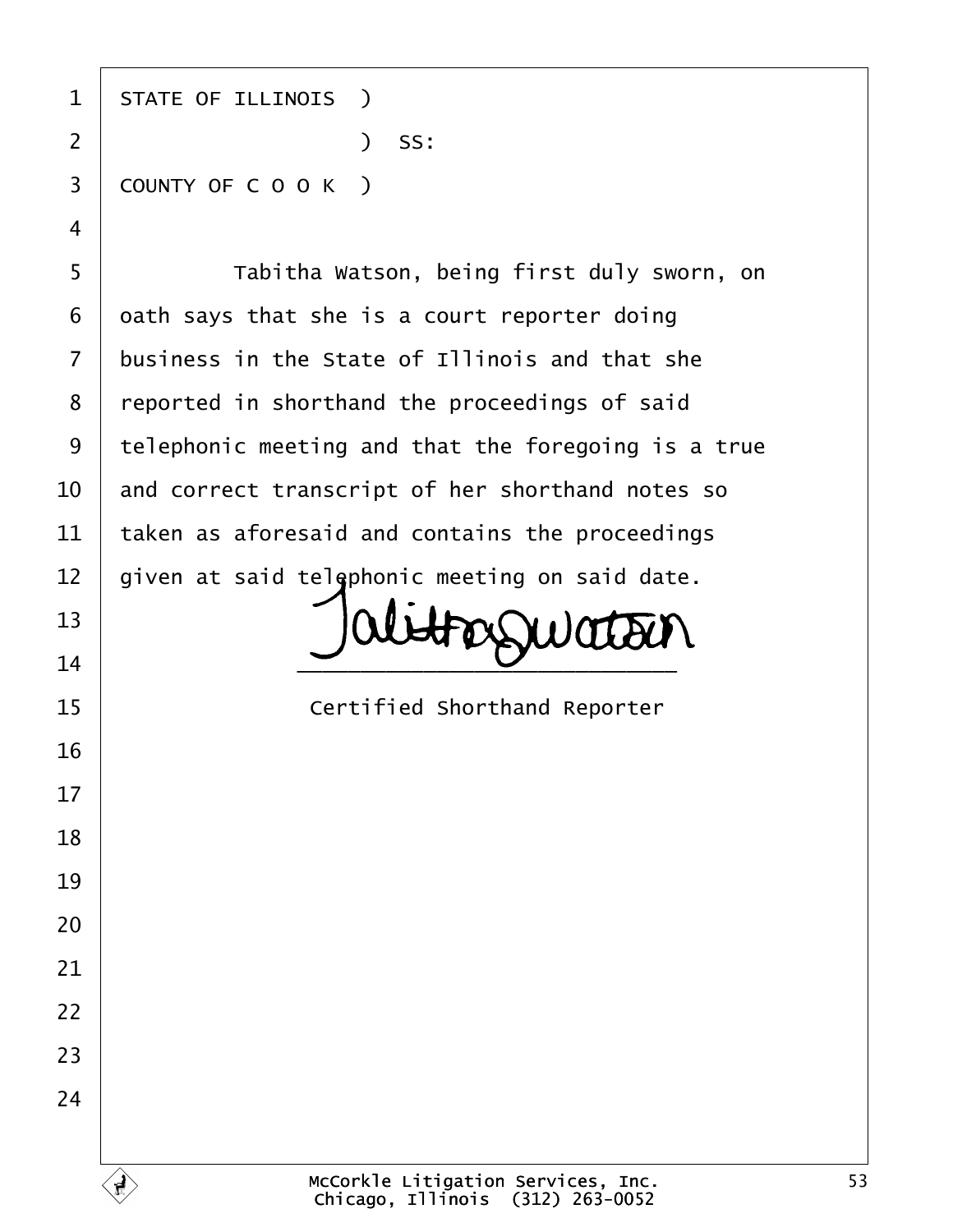\$  $$1$  $8:14$  $$1.7$  $8.15$ \$17,523 39:2.11.15 \$18  $23:9$ \$2.05  $33.20$  $$2.10$  $33:13$  $$2.22$  $33:16$  $$2.8$  $33.15$ \$20 21:20 22:4 \$200 45:21 \$200,000  $7:12$ \$285  $45:15$ \$40 15:20 16:15 17:11 \$48.000  $45.19$ \$5  $8:21$ \$650.000  $8.810$ \$800 12:14 18:8  $\mathbf{1}$  $\mathbf{1}$  $4.2$  $1.2$  $23.7$  $1.3$  $7:15$ 10  $35:18$ 100 30:24  $11$  $38:7$  $11th$  $5:9$  $12$ 42:14 120 42:18 43:1.5  $12th$ 5:7 43:2  $13$ 44:23  $13.1$  $38.12$  $14$ 47:21  $14th$  $43:7$ 16  $30:9$ 175  $20.9$ 180 45:21  $\overline{2}$  $\overline{2}$ 5:4 10:7 22:3

20

200

38:24

 $30.6$ 

 $48.14$ 

20:11

 $20:11$ 

2007

2010

2011

2015

2019

2020

 $3:5$ 

 $3:6$ 

2021

2022

 $35.1$ 

36:7

2023

2024

2029

 $22:1$ 

 $8:2$ 

45:8

 $7:24$ 

 $12:6$ 

 $27th$ 

 $\overline{3}$ 

30

35

38

 $\overline{\mathbf{4}}$ 

4.3

40

 $17.15$ 

 $10:9$ 

 $25:23$ 

450

 $R \cdot 1$ 

4612

5

5307

 $20:12$ 

 $45.29$ 

 $24:10$ 

 $31st$ 

237

43:2

5337  $20:13$ 59th  $45:310$  $6\phantom{a}$ 6  $22.17$ 60  $26:14$ 600  $8.1$ 8:20 43:7 48:1,9  $\overline{7}$ 4:8 5:7 7:8 8:22,24 19:14 20:7 22:22 24  $\overline{7}$ 23:5.9 25:15.16.20.  $25:11$ 22 26:3 29:17 30:4,  $7.4$ 15 33:20 38:11,15  $33:19$ 2020-07 700.000  $7.21$ 2020-10 7th 38:16 40:15 32:22 33:16 8 33:1,8,12,18 34:24 8 4:8 29:13 84,879  $43.4$ 85 25:20 26:3 30:15 34:12 9 225,000 9  $32.4$  $9:30$ 260.000  $3.22$ A a.m.  $\mathbf 3$  $3:22$ ability  $16:6$ 6:17 45:17 **Absolutely**  $18.1929.2$ absorb 34:16 32:22 33:1.8 abstain 6:7.9.11  $23.18244$ abstention  $6.14$  $20.2124.4$ accordance  $3:5$ 4 Act  $12.18$ activity 7:22 11:12 13:9  $47.2$ actual  $37:11$ adamant 12:18 17:2  $40.20$ 400,000 add 32:24 additional 10:20 14:24 15:24 460,000 16:2.11 30:10 32:24  $33.9$ address  $12:4$ adjourn  $5\phantom{a}$ 51:11.17 adjourned  $52.8$ 19:9 37:16 adoption  $7:6$ 

advance  $39:8$ advantage 27:21 33:10 36:10 advertising 38:10 39:12.14 advisor 20:18 23:14 advisors 23:15.26:11.30:21 agenda 4:2 5:4 6:17 11:12 13:9 19:9 22:17 25:11 29:13 32:3 35:18 38:7 42:14 44:23 47:21 agreement  $12.20.38.10.14$ 43.15 45.17 47.24 48:6.23 Akasha  $20:18$ Alejandro  $3:22$ allocated  $48.10$ allocations  $12:8$ **Alternative**  $23.15$ Alva 4:22,23 5:11,14 6:2, 39:22,23 15:11,13 19:4,6 21:11,12 22:12,14 24:17,18 25:5.8 27:4.5 29:9. 11 31:14,15,23 32:1 35:13,15 37:4,5 38.2 4 41.24 42.1 9 11 44:9.10.18.20 46:13 14 47:16 18 49:16,17 50:1,4,11, 14 51:3.4.12.15 52:4,5 Amalgamated  $20:19$ amend  $43:10$ amendment 32:7,23 42:17,23 America 20:16 38:11,15,23 39:3,14,17 amount 18:17 20:9 25:23 30:6 34:18,24 39:4, 15 annual 30:9 45:14,17 Anti-terrorism  $48.16$ antiterrorism 49:2 appetite  $28.6$ applicable 43:17 45:23 apply 14:16 48:21 appropriately 27:16.18 approval 5:6 12:17 19:3,17 20:4 22:11 23:2 25:4,18 29:8,20 31:22 32:11,17 35:12 36:1 38:1 42:8,22 44:17 45:7 47:15 49:24 approve 5:7.10 50:10.13 51:7

approved  $43:3.7$ approving  $27.9$ approximatelv 7:15.21 8:10.13 12:14 23:8 34:11 45:19 April 4:8 15:23 16:10 Arabia  $33:5$ areas 20:13 48:11 arrangements 41:19 arrears  $12.3$ assess 34:16 **Associates**  $20.18$ assume  $34:17$ assuming  $17.228.14$ attached 18:16 **Attorney**  $3.7$ **Audit**  $3:214:9$ **August**  $43:2.7$ **Authority** 48:19 authorize 32:23 36:1 48:5 authorizes 11:20 20:8 23:6  $25.22.30.6$ authorizing 11:14 19:11 22:19 25:13 29:15 32:6 14 17 35:20 38:9 42:16 23 45:1.8 Avenue  $43:1$ average  $17.15$ awarded 48:15 B back 14:4 18:9 background  $47.6$ backup  $30:2$ bad  $8:16$ **Bank** 20:16,19 23:16 26:12 30:22 38:11. 14,22 39:3,13,17 banking 12:21 hase  $36.6$ based 12:13 15:17 21:18 23:7 28:7 basis 8:11 27:15 30:9 33:17 43:12 bears  $40:1$ 

begin 4:1,6 12:11 benefit  $16.7$ hill 32:20 42:19,20 43:22 45:3,5 46:2,16 billion  $23.7$ bit 10:7 16:1 28:1,18 block 34:15 **Blue** 26:6 30:22 board 3:3,13.16.19 9:9 13:8 14:4 15:4 19:3. 20 22:11 25:4 27:8 28:9,23,24 29:8 31:22 32:11,18 35:12 36:1 38:1 42:8 43:2,7 44:17 47:15 49:24 **Board's**  $14.23$ boards 16:8 bond 19:17 20:15,16 23:6, 11.12 26:8 27:9.17 28:24 30:4,17,18 honds 19:13,14 20:2,5,8, 10,11 21:22 22:5,21, 23,24 23:3 25:15,16, 21,22 28:3,13,16 29:17,23 30:5 books  $38:20$ horne  $41:3$ borrowing 11:15 12:17,20 hottom  $39.24$ bridge 12:16 17:8,19 **Brown** 23:12 26:9 30:19 budaet 3:21 4:9 7:3,4,10,11, 21.24 8:2.15 budgeted  $33:19$ budgeting  $33.15$ building 43:5,16 bus 26:4 39:13 business 3:20 5:5 6:18 11:13 19:10 22:18 25:12 29:14 32:5 35:19 38:8 42:15 44:24 47:22 50:7,9 buy 34:13.14 buying 34:10 C Cabrera  $30:18$ cadence  $28:7$ call  $4:8,10$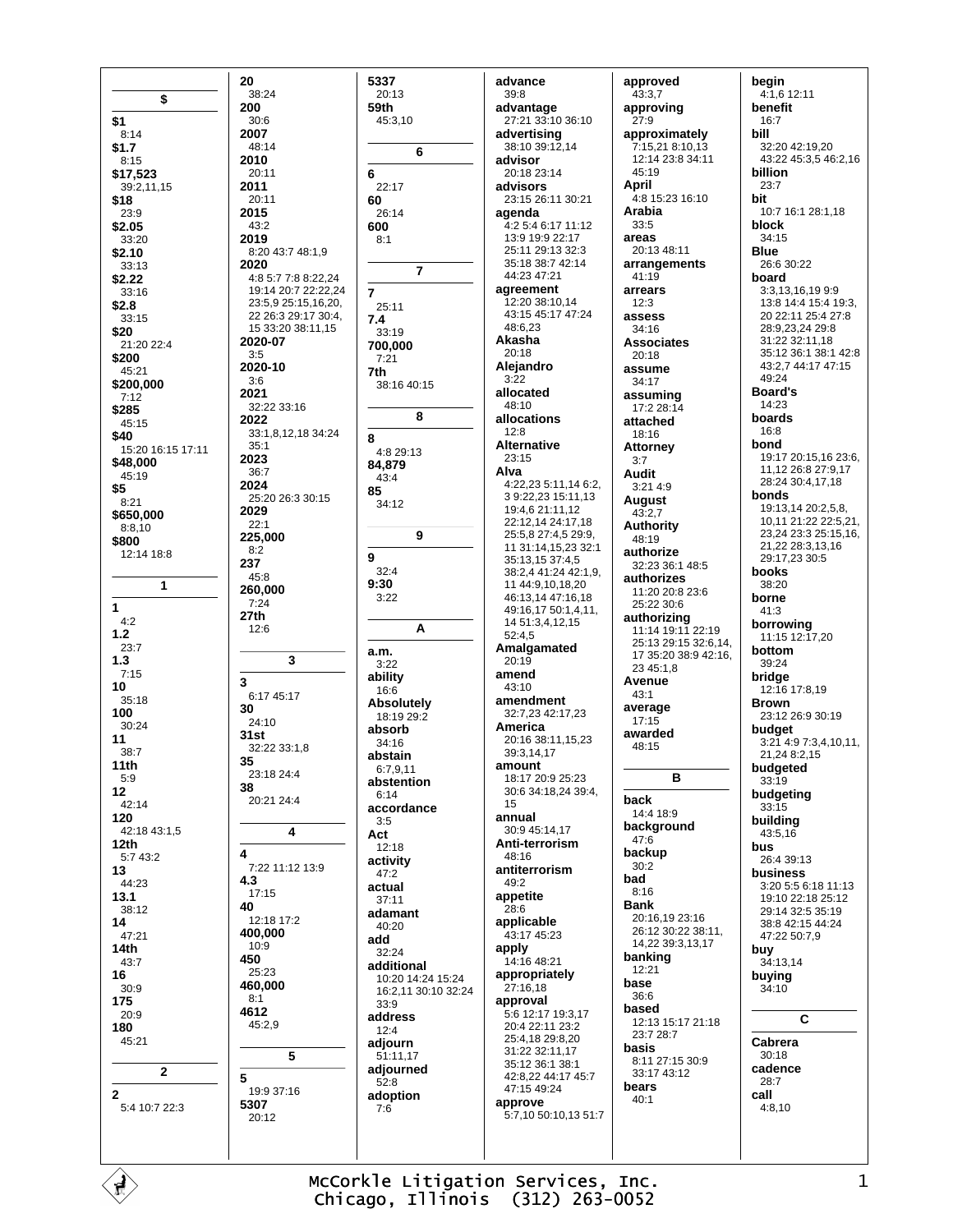called  $3:15$ canceled 39:24 40:1 24 41:21 canital 12:22 19:13.24 20:5 25:20 26:12 30:11, 18.22 car 39:12,18,21 41:4 card  $39:18$ cards 39:12,21 41:4 carry  $30:2$ Carter 14:18.19 16:5 cash 11:21 13:6 15:18,22 16:1,6 18:1 19:16 categories  $7:208:13$ **CFO** 19:15 32:17 36:1 chairman  $3:23.4:1.5:8.11:8$ 13:18 32:18 36:2  $46.20$ **CHAIRPERSON** 4:3,5,7,21 5:3,5 6:1, 16,18 9:20,21 11:11, 13 13:19 14:6 15:10 18:23 19:1,10 21:9, 10 22:8,9,16,18 24:15,16,24 25:2,10, 12 27:2.3 29:4.6.12. 14 31:12,18,20 32:4, 5 34 8 9 20 35 1 4 8 10.17.19.37:2.3.22 23.38:6.8.40:13.14 41:5.22 42:4.6.13.15 44.7 13 15 22 24 46:11,12 47:12,13, 20 22 49:14 15 21 22 50:6,8 51:1,2,8,  $10.52.23$ chances 41:6 changer  $13:2$ changing  $40:14$ Charity  $20:17$ **Chevere** 4:12,13 5:16,17 9:12,13 13:10,11 21:1,2 23:22,23 26:18,19 31:4,5 33:24 34:1 36:18,19 40:5.6 43:23.24 46:3,4 49:6,7 50:17, 18 51:18,19 Chicago  $3.238.121542.19$ 45:3 47:24 48:7.19. 23 chief 6:21 11:18 42:20 45:5 48:3 churning  $47.8$ **CIP** 26:3 30:15 circling  $14:4$ city 24:9.30:1.8.40:18 47:24 48:6

cleaning  $10:21$ close  $28.15$ closely 41:20 co-bond 23:12 26:9 30:19 co-promotional  $38:1014$ Coburn 23:14 26:11 30:21 collectively 19:19 Columbia 26:11 comment 3:15.18 24:19 comments  $3:17$ commitment 45:18 committee 3:21 4:9 5:3,6 50:7,9 51:17 52:8 **Committee's**  $3.23$ commodities  $9:1$ Company  $32:8$ compared 33:15,19 compete  $36:12$ completed  $28.9$ concert 17:23,24 concession  $45.29$ conclude 11:7 26:15 concludes 9:5 13:5 20:22 23:19 31:1 33:22 36:15 40:2 49:3 conditions 16:20 21:19 23:7 conduct  $3:23$ consent  $43:10.19$ consideration 14:23 context 11:19 **continue** 10:17 11:4 13:3 14:21 15:7 19 16:3 38:17 19 40:20 41:14 43:13 continued  $12.9$ continues  $36.1438.20$ contract 32:7,9,16,19,20,21, 24 33:7 35:21 36:2, 493781016 contractual  $8.6$ convenient 45:12 conversation  $15:2$ Corp 26:12 30:22 correct 4:5 6:13

cost 11:1 14:24 17:15 33:11.15.18.19 41:2. costs  $10:20$  12:9 17:12  $48.21$ counsel 20:16,17 23:12,13 26:9,10 30:19,20 counterterrorism  $48.21$ couple 12:1 15:15 27:20 cover  $12:8$ COVID 8:18 10:17 12:9 17:6  $10.21$ COVID-19 7:1 10:4 11:21 33:4 **CPD**  $48.18$ CPD's  $AB-16$ credit 15:21 16:16,18 17:11 19:24 26:2 27:23 30:12,14 credits  $28.6$ critical 13:3 16:2 48:12 cross-talk  $37.13$ **CTA** 10:17 12:13,16,20, 24 14:14 19:17 20:3 23:2 24:8 25:18 29:20 32:11 33:8.14 36:10 38:23 39:11, 14 17 40 1 41 3 18 48:13,22 CTA's  $3:11$  20:12 32:15 36:2 39:4.6 43:9  $45.10$ **CTA-OWNED**  $43:5$ curious  $10:10$ current 21:18 32:15,23 33:2, 7, 12, 17 43: 10 47: 5 D daily  $15:18$ damages  $8:3$ **Daniels**  $23.13$ date 8:24 40:14 day  $7:8.1717:15$ day-to-day  $27:15$ days  $17.11$ **DBE**  $37:7,16$ **DBES** 24:4 37:11 deal 14:24 deals 27:9,17,20 28:1

debt 15:3 22:2,3 **December**  $32.2233.18$ Decennial 42:17.24 43:8.11 declined  $33:3$ decoupled  $28.1$ definitive 13:24 delayed  $17:5$ demand 33:3 36:13 **Department** 48:1,7,24 dependent  $16.2024$ depends 46:20 derived  $6:24$ details 12:10 13:23 14:5 diesel 32:7,12,15,18 33:2, 7,12,16,18,20 35:21 diligently  $27:14$ direct  $14:19$ directed  $40:21$ director 4:12,14,16,18,20,22, 24 5:14,16,18,20,22, 24 6:2,4,6,14 9:14, 18.22.24 13:10.12. 14,16 14:18 15:11, 14 19:6,7,8 21:1,3,5, 7,11,13 22:14,15 24:13,17,22 25:8 26:24 27:4.6 29:11. 12 31:4,10,14,16 32:1,2 34:6 35:2,5, 15.16 36:24 37:4.6 15 38:4.5 40:11  $41.24\ 42.2\ 11.12$ 44:5.9.11.20.21 46:3,5,7,9,13,15 47.18.19.49.12.16 18 50:4.14.15.17.19. 21,23 51:3,5,14,15, 17, 18, 20, 22, 24 52: 4, G disabled 20:20 23:16 26:13 30:23 disassociated  $28.2$ disclosure 20:17 23:13 26:10 30:20 discuss  $32.13$ disposal  $18:5$ distancing  $7:6$ diversity  $37.15$ dollar 18:17 door  $18:8$ Dorval 14:19 15:17 18:12 draw 15:20 16:16 17:2

 $18.514$ drawn  $12.22$ draws  $13.1$ due 7:3.9.12.16.17 8:4 11:21 33:3 E early  $7.512.1339.21$ economic  $20.1$ effect 8:18 11:23 effectively  $22.13$ eligible  $48:20$ employed  $10:18$ employees  $10:18$ enacted 48:14 ended  $7.148.720$ ends  $32.21$ enhance 48:11 ensuina  $33.4$ ensure 15:7 16:3 enter 12:20 36:2 48:22 equal  $39:15$ escalations 45:17 essential  $11:5$ essentially 8:3 27:23 establish  $12:17$ Establishing  $36.9$ establishment  $11:15$ estate 8.23 12.2 45.7 **Ester**  $48.23$ estimate 21:19 23:8 estimated 24:4 33:12 13 17 estimating  $16.19$ event 38:19.22 39:19.24 40:1 19 21 23 24 41:9 13 14 17 20 events 38:24 41:2 exceed 20:9 25:23 30:6 39:2 exceeding  $24:11$ execute 20:4 23:2 25:19 32:18 35:21 46:22 execution 19:12 22:20 25:14  $29.16$ 

executive  $3:5$ exercised  $36.8$ expect 12:11,15 16:22 expected 17:6 34:12 expectina  $13.20$ expense 8:11 17:14 expenses 7:23 8:4,6,8,13 10:6  $43.1416$ extend 16:11 32:8 43:11 extendina 20:2 33:7 extension 26:4.32:15.36:7 extra  $7:8.16$ F **FAB**  $9.5$ facilities  $37.12$ fact 10:3 41:7 fairly  $16:22$ fare  $7.1011.22$ farebox  $7:3$ fares  $39.8$ Fast 29:21 30:15 February 6:22 7:2.8.23 8:7 9:5  $10:5$ Fed  $13:20$ Federal 12:4,7,15,24 13:1 14:9.13 15:5.8 16:4. 13 17:5,8,17,20 20:6.12 48:1 fee  $29.24$ feel  $17.17$ fees  $43:17$ feet 43:4 45:9 figure  $39.15$ final  $28.2047.22$ Finally  $51:10$ finance 3:21 4:9 6:19 9:11  $14:14$ financial 6:21 11:18 20:18 23:14 26:11 30:21 **Fine** 6:19,20 9:10 10:16 11:17 13:21 14:8 15:22 16:19 17:14. 22 18:19 19:15 21:18 22 22:1 24 23:1 2 24:5 25:17 18 27:13 28:11 29:2,19,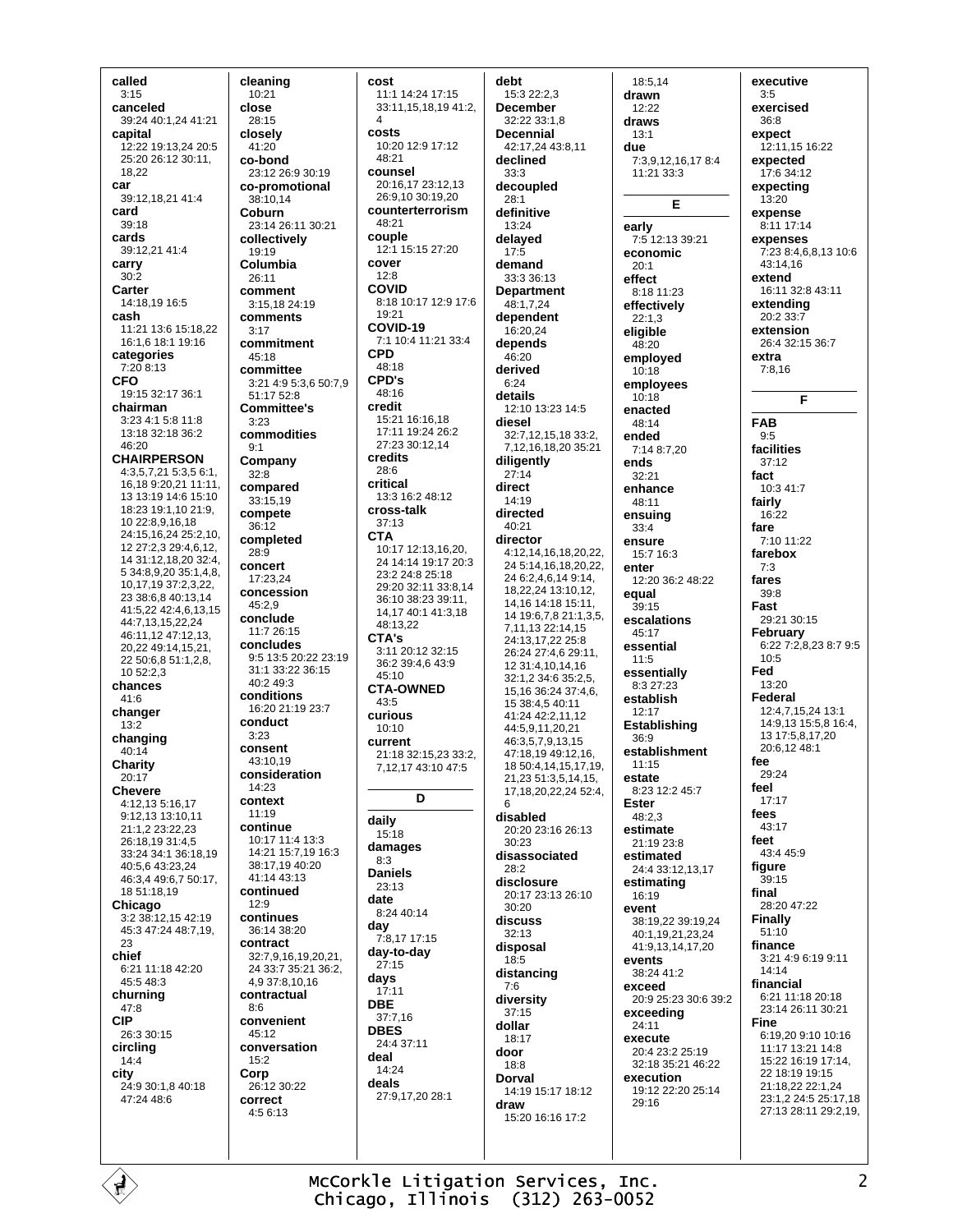20 32:9,10,11 34:11, 22 35:23,24 37:9 38:12.13.14 40:19  $41:7$ finished  $18.23$ finishes 18:21 firm 23:17 26:13 30:23 firms  $20:20$ five-year  $45:16$ flat  $8:4$ flexibility 14:24 flexible 12:6,8 14:12 flood  $28.2$ flooded  $33:6$ floors  $43.5$ flow 12:10 14:8 16:4 flowing  $14.5$ focused  $18:11$ folks 11:4 14:3 39:7 follow  $15:16$ foot  $45:15.21$ form 39:12 formula  $20.14$ forward  $34:19$ free  $7.15$ fuel 8:1 9:3 10:22 32:7 16 18 33:3 9 35:21 36:3,4,5,9 37:18 full 28:3 34:15 47:4 fully  $12.1447.5$ function  $14:15$ fund 25:20 26:2 29:21  $30:14$ funding 8:20,22 11:24 12:7 13:2.4 14:11 15:5 16:13 17:5,17 19:23 27:22 29:23 30:8 funds 12:7.10.12.15.22.24 14:5.8.11.12.16 15:1.8 16:4 17:9.20 20:6 48:2,8,10,15  $49.1$ future 9:3 17:7 33:2 36:10 FY2019 48:7.24 G Gainesville  $32.8$ 

qallon 33:13,16,21 qame  $13.2$ gap 16:13 gaps 17:19 garage  $37.12$ Gargiulo  $30:2'$ **GARVEE** 19:14 20:8,15 **GARVEES**  $20:6$ gear 27:16 General's  $3:7$ generate  $22.4$ give 6:23 34:20 giving 14:4.23 glad 24:19 40:2 global  $36.13$ goal 24:4 37:8 16 Goldman  $23.12$ good  $3:14:76:2028:14$ 37:14 41:1 17 22 government 12:5 14:13 Governor  $3.6$ grab-and-go 45:13 grant 7:12 8:5 20:5,13 48:2,8,9,13,15 granting  $12.6$ grants  $14:9$ great 24:7 27:13 28:22  $41.12$ Gregory  $3:2$ ground 29:18,24 Group  $20:1926:1042:17$ 24 43 9 11 guidance  $3.7$ guys  $18.11$  $H$ hailing  $29.24$ half 10:8 16:21 17:16 18:3,6 38:15,21 hand  $15.18$ handle  $14:1$ happen 38:19 39:20 40:21, 23 41:15

happy 9:6 13:6 20:22 23:19 26:15 31:1 33:22 36:15 43:21 45:24  $49:3$ hard  $47.5$ hauling  $37:18$ health  $40.22$ held  $38.22$ helping  $17.19$ helps  $17.8$ high  $24:20$ high-threat  $48.11$ hiaher  $22.224.7$ highlight 9:3 historic  $12.6$ historically 8:16 33:10 hit 16:16 Homeland  $49.1$  $\mathbf{I}$ identified  $37.17$ **IGA** 29:18 **Illinois**  $3.742.1945.3$ impact 7:1 33:14 46:18 impacted  $47.9$ **impacts** 11:24 12:4 improve 45:19 Improvement  $25.21$ incidental  $45.13$ included 25:20.39:17 includes 41:11,12 45:17 including 12:24 15:24 26:3 30:15 43:15 increasing  $36.12$ incur  $15:1$ incurring 10:22 indentures 19:12 22:20 25:14  $29.16$ Independent 19:16 independently  $32.13$ indications 12:13 individually 19:19 information 39:5,6,9 41:10

infrastructure 42:21 45:6 48:12 initial  $45.14$ injuries  $8.2$ installation 39:19,21 installed  $39.2223$ insurance 17:4 46:23 interactions 19:18 interest 16:15,17 18:3,10,13, 16 20:7 22:2.3 23:4 intergovernmental 47:23 48:6,23 interior  $47.1$ Intersection 39:18 investors  $28:5$ hetivri  $3:11$ involvement  $37:10$ **Irvine** 4:18.19 5:12.15.22. 23 6:6,8,12,15 9:18,<br>19 13:16,17 19:5,7 21.7 8 22.13 15 24:13,14 25:6,9 26:24 27:1 29:10,12 31:10,11,24 32:2 34:6,7 35:14,16 36:24 37:1 38:3,5 40:11,12 42:10,12 44:5,6,19,21 46:9,10 47:17,19 49:12,13 50:2,5,12,15,23,24 51:13,15,24 52:1 issuance 19:12 22:20 25:14  $29.16$ issue  $16:6$ issued  $3.67$ issuing  $15:3$ **ITA**  $30.57$ item  $4.25.46.1711.12$ 13:9 18:22 19:29 22:10,17 25:3,11 29:5,7,13 31:19,21 32:3 35:11,18 37:22, 24 38:7 42:5,7,14 44:14,16,23 47:12, 14,21 49:21,23 items  $45.13$  $\mathbf{J}$ **Jakes** 4:14.15 5:18.19 9:14.15 13:12.13 21:3,4 23:24 24:1 26:20,21 31:6,7 34:2,3 36:20,21 40:7,8 44:1,2,8 46:5, 6 49:8,9 50:19,20 51:20.21 January  $36.7$ 

Jeremy 6:19,20 9:7 10:3 11:16,17 13:7 14:22 15:16 19:14,15 20:24 21:14 22:24 23:1,21 25:16,17 26:17 27:7 29:18,19 31:3 32:9 10 35:22 23 36:17 37:7.17 38:12 13 40:4 job  $24:7$ join  $3.12$ joined 38:23 IP  $37:9$ Juan  $37.14$ Judae 9:12 23:22 26:18 33:24 36:18 40:5 43:23 49:6 June.  $38.1640.15$ iurisdiction  $24:12$ K Katten 20:17  $key$ <sub>48:10</sub> kind 15:16 16:13 17:8 18 18:4 27:16 28:5 47:4 knowing  $47.4$  $\mathbf{L}$ labor 7:23 10:5.7.16.18 lagging  $28.18$ landmark  $12.5$ larger  $38.17$ lasts  $17:6$ late 28:16 I aw  $26:10$ leads 46:23 leap  $7.17$ lease 43:3,15 45:1,8,14 leave 19:2 22:10 25:3 29:7 31:21 35:11 37:24 42:7 44:16 47:14 49:23 led 20:15 23:11 26:7 30:17 Legal  $30:20$ legislation  $12:5$ levels  $12:6$ life 21:22 22:5

light  $10:3$ lines  $12.22$ link  $39.6$ live 3:10 47:3 **LLC** 42:17,24 43:3,8,9,11 loan  $18:9$ local 13:4,21 24:12 located 42:18 43:1 45:2,9 **locations**  $37:18$ lock 33:9 34:11,18 locked 9:1 34:23 logo 39:4.8 41:11 long 15:18 17:10 41:9.14 46:21 long-term  $41:16$ longer  $17:6$ Longhini  $3:1,24:5,11,14,16$ , 18,20,22,24 5:2,8, 13, 18, 20, 22, 24 6: 2, 4,6,10,13 9:7,8,14, 16, 18, 20, 22, 24 11: 7, 10 13:7,12,14,16,18 15:11.14 18:21 19:6 20:24 21:3.5.7.9.11. 13 22:7,14 23:21,24 24.2 13 15 17 22 24 25.7 26.17 20 22 24 27:2.4.6 29:3.11 31:368 10 12 14 16.18 32:1 33:24 34:2,4,6,8 35:2,5,8, 15 36:17,20,22,24 37:2.4.6.20 38:4 40:4,7,9,11,13 41:23 42:2,4,11 43:22 44:1,3,5,7,9,11,13, 20 46:2,5,7,9,11,13, 15 47:11,18 49:5,8, 10, 12, 14, 16, 18, 20 50:3,13,19,21,23 51:1,3,5,7,14,20,22, 24 52:2,4,6,8  $Int$ 11:1 34:15 love  $18:7$ low 16:22 17:1 18:3  $33.10$ lowering 36:13 lows  $36:11$ M maintain  $11:2$ maintaining 24:19 make  $16:9$ making 18:13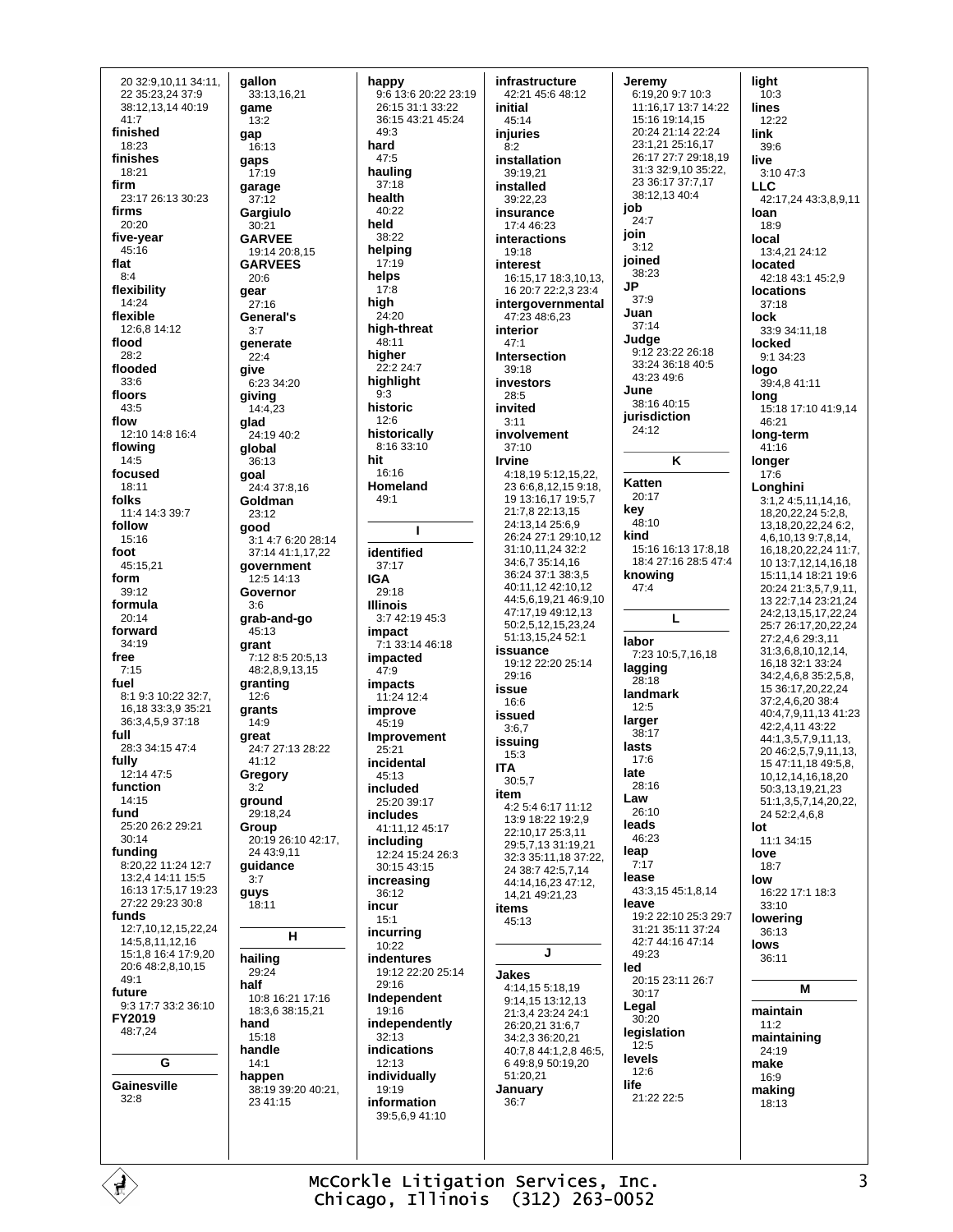**Management**  $26:12$ manager  $20.16$   $26.830.18$ **Mansfield**  $32.71621$ man 39:5 marathon 38:15.21.39:1 March 5:7,9 12:6 market 16:20,23,24 21:18 23.7 27.10 12 14 28:3,4,12,13,14 33:6 34:16 17 36:12 **Markets**  $30.18$ materials 7:24 10:9,21 matter 13:22 25:1 35:9 maturities  $20:2$ maximum  $34.19$ **Mayer** 23:12 26:9 30:19 **Mccall** 26:9 meaning  $27.21$ meant  $6:8$ measures 15:24 16:11 meeting 3:8,10,16,19,21,24 4:1.6.8 24:11 28:9. 20.23 members 5:3 9:9 13:8 mentioned  $21.15$ messaging 41:13 mid 28:13.14 Midway 45:10 **Miller** 4:16,17 5:20,21 9:16,17 13:14,15 21:5.6 24:2.3 26:22 23 31:8.9 34:4.5  $36.222340910$ 44:3.4 46:7.8 49:10. 11 50:21,22 51:22, 23 million 7:15,22 8:14,15,21 10:7,8 12:14,18 15:20 16:15 17:2,11, 15 18:8 20:9 21:20 22:4 23:9 25:23 30:7.9 33:15.19 minority 20:20 23:16 26:13 30:23 minutes  $5:66:11$ mitigation  $39.16$ Modernization  $26:4$ **Mohanty** 30:21 moment  $8.19$ 

money 13:20 14:20 19:22 25:16.19.22 26:7 27:22 29:20 48:13 monitor  $38.17$ month 7:14 8:9 15:23 16:10  $17.13$ month-to-month  $43.12$ monthly  $7:445:15$ months 8:17 12:1 47:8 **Mooney**  $42:19.2045:4.5$  $46.20$ morning 3:1,22 4:7 6:20  $37.14$ motion 5.7 9 13 6:11 13 25:7 50:3,10,13  $51.7111416$ move 34:19 46:19 move-in  $46.17$ moved 5:11.13 19:4.6 22:12,14 25:5,7 29:9.11 31:23 32:1 35:13,15 38:2,4 42:9,11 44:18,20 47:16,18 50:1,3,11, 14 51:12,14 **MTA** 12:18 **Muchin**  $20:17$ N nation's 48:10 needed  $12.23$  17.23 neighborhood 21:20 **Net**  $8.14$ news 41:22 newsletters 39:9 41:10 newsstand 45:12 noncapital 7:12 8:5 nonfarebox  $7:11$ **North**  $42.1843.15$ note  $3:4$  14:7 notes 11:21 13:6 16:1.6 18:1 19:16 noticed  $3.22$ number 3:13 4:2 5:4 6:17 11:12 13:9 19:9 22:17 25:11 27:9 29:13 32:3 35:18 38:7 42:14 44:23  $47.21$ numhers 24:20

numerous  $15:6$  $\Omega$ **O'HARE**  $26.6$ obtain  $43.18$ occur  $38:16$ occurrina  $47.7$ offered 45:20 offering 29:1 45:13 office  $3:8$  13:22 14:2 officer 6:21 11:18 42:21 45:6  $32.816$ omnibus 19:3 22:11 25:4 29:8 31:22 35:12 38:1 42:8 44:17 47:15 49:24 50:10,14 51:8 one-year<br>32:15 36:7 online  $12:1$ OPFC 48:16 open  $40.17$ operate 15:7,19 45:12 operating 11:15 12:9,19 14:21 17:12,14 43:16 operation 48:16,17 49:2 operational .<br>48:21 opportunity  $9.3.37 \cdot 17$ option コワ・ワイ options 15:6 36:7 45:16 Orange 45:3.10 order  $3.204.855618$ 11:13 19:10 22:18 25:12.18 29:14 32:5 35:19 38:8 42:15 44:24 46:18 47:22 orders  $3.5$ ordinance 11:14,20 19:11 20:8 22:19 23:6 25:13,22 29:15 30:5 32:6.14. 17,22 35:20,24 38:9 42:16.22 45:1.8 48:5 ordinances  $32.12$ outbreak 10:17 11:21 17:6 19:21 outstanding 19:24 20:2,5,11 23:3 overhaul 26:5 oversupplied 33:6

Oil

P Pablo  $37:14$ pace  $27.24$ pandemic  $33.447.5$ parking  $7:13$ part  $14.21.22$ participation  $24.821$ partner  $41:1$ partnership  $41.17$ pass 48:24 passed  $12:5$ passes 6:13 7:9 51:8 pay  $18:8$ paying  $45.22$ pays 39:18,19 percent 16:21 18:4,6 20:21 22:3 23:18 24:4,10 26:14 30:24 34:12  $37.1645.18$ percentage  $24:6$ period 10:14 21:17,21 36:6 person  $3.16$ personnel 14:14 Peterson 4:24 5:1 6:4,5 9:24  $10:1 11:6 8.9 15:14$ 15 16:14 17:10 21 18:2,20 21:13,14,21,  $23.22 - 6.24 - 22.23$ 27.6728.822 31:16,17 35:6,7 37:6,7,19 42:2,3 44:11.12 46:15.16 47:10 49:18,19 51:5, 6 52:6.7 phonetic 26:10 39:19 45:11 place 15:7 17:5 19:2 22:10 25:3 29:7 31:21 35:11 37:24 42:7 44:16 47:14 49:23 plan  $27:16$ planners  $41.17$ planning 46:24 pledge 23:10.11 25:24 30:3. 7.10.11 pledges  $20:12$ **Police** 48:1.7.23 policy  $17.4$ portion 19:23 20:10 26:1

 $30.1442.18$ positive  $8.14721$ possibly  $15:3$ potential  $21:19$ power 8:2 10:22 predecessor  $38.24$ predict  $47:5$ present 4:15.23 5:1.3 presenting 14:22 **President**  $14.1816.5$ presume  $7.5$ price 27:17 28:15 33:5,13 prices 33:2,11 36:10,13 pricing 27:21 28:7 33:9 Prieto  $37:14.15$ primarily  $6:24$ primary  $48.18$ principal 20:9 25:23 30:6 prior 6:24 19:20 28:8 39:20 43:19 **Pritzker**  $3.6$ proceed 3:8 5:4 6:16 11:11 19:8 22:16 25:10 29:13.32:3.35:17 38:6 42:13 44:22 47:20 proceeds 26:1 30:13 procurement  $32.12$ producers  $36:11$ product  $16:23$ production 36:12 39:18 41:4 professionals  $40:22$ profile  $39.10$ program 12:18 20:13,14 25:21 48:10,14,15 programs  $37.15$ projects 19:23 20:14 25:20 26:2 29:22 30:2,12, promote 38:24 property 42:18 43:1 proportionate  $43:15$ proposed  $32.22335.24$ protect  $39:17$ 

provide 11:19 17:11,16 19:22 20:1 28:23 39:3.11 provided  $3.12$ provider 12:21 36:5 48:19 providing  $12.19$ provisions 39:16 **PTF** 8:22 12:3 public 3:11.15.18 8:20.21  $11.2423.1541.12$ purchase 39:7.14 purchases  $26:5$ purchasing  $36:4$ Purple  $26:3$ purposes  $9.412.19$ put  $15.6$ putting  $11:3$  $\Omega$ **auestion** 10:2 14:20 16:14 18:13 27:8.13 46:16 **questions** 9:6,10,13,15,19,21, 23 11:8 13:6,9,11, 13, 15, 17 15: 12, 13, 16 18:22,24 19:2 20:23 21:1,2,4,6,8, 10,12 22:8,10 23:20, 22,23 24:1,14,16,18, 23 25:1,3 26:16,18, 19,21,23 27:1,3,5  $29.5731.24579$ 11.13.15.17.19.21 33:23.24 34:1.3.5.7 35:2.5.7.9.11 36:16. 18.19.21.23 37:1.3. 5,21,24 40:3,5,6,8, 10,12 42:1,3,5,7 43:21,23,24 44:2,4, 6,8,10,12,14,16 45:24 46:3,4,6,8,10, 12,14 47:11,14 49:4, 6,7,9,11,13,15,17, 19.20.23 quickly 16:4 17:18 quorum  $5.2$ R Racine 42:18,24 43:1,3,6,8, 9,13,18 rail 39:5.13 railcar 26:5 range 16:21 45:21 rate 16:15.17.22 18:10. 13, 16, 17 20: 7 22: 2, 3  $23:4$ 

McCorkle Litigation Services, Inc. Chicago, Illinois (312) 263-0052